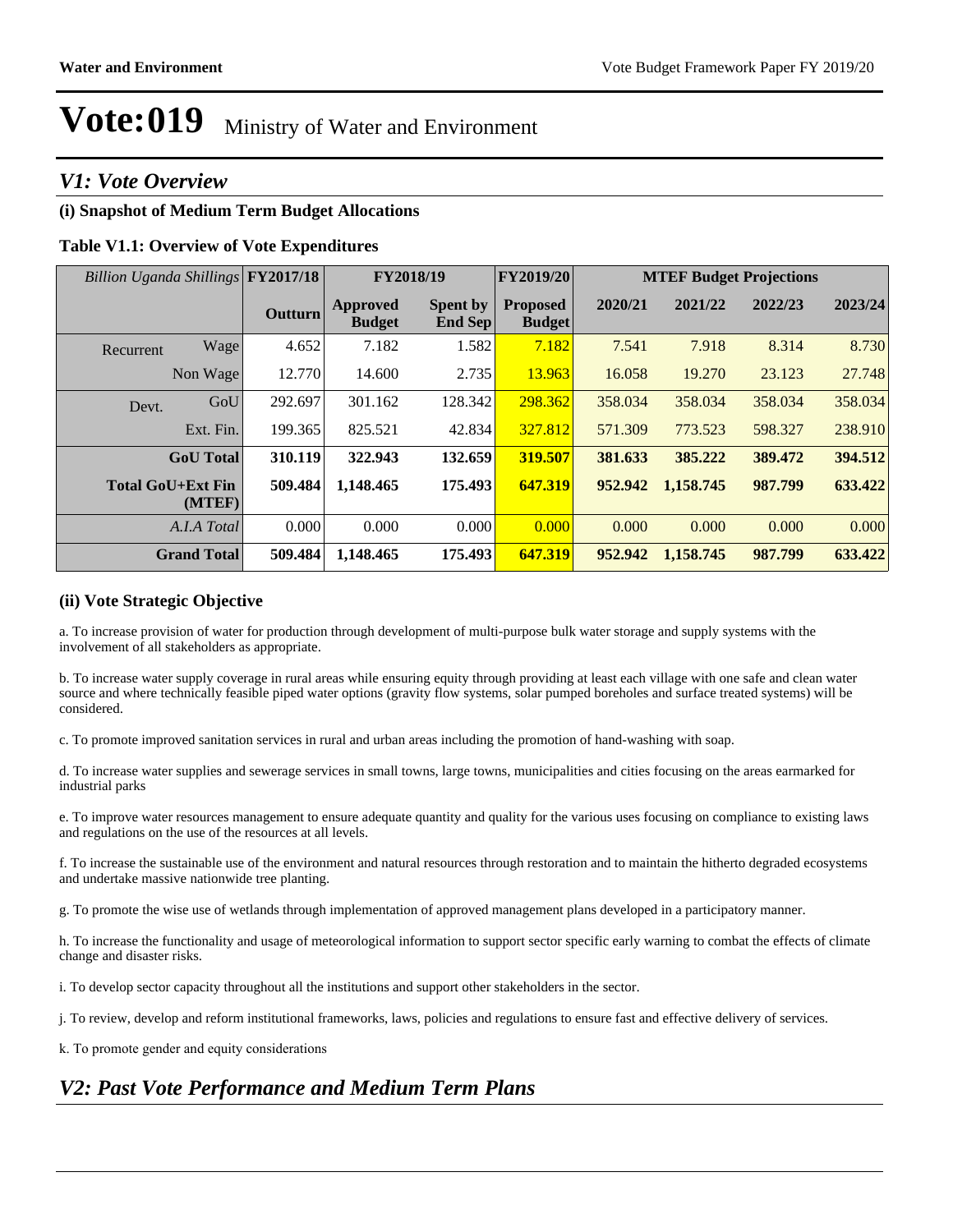#### **Performance for Previous Year FY 2017/18**

Rural Water Supply and Sanitation programme 982 new boreholes were constructed and 1,571 rehabilitated. 30 solar powered mini schemes under construction progressed up to 65% completion. 70 piped water systems with 861 taps and 167 protected springs were constructed. 751 rainwater harvesting systems (ferro cement tanks, Plastic tanks and Communal) were installed; Constructed Lirima II GFS to 28.1%, Bukwo GFS;98% complete with 560 connections made, Bududa II GFS at 96% with 810 new consumer connections made, Nyamiyonga-Katojo water supply system at 40%. 820 connections were made in Tulel and Kamet sub counties. Nyarwodho II at 80%, Shuuku Masyoro 10% complete; compiled 40 Feasibility study reports for solar powered schemes

Urban Water Supply and Sewerage programme- A total of 34 Water Supply and Sanitation systems were constructed to completion and have been technically commissioned. A total of 4,192 Yard Tap Connections, 133 Public stand Posts / institutional and 46 Kiosks were constructed to serve a total population of 269,176 people. Construction of 5 piped water systems ongoing and 29 sanitation facilities were constructed to completion 04 Faecal Sludge Management Facility and construction commenced for 02 feacal sludge facilities.

Water for Production Programme- During the reporting period, the cumulative water for production (WfP) storage capacity increased from 38.865 million m 3in FY 2016/17 to 39.32 million m3 in FY 2017/18; representing a 1% increase.16 Small scale Irrigation schemes in the Districts of Bugiri, Soroti, Abim, Amuria, Kaabong, Napak, Oyam, Alebtong, Lira, Nwoya, Lwengo, Mbarara, Isingiro, Mokena, Rukiga and Masaka were completed. Olweny irrigation scheme works reached 92% completion.Construction works are ongoing for 14 Windmill powered water Supply Systems in Karamoja Sub-region, 9 Valley tanks in the Districts of Otuke , Apac and Katakwi and Mabira Dam in Mbarara District. 4 communal valley tanks in the Districts of Kiruhura, Gomba, Kyegegwa and Kiboga were completed.Functionality of WfP facilities increased from 86.1% in FY 2016/17 to 86.7% in FY 2017/18. 84% of WfP facilities had functional management systems.

Water Resources Management programme- 32 surface water and 17 groundwater stations were upgraded to transmit data in real time (telemetry).MWE carried out water quality assessments on rural and urban water sources. A total of 551 samples were collected from improved water sources in the rural areas out of which 64%complied with the national standards for drinking water with respect to E. coli. A total of 356 water samples were taken from urban water supply systems. In the small towns, 60% complied with E.coli standards and in large towns managed by NWSC 87%. Under LVEMPII the construction of a model waste recycling plant for Kampala Capital City Authority and rehabilitation of Kirinya waste water treatment plant were completed

Natural Resources Management- During the FY2017/18, MWE demarcated 283.7km of critical wetlands, and restored 487 hectares (ha) of degraded wetlands. Coding of wetlands for Albert Nile, Aswa and Victoria Nile was completed. supplied a total of 1,856,696 seedlings to the districts of Bududa, Bukwo, Namisindwa (Lira) and Agoro (Lamwo) irrigation schemes as well as the districts of Luwero and Nakaseke, demarcated 446Km of forestry boundary with pillars; 2,748.5ha plantations established by tree farmers, 13,400ha were freed from encroachment.

Policy, Planning and Support Services Programme - Prepared and submitted 1000 copies of the Sector BFP and MPS for FY 2018-19 to Members of Parliament, MFPED and other stake holders. Conducted data collection, analysis and report preparation on the follow-up of Cabinet Retreat/ Semi/ Annual GAPR Recommendations and Actions taken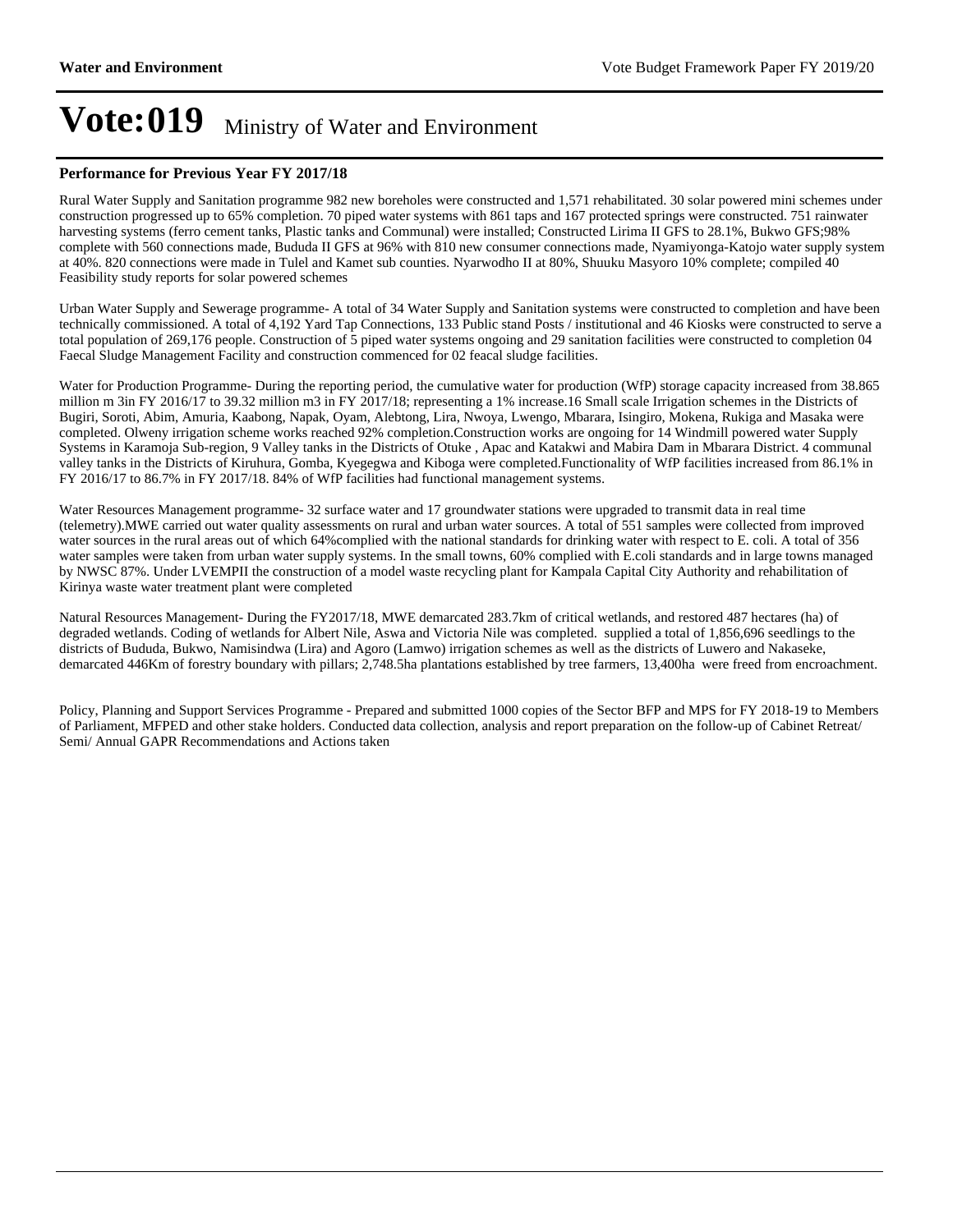#### **Performance as of BFP FY 2018/19 (Performance as of BFP)**

The Rural Water Supply and Sanitation programme:- constructed Lirima phase II to 36%; Bukwo GFS phase II to 98%, Shuuku Masyoro to 30% ; Bududa II to 96%; Nyamiyonga -Katojo piped water system to 65%; Nyarwodho to 98%; Bukedea GFS-20%; Rwebisengo Kanara GFS to 60%; Nyabuhikye-Kikyenkye GFS-55%; designed and submitted 15 sites for micro irrigation solar powered systems, Constructed 9 piped systems in the 9RGCs ; drilled 82 hand pumped wells across the country. Supplied 192 Rainwater harvesting tanks in areas of Apac, Bududa,Katakwi and Otuke districts.

Urban Water supply and Sanitation programme: - Constructed piped water supply system in Paimol-wipolo shrine to 85%, Bulegeni(66%), Namwiwa (50%) and Bulopa(5%) Binyiny at 2%; Namwendwa Tank (85%). Drilled 07 production wells. Constructed public toilets in Bulegeni (93%), Kaliro(90%), Irundu(90%), Construction of Kamuli Faecal sludge treatment plant is at 96%; Construction 4 towns of Kayunga-Busaana (70%), Busiika (20%), Kiwoko, Butalangu (20%). Construction of faecal sludge management facilities in 2 town of Kiboga (30%) and Nakasongola (20%). Constructed 3 public / institutional sanitation facilities at different levels of completion. Arua and Bushenyi water supply schemes to substantial completion. Gulu town is at 35%, construction of piped water systems in Kiko (98%), Buyamba (89%), Kambuga-I (90%), and Kambuga-II (66%.); Ishongororo FSTP at 77%. Drilled 08 production wells.

Water for Production programme:- Construction of Rwengaaju Irrigation at 14.2%; Mabira Dam at 85%; Construction of fourteen (14) Windmill powered watering systems in Karamoja Sub-region at 72%. Construction of 9 Valley tanks at 75%. Completed construction of three (03) Communal valley tanks. Completed construction and Installation of Seven (07) Small scale Irrigation systems; Commenced construction of Twenty one (21) Small Scale Irrigation systems; Constructed Twenty seven (27) Valley tanks on Individual farms; Completed designs of Twenty (20) Small scale Irrigation systems. Feasibility studies and design of multipurpose storage facilities of Kyenshama Earth Dam at 40%, Kyahi and Makokwa Earth Dams at 20%; Geregere earth dam at 40% and Ojama at 20%.

Water resources management programme:- Constructed 5 Landing sites & feeder roads at 7%, Construction of the Office block and water quality laboratory in Fort Portal at 81%. Hydro-meteorological stations constructed to 60%, 467 water and wastewater samples analyzed; Bukedea GFS (Upper SIpi System) constructed to 70%, 266,808 assorted tree seedlings for individual planting were distributed for planting on individual farmers land, public land and along river banks in 5micro catchments in Bulambuli and Kapchorwa;

Natural Resources Management:- Surveyed and demarcated 42.7 Km of the Extended Kalagala Falls Shoreline; Constructed 5 fish ponds as an alternative livelihood for communities who were removed from Limoto wetland, restored 109.7ha of critical wetlands in Amuria (20ha), Lira (39.7ha) and Pallisa (Limoto-50ha) and demarcated with pillars, 34.8 km of Nabigaga wetland boundary in Buyende town council.

Policy, Planning and Support Services Programme - Prepared and submitted the annual performance report FY 2017-18; Conducted data collection, analysis and report preparation on the follow-up of Cabinet Retreat/ Annual GAPR Recommendations and Actions taken.

### **FY 2019/20 Planned Outputs**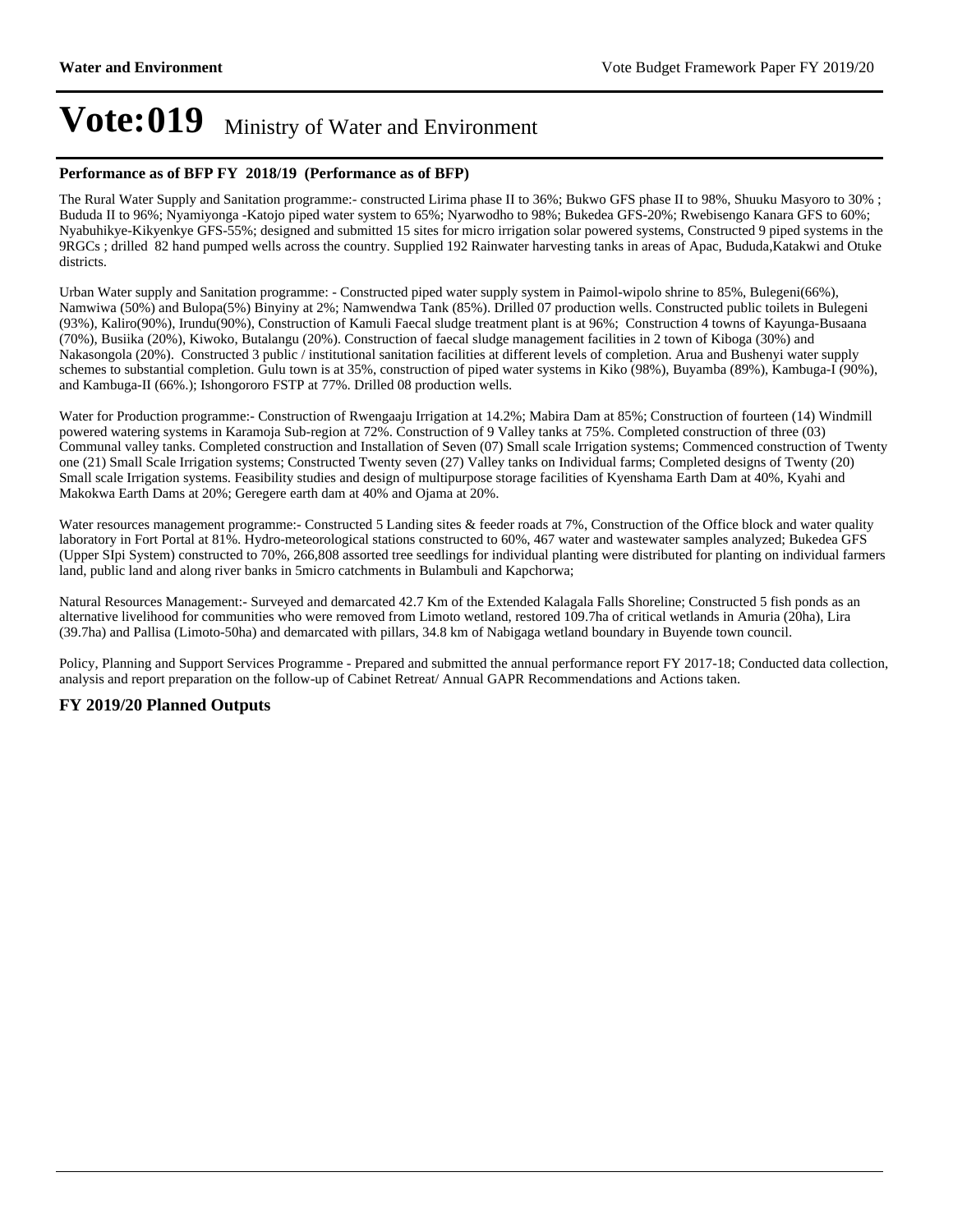Rural water supply and sanitation programme will in the FY 2019-20 complete construction of 10 mini solar powered irrigation schemes & 50 mini solar powered piped water systems across the country; complete construction of Nyamiyonga-Katojo Rural WSS, Kanyabwanga Rural WSS and MbungaNyakanzinga GFS; complete rehabilitation of 2piped water systems;100 hand pump wells drilled in response to emergencies; Drill 100 production wells in villages with low water coverage for future motorisation and capacity building to local government; 70 large diameter wells drilled in water stressed areas of Kyankwanzi and Rakai districts; 400 chronically broken down pumps rehabilitated; Constructed Bukedea, Kahama II, Nyamugasani, Bitysa , Adjumani & Rwebisengo Kanara GFSs; Constructed Lukalu- Kabasanda, Orom; 2 piped water supply systems designed

Urban Water supply and sanitation programme:- Will complete construction of piped water systems in 7 Towns of Binyiny, Bulangira, Idudi Acowa, Manafwa TC, Tubur, Ngenge commenced; complete design for Mayuge area, Iganga-Idudi-Bugiri; commence design of Buyende area; complete construction of 3 public toilets in Binyiny, Bulangira, Idudi; 01 sludge treatment plant constructed in the region; 02 piped water systems for Karago-II and Kibugu completed. Construction of 02 piped water systems in Bethlehem-Nabigasa, Rushango to 70%; 10 Eco-friendly household toilets (05 in each town of Bethlehem and Rushango), and two (02) Eco-friendly Institutional /Public toilets (01 in each town) constructed to 70%. 10 Eco-friendly household toilets (05 in each town of Kibugu and Karago), and two (02) Eco-friendly Institutional /Public toilets (01 in each town) for Kibugu and Karago completed. Complete construction of 04 towns of Moyo TC, Elegu/Bibia, Padibe and Agago TC-Paimol RGC; commence construction of 04 towns of Odramacaku, Atiak, Amuru TC and Zombo TC; Designs for 13 towns of Bala, Kole, Apala, Alebtong, Aboke, Ngai, Iceme, and Otwal railway station, Odramachaku, Okokoro, Keri-Oraba, Amuru TC and Atiak RGC completed; Design of 04 towns of Awach, Barakala, Ovision and Ofwo commenced; Construction of 01 faecal sludge management facility in Yumbe TC commenced; Faecal Sludge Management facility for cluster towns of Atiak, Bibia/Elegu, Pabbo, Parabong and Amuru TC commenced. Construction of sanitation facilities in the towns of Moyo, Elegu/Bibia, Padibe, and Agago TC completed; commence construction of sanitation facilities in the towns of Odramacaku, Amuru-Atiak. Construction and operation of Bugolobi Waste Water Treatment Plant,Construction of Nakivubo and Kinawataka sewers project, and Construction of Kinawataka Pre-treatment and pumping station. Upgrade and rehabilitate the Gaba Water Treatment Complex; construction of new Water Treatment Plant East of Kampala; Construction of the Katosi -Kampala Drinking Water Transmission Main and Extension of Water Supply in Informal Settlement completed. 02 sewerage systems serving the central area of Arua town constructed; Rehabilitation and expansion of the water treatment plant, water supply network, and sewerage network and wastewater treatment plant in Gulu; construction of the first phase of the Kitagata Water Treatment Plant (3,150m3/day), refurbishment of Nyaruzinga Water Treatment Plant, construction of reservoirs in Kikuba-Ishaka (1,600m3) and Kitagata (90m3), 17 Km of transmission main from the new water treatment plant in Kitagata to the new reservoir at Kikuba hill in Bushenyi completed. Commence construction in Tokora WSS,Lorengai WSS, Kalapata WSS, Lorengacora WSS, Kakingol WSS; complete designs in Iriiri (Kidine) Lolebia, Nabilatuk T/C, Loroo and Napumpum; Upgrade and rehabilitate Kapeeka water supply scheme.

Water for Production programme:- In the FY 2019/20 the ministry will complete construction of Rwengaaju Irrigation Scheme; Design and construct Kawumu Irrigation Scheme; Commence construction of Ojama and Rwebicucu earth dams and multipurpose storage facilities; Construction and Installation of Eighty (80) Small Scale Irrigation Systems countrywide; Construction of Kyahi and Kyenshama Multi-purpose storage dams; Construction of ten (10) Communal Parish level Valley tanks in Western, Eastern and Northern regions; Feasibility Studies and Detailed Design for Development of Water for Oil Refinery at Kabale, Hoima District in Albertine Graben Region, Designs for Bulk Water Systems for Sanga-Kikatsi-Kanyaryeru in Kiruhura District and Kagera corridor multi-purpose WfP infrastructure and facilities in Isingiro District; Feasibility Studies for Mega irrigation schemes around Mt. Elgon area, Mt. Rwenzori area, Agoro Hills and Southwestern Highlands; Feasibility studies and design of Bulk Water Systems and Irrigation Schemes of Amagoro in Tororo, Nabigaga in Kamuli, Rwimi in Kasese/Bunyangabo, Purongo in Amuru, Palyec in Nwayo, Kibimba irrigation schemes in Gomba, Unyama in Gulu and Amuru, Namalu in Nakapiripirit, Sipi in Bulambuli, Lumbuye in Luuka and Kaliro, Lopei in Napak, Angololo in Tororo, Inengo and Matanda in Kanungu; Procurement of Earth moving Equipment for construction of WfP facilities for Individual farmers.

Water Resources Management programme: 260 water permits (groundwater and surface water abstraction, drilling, hydraulic construction, dredging and waste water discharge) issued; 66% of major water reservoirs and water bodies managed and regulated according to water laws and regulations; Regional Laboratories in 4 water management zones set-up, equipped and supervised; National Water Quality Reference Laboratory in Entebbe upgraded, operated and accredited; Phase II of Water Information System (WIS) established at WM; Albert Water Management Zone Water Resources Strategy and action plan prepared 1 National Water Quality Reference Laboratory at Entebbe constructed; 80 hectares of degraded river banks and buffer zones restored and protected in 3 catchments of Maziba, Awoja and Aswa; 200 hectares of deforested and degraded land restored through afforestation; 750 Improved cooking stoves produced in the 3 catchments to reduce levels of forest degradation; 360 people trained in ecosystems conservation, climate smart agriculture and alternative income generating activities in 3 demonstration centers

Natural resources management- the Ministry plans to undertake the following interventions under the ENR Sub-sector during FY 2019/20:- Restoration of 80ha of degraded areas in CFRs under Mabira ecosystem, demarcation of 100Km of the protection zone of the River Nile Bank and Riverbank boundary planting of 100 Km with live markers; restore 1,300ha of degraded critical wetlands across the country, survey and demarcate 500km of the selected restored wetlands and develop community based management plan for the restored wetland of Kyenzogyera-MushashaRugongo in Buhweju District, yabusoro Wetland in Kanungu District, L.Lemwa wetlands-Pallisa and Mpologoma wetland  $\pm$ Namutumba; 2 water storage and detention facilities to enhance infiltration of Nyaruzinga wetland in Bushenyi district and Mpologoma wetland in Namutumba district constructed.

Policy, planning and support services programme: the following plans will be implemented in the FY 2019-20: prepare and submit performance reports for FY 2019-20, Final Accounts for the FY 2018/19, cabinet Memoranda for Water and Environment sector, provide leadership to climate change issues; Conduct the Annual Joint Sector Review meeting, Quarterly Steering committee meetings for WSDFs and other regional facilities, quarterly monitoring of field activities in all project areas.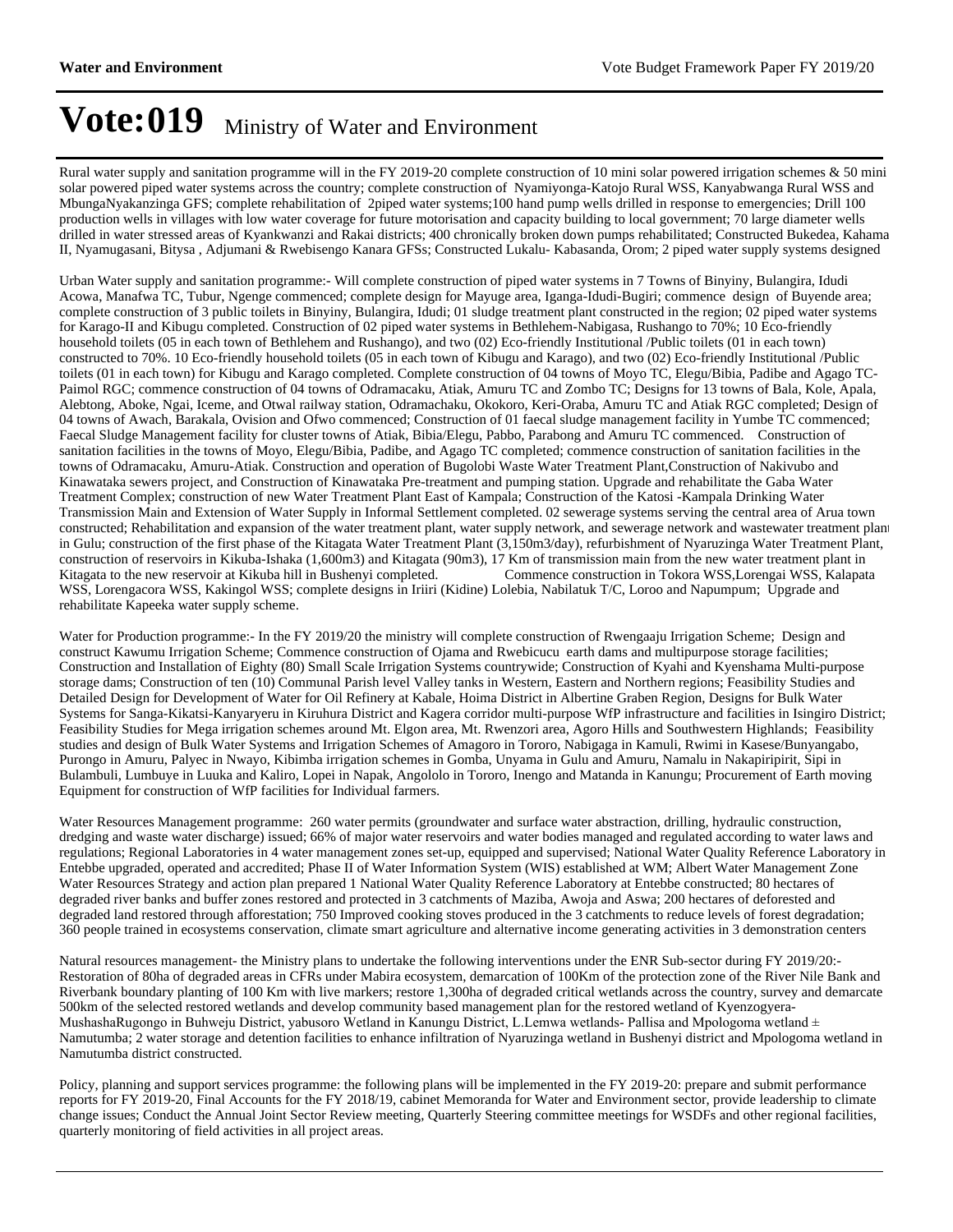### **Medium Term Plans**

Over the medium term Rural Water Supply and Sanitation programme will focus on: completion of the construction Bugiri Water Supply System; Bitsya GFS; Bugangari Bwambara WSS; Ngoma- Wakyato GFS; Nkanka Water Supply; complete Rehabilitation of GFSs (Kabale, Kisoro, Ntungamo, Rukungiri, Bushenyi, Mbarara); other planned medium term interventions will include operation and investments in water stressed areas abstracting from production wells as well as large Gravity Flow Scheme (GFS) where appropriate to serve the rural areas, promote appropriate sanitation technologies.

Urban Water Supply and Sanitation programme the ministry will complete the refurbishment and upgrading of the current water treatment plant in Arua town; complete the rehabilitation and expansion of the water treatment plant, water supply network, and sewerage network and wastewater treatment plant in Gulu;

Complete the construction of the first phase of the Kitagata Water Treatment Plant (3,150m3/day), refurbishment of Nyaruzinga Water Treatment Plant, construction of reservoirs in Kikuba-Ishaka (1,600m3) and Kitagata (90m3), laying of 17 Km of transmission main from the new water treatment plant in Kitagata to the new reservoir at Kikuba hill in Bushenyi; Complete the construction of Tokora WSS,Lorengai WSS, Kalapata WSS, Lorengacora WSS, Kakingol WSS; Commence construction of Iriiri (Kidine) Lolebia, Nabilatuk T/C, Loroo and Napumpum.

Water for Production programme will increase cumulative storage of Water for Production to 55MCM in FY 2020/21 through Construction/Rehabilitation of Communal Valley Tanks, Design and Supervision of Water for Production Infrastructure and Facilities; establishment of new bulk water systems for multipurpose use; rehabilitate and maintain existing Water for Production facilities; continue with implementation of the National Irrigation Master Plan that takes into account future impacts of climate change

Water Resource Management will increase use of Integrated Water Resource Management approaches in the planning, management and development of water resources; establish a Water Resource Institute for in-country human resource capacity development for water resources management; develop and review legal and institutional framework for WRM; improve the assessment and evaluation of permits for various water uses and use of other tools for water resources regulation; promote dam safety and reservoir regulation for large water reservoirs and water bodies, develop and operationalize a national policy and strategy for management of International Waters.

Natural Resource programme will continue with promotion of ecosystem based adaptation to climate change in order to increase the resilience of ecosystems and communities to the impacts of climate change; promote Payment for Ecosystem Services (PES) and other benefit sharing schemes; demarcate, restore and gazette wetland eco-systems country wide and develop and operationalize legal and governance mechanisms for sustainable wetlands management.

### **Efficiency of Vote Budget Allocations**

The sector continues to reduce its budgetary allocations to consumptive items and utilize internal capacity to design and carry out technical supervision as opposed to hiring consultants. Furthermore partnerships with the private sector have been promoted to build capacity for a pool of professionals by attachment of young professional on all technical design and constructions who will enable the sector implement the activities with own professionals .

#### **Vote Investment Plans**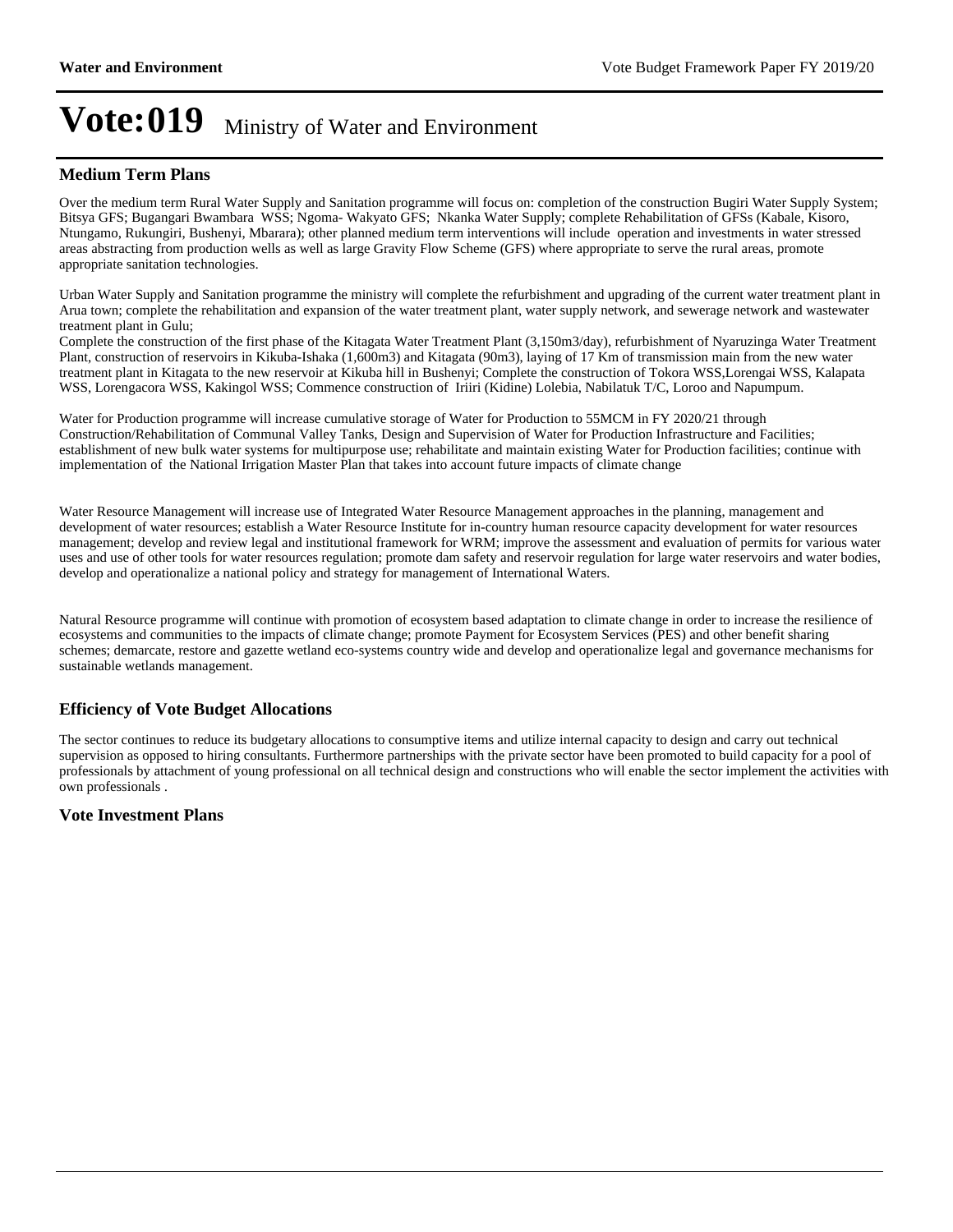Major Capital investments in the Rural water supply and sanitation programme include the following :- construction of 10 mini solar powered irrigation schemes & 50 mini solar powered piped water systems; construction of Nyamiyonga-Katojo WSS, Kanyabwanga WSS and Mbunga-Nyakanzinga GFS; rehabilitation of 2piped water systems;100 hand pump wells drilled; 100 production wells; 70 large diameter wells drilled in water stressed areas of Kyankwanzi and Rakai districts; 400 chronically broken down pumps rehabilitated; Constructed Bukedea, Kahama II, Nyamugasani, Bitysa , Adjumani & Rwebisengo Kanara GFSs; Constructed Lukalu- Kabasanda, Orom; 2 piped water supply systems designed

Urban Water supply and sanitation programme:- The capital investments in the FY 2019-20 will include construction of piped water systems in 3 Towns of Binyiny, Bulangira, Idudi; construction of 4 towns of Acowa, Manafwa TC, Tubur, Ngenge; design of Buyende area; construction of 3 public toilets in Binyiny, Bulangira, Idudi; construction of 01 sludge treatment plant ; construction of 02 piped water systems for Karago-II and Kibugu.

Construction of 02 piped water systems in Bethlehem-Nabigasa, Rushango to 70%; 10 Eco-friendly household toilets (05 in each town of Bethlehem and Rushango), and two (02) Eco-friendly Institutional /Public toilets (01 in each town) constructed to 70%. 10 Eco-friendly household toilets (05 in each town of Kibugu and Karago), and two (02) Eco-friendly Institutional /Public toilets (01 in each town) for Kibugu and Karago completed.

Complete construction of 04 towns of Moyo TC, Elegu/Bibia, Padibe and Agago TC-Paimol RGC; commence construction of 04 towns of Odramacaku, Atiak, Amuru TC and Zombo TC; Designs for 13 towns of Bala, Kole, Apala, Alebtong, Aboke, Ngai, Iceme, and Otwal railway station, Odramachaku, Okokoro, Keri-Oraba, Amuru TC and Atiak RGC completed; Design of 04 towns of Awach, Barakala, Ovision and Ofwo commenced; Construction of 01 faecal sludge management facility in Yumbe TC commenced; Faecal Sludge Management facility for cluster towns of Atiak, Bibia/Elegu, Pabbo, Parabong and Amuru TC commenced.

Construction of sanitation facilities in the towns of Moyo, Elegu/Bibia, Padibe, and Agago TC completed; commence construction of sanitation facilities in the towns of Odramacaku, Amuru-Atiak.

Construction and operation of Bugolobi Waste Water Treatment Plant,construction of Nakivubo and Kinawataka sewers project, and construction of Kinawataka pre-treatment and pumping station.

Upgrade and rehabilitate of the Gaba Water Treatment Complex; construction of new Water Treatment Plant East of Kampala; Construction of the Katosi – Kampala Drinking Water Transmission Main and Extension of Water Supply in Informal Settlement completed

02 sewerage systems serving the central area of Arua town constructed; rehabilitation and expansion of the water treatment plant, water supply network, and sewerage network and wastewater treatment plant in Gulu; construction of the first phase of the Kitagata Water Treatment Plant (3,150m3/day), refurbishment of Nyaruzinga Water Treatment Plant, construction of reservoirs in Kikuba-Ishaka (1,600m3) and Kitagata (90m3), 17 Km of transmission main from the new water treatment plant in Kitagata to the new reservoir at Kikuba hill in Bushenyi completed.

Commence construction in Tokora WSS,Lorengai WSS, Kalapata WSS, Lorengacora WSS, Kakingol WSS; complete designs in Iriiri (Kidine) Lolebia, Nabilatuk T/C, Loroo and Napumpum; Upgrade and rehabilitate Kapeeka water supply scheme.

Water for Production programme:- In the FY 2019/20 the major capital investments under the programme will include construction of Rwengaaju Irrigation Scheme; Design and construct Kawumu Irrigation Scheme; construction of Ojama and Rwebicucu earth dams and multipurpose storage facilities; Construction and Installation of Eighty (80) Small Scale Irrigation Systems countrywide; Construction of Kyahi and Kyenshama Multi-purpose storage dams; Construction of ten (10) Communal Parish level Valley tanks in Western, Eastern and Northern regions; Feasibility Studies and Detailed Design for Development of Water for Oil Refinery at Kabale, Hoima District in Albertine Graben Region Designs for Bulk Water Systems for Sanga-Kikatsi-Kanyaryeru in Kiruhura District and Kagera corridor multi-purpose WfP infrastructure and facilities in Isingiro District; Feasibility Studies for Mega irrigation schemes around Mt. Elgon area, Mt. Rwenzori area, Agoro Hills and Southwestern Highlands; Feasibility studies and design of Bulk Water Systems and Irrigation Schemes of Amagoro in Tororo, Nabigaga in Kamuli, Rwimi in Kasese/Bunyangabo, Purongo in Amuru, Palyec in Nwayo, Kibimba irrigation schemes in Gomba, Unyama in Gulu and Amuru, Namalu in Nakapiripirit, Sipi in Bulambuli, Lumbuye in Luuka and Kaliro, Lopei in Napak, Angololo in Tororo, Inengo and Matanda in Kanungu; Procurement of Earth moving Equipment for construction of WfP facilities for Individual farmers.

### **Major Expenditure Allocations in the Vote for FY 2019/20**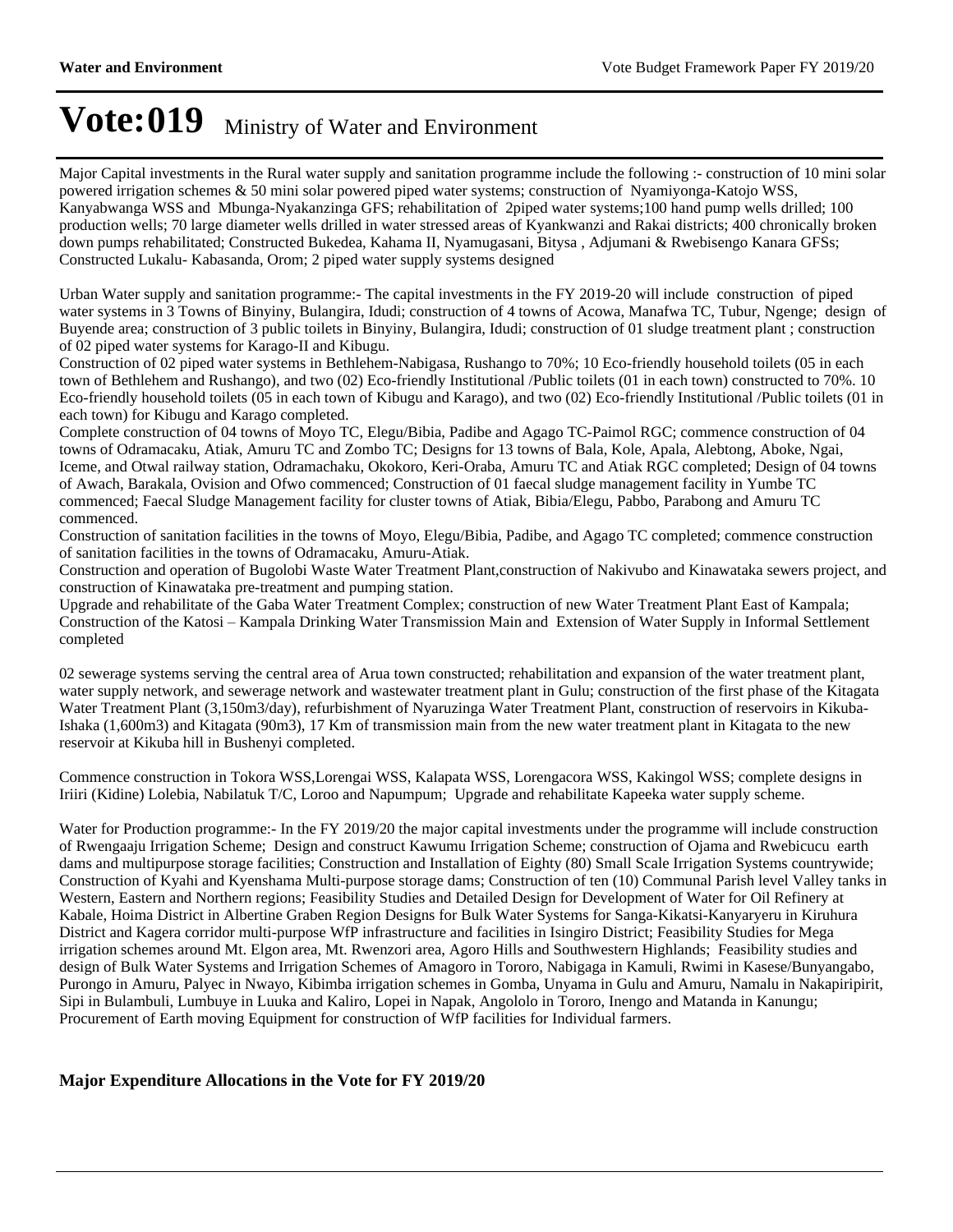The major expenditure allocations for the FY 2019-20 will be on capital investments under construction of Piped Water Supply Systems in both rural and urban; Construction of Point Water Sources including boreholes, production wells, protection of spring wells and implementation of the president's directive of provision of a point water source per village; other major expenditure allocations will include construction of Sanitation Facilities Urban and rural areas; Acquisition of Land by Government ;Energy installation for pumped water supply schemes; Purchase of specialized Machinery & Equipment; Construction of Water Surface Reservoirs; Acquisition of Other Capital Assets

### **V3: PROGRAMME OUTCOMES, OUTCOME INDICATORS AND PROPOSED BUDGET ALLOCATION**

#### **Table V3.1: Programme Outcome and Outcome Indicators**

| <b>Programme:</b>                                                                                                  | 01 Rural Water Supply and Sanitation                                                                                                        |                                                                                                              |                          |                  |                            |                          |                          |                          |
|--------------------------------------------------------------------------------------------------------------------|---------------------------------------------------------------------------------------------------------------------------------------------|--------------------------------------------------------------------------------------------------------------|--------------------------|------------------|----------------------------|--------------------------|--------------------------|--------------------------|
| <b>Programme Objective:</b>                                                                                        | areas country-wide                                                                                                                          | To ensure availability and access to safe and clean water as well as hygienic sanitation facilities in rural |                          |                  |                            |                          |                          |                          |
| <b>Responsible Officer:</b>                                                                                        | <b>Commissioner Rural Water Department</b>                                                                                                  |                                                                                                              |                          |                  |                            |                          |                          |                          |
| <b>Programme Outcome:</b>                                                                                          | Increased access to safe water supply and sanitation facilities in rural areas                                                              |                                                                                                              |                          |                  |                            |                          |                          |                          |
| Sector Outcomes contributed to by the Programme Outcome                                                            |                                                                                                                                             |                                                                                                              |                          |                  |                            |                          |                          |                          |
| 1. Increased access to quality safe water and sanitation facilities for rural, urban and water for production uses |                                                                                                                                             |                                                                                                              |                          |                  |                            |                          |                          |                          |
|                                                                                                                    |                                                                                                                                             |                                                                                                              |                          |                  | <b>Performance Targets</b> |                          |                          |                          |
| <b>Programme Performance Indicators (Output)</b>                                                                   |                                                                                                                                             | 2017/18<br><b>Actual</b>                                                                                     | 2018/19<br><b>Target</b> | <b>Base</b> year | <b>Baseline</b>            | 2019/20<br><b>Target</b> | 2020/21<br><b>Target</b> | 2021/22<br><b>Target</b> |
| • % of people accessing safe water supply<br>within 1000M                                                          |                                                                                                                                             | 72%<br>73%                                                                                                   |                          |                  |                            |                          | 75%                      | 79%                      |
| • % people with access to an improved<br>sanitation facilities in rural areas                                      | 86%                                                                                                                                         |                                                                                                              |                          |                  | 87%                        | 90%                      | 95%                      |                          |
| <b>Programme:</b><br>02 Urban Water Supply and Sanitation                                                          |                                                                                                                                             |                                                                                                              |                          |                  |                            |                          |                          |                          |
| <b>Programme Objective:</b>                                                                                        | To provide safe water and improved sanitation facilities in Small Towns, large towns, Municipalities and<br>the cities through MWE and NWSC |                                                                                                              |                          |                  |                            |                          |                          |                          |
| <b>Responsible Officer:</b>                                                                                        | Commissioner Urban Water Supply and Sewerage                                                                                                |                                                                                                              |                          |                  |                            |                          |                          |                          |
| <b>Programme Outcome:</b>                                                                                          | Increased access to safe water supply and sanitation facilities in Urban areas uses in the urban<br>areas of Uganda.                        |                                                                                                              |                          |                  |                            |                          |                          |                          |
| <b>Sector Outcomes contributed to by the Programme Outcome</b>                                                     |                                                                                                                                             |                                                                                                              |                          |                  |                            |                          |                          |                          |
| 1. Increased access to quality safe water and sanitation facilities for rural, urban and water for production uses |                                                                                                                                             |                                                                                                              |                          |                  |                            |                          |                          |                          |
|                                                                                                                    |                                                                                                                                             |                                                                                                              |                          |                  | <b>Performance Targets</b> |                          |                          |                          |
| <b>Programme Performance Indicators (Output)</b>                                                                   |                                                                                                                                             | 2017/18<br><b>Actual</b>                                                                                     | 2018/19<br><b>Target</b> | <b>Base year</b> | <b>Baseline</b>            | 2019/20<br><b>Target</b> | 2020/21<br><b>Target</b> | 2021/22<br><b>Target</b> |
| • % of people accessing safe water supply<br>within 200M                                                           |                                                                                                                                             |                                                                                                              | 80%                      |                  |                            | 81%                      | 83%                      | 85%                      |
| • % people with access to an improved<br>sanitation facility in Urban Areas                                        |                                                                                                                                             | 95%<br>98%<br>99%<br>100%                                                                                    |                          |                  |                            |                          |                          |                          |
| <b>Programme:</b>                                                                                                  |                                                                                                                                             | <b>03 Water for Production</b>                                                                               |                          |                  |                            |                          |                          |                          |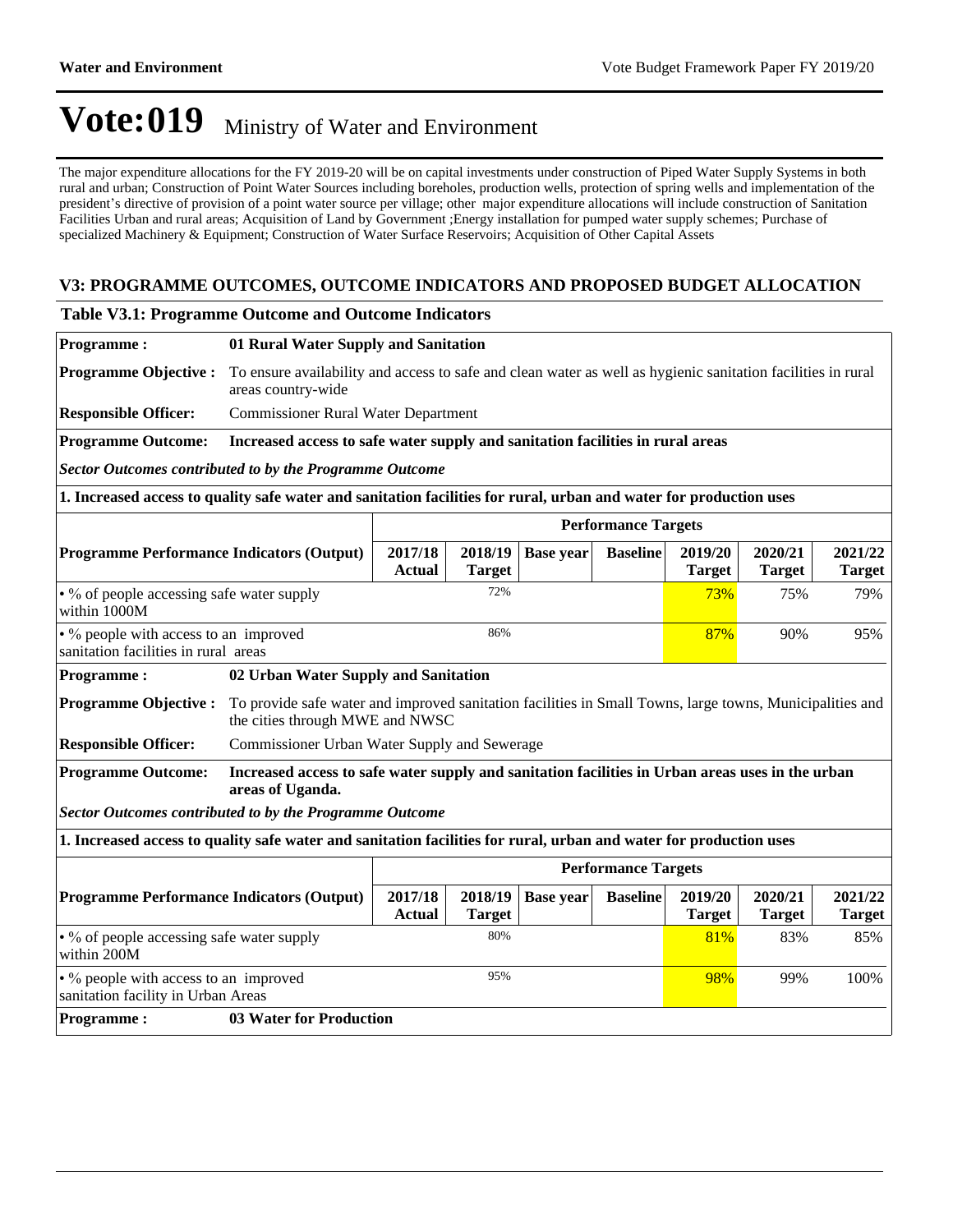| <b>Programme Objective:</b>                                                                                                           | To provide and ensure functionality of multi-purpose water for production facilities in order to enhance<br>production and productivity thereby contributing to socio-economic transformation as well as mitigation<br>of the effects of climate change and disaster risks        |                          |                          |                  |                            |                          |                          |                          |
|---------------------------------------------------------------------------------------------------------------------------------------|-----------------------------------------------------------------------------------------------------------------------------------------------------------------------------------------------------------------------------------------------------------------------------------|--------------------------|--------------------------|------------------|----------------------------|--------------------------|--------------------------|--------------------------|
| <b>Responsible Officer:</b>                                                                                                           | <b>Commissioner Water for Production</b>                                                                                                                                                                                                                                          |                          |                          |                  |                            |                          |                          |                          |
| <b>Programme Outcome:</b>                                                                                                             | Increased availability and use of built storage facilities of water for multi-purpose uses for socio-<br>economic development, modernize agriculture and mitigate the effects of climate change<br>development, modernize agriculture and mitigate the effects of climate change. |                          |                          |                  |                            |                          |                          |                          |
| <b>Sector Outcomes contributed to by the Programme Outcome</b>                                                                        |                                                                                                                                                                                                                                                                                   |                          |                          |                  |                            |                          |                          |                          |
| 1. Increased access to quality safe water and sanitation facilities for rural, urban and water for production uses                    |                                                                                                                                                                                                                                                                                   |                          |                          |                  |                            |                          |                          |                          |
|                                                                                                                                       |                                                                                                                                                                                                                                                                                   |                          |                          |                  | <b>Performance Targets</b> |                          |                          |                          |
| <b>Programme Performance Indicators (Output)</b>                                                                                      |                                                                                                                                                                                                                                                                                   | 2017/18<br><b>Actual</b> | 2018/19<br><b>Target</b> | <b>Base year</b> | <b>Baseline</b>            | 2019/20<br><b>Target</b> | 2020/21<br><b>Target</b> | 2021/22<br><b>Target</b> |
| • % of water for production facilities that are<br>functional                                                                         |                                                                                                                                                                                                                                                                                   |                          | 30%                      |                  |                            | 87%                      | 88%                      | 89%                      |
| <b>Programme:</b>                                                                                                                     | 04 Water Resources Management                                                                                                                                                                                                                                                     |                          |                          |                  |                            |                          |                          |                          |
| <b>Programme Objective:</b>                                                                                                           | To ensure that the water resources of Uganda are equitably shared and wisely used for sustainable socio-<br>economic development                                                                                                                                                  |                          |                          |                  |                            |                          |                          |                          |
| <b>Responsible Officer:</b>                                                                                                           | Director Water Resources Management                                                                                                                                                                                                                                               |                          |                          |                  |                            |                          |                          |                          |
| <b>Programme Outcome:</b><br><b>Improved Quality and adequate Quantity of water resources.</b>                                        |                                                                                                                                                                                                                                                                                   |                          |                          |                  |                            |                          |                          |                          |
| <b>Sector Outcomes contributed to by the Programme Outcome</b>                                                                        |                                                                                                                                                                                                                                                                                   |                          |                          |                  |                            |                          |                          |                          |
| 1. Improved Water Resources Assessment, Monitoring, Planning, Regulation and Quality Management                                       |                                                                                                                                                                                                                                                                                   |                          |                          |                  |                            |                          |                          |                          |
| <b>Performance Targets</b>                                                                                                            |                                                                                                                                                                                                                                                                                   |                          |                          |                  |                            |                          |                          |                          |
| <b>Programme Performance Indicators (Output)</b>                                                                                      |                                                                                                                                                                                                                                                                                   | 2017/18<br><b>Actual</b> | 2018/19<br><b>Target</b> | <b>Base year</b> | <b>Baseline</b>            | 2019/20<br><b>Target</b> | 2020/21<br><b>Target</b> | 2021/22<br><b>Target</b> |
| • % increase in number of water resources<br>related investments                                                                      |                                                                                                                                                                                                                                                                                   |                          |                          |                  |                            | 25%                      | 30%                      | 35%                      |
| <b>Programme:</b>                                                                                                                     | <b>05 Natural Resources Management</b>                                                                                                                                                                                                                                            |                          |                          |                  |                            |                          |                          |                          |
| <b>Programme Objective:</b>                                                                                                           | To coordinate rational and sustainable utilization, development and effective management of<br>environment and natural resources for socio-economic development of the country                                                                                                    |                          |                          |                  |                            |                          |                          |                          |
| <b>Responsible Officer:</b>                                                                                                           | Director Environment Affairs                                                                                                                                                                                                                                                      |                          |                          |                  |                            |                          |                          |                          |
| <b>Programme Outcome:</b>                                                                                                             | Increased protection and productivity of the environment and natural resources                                                                                                                                                                                                    |                          |                          |                  |                            |                          |                          |                          |
| <b>Sector Outcomes contributed to by the Programme Outcome</b>                                                                        |                                                                                                                                                                                                                                                                                   |                          |                          |                  |                            |                          |                          |                          |
| 1. Improved Weather, Climate and Climate Change Management, Protection and Restoration of Environment and Natural<br><b>Resources</b> |                                                                                                                                                                                                                                                                                   |                          |                          |                  |                            |                          |                          |                          |
|                                                                                                                                       |                                                                                                                                                                                                                                                                                   |                          |                          |                  | <b>Performance Targets</b> |                          |                          |                          |
| <b>Programme Performance Indicators (Output)</b>                                                                                      |                                                                                                                                                                                                                                                                                   | 2017/18<br><b>Actual</b> | 2018/19<br><b>Target</b> | <b>Base year</b> | <b>Baseline</b>            | 2019/20<br><b>Target</b> | 2020/21<br><b>Target</b> | 2021/22<br><b>Target</b> |
| • % area of wetlands cover restored and<br>maintained                                                                                 |                                                                                                                                                                                                                                                                                   |                          | 8.7%                     |                  |                            | 9%                       | 9.5%                     | 10%                      |
| • % area of forest cover restored and maintained                                                                                      |                                                                                                                                                                                                                                                                                   |                          | 20%                      |                  |                            | 25%                      | 28%                      | 30%                      |
|                                                                                                                                       | 10%<br>• % area of river banks, lakeshores, mountains<br><b>10%</b><br>10%<br>11%<br>and rangelands restored and maintained                                                                                                                                                       |                          |                          |                  |                            |                          |                          |                          |
| <b>Programme:</b>                                                                                                                     | 06 Weather, Climate and Climate Change                                                                                                                                                                                                                                            |                          |                          |                  |                            |                          |                          |                          |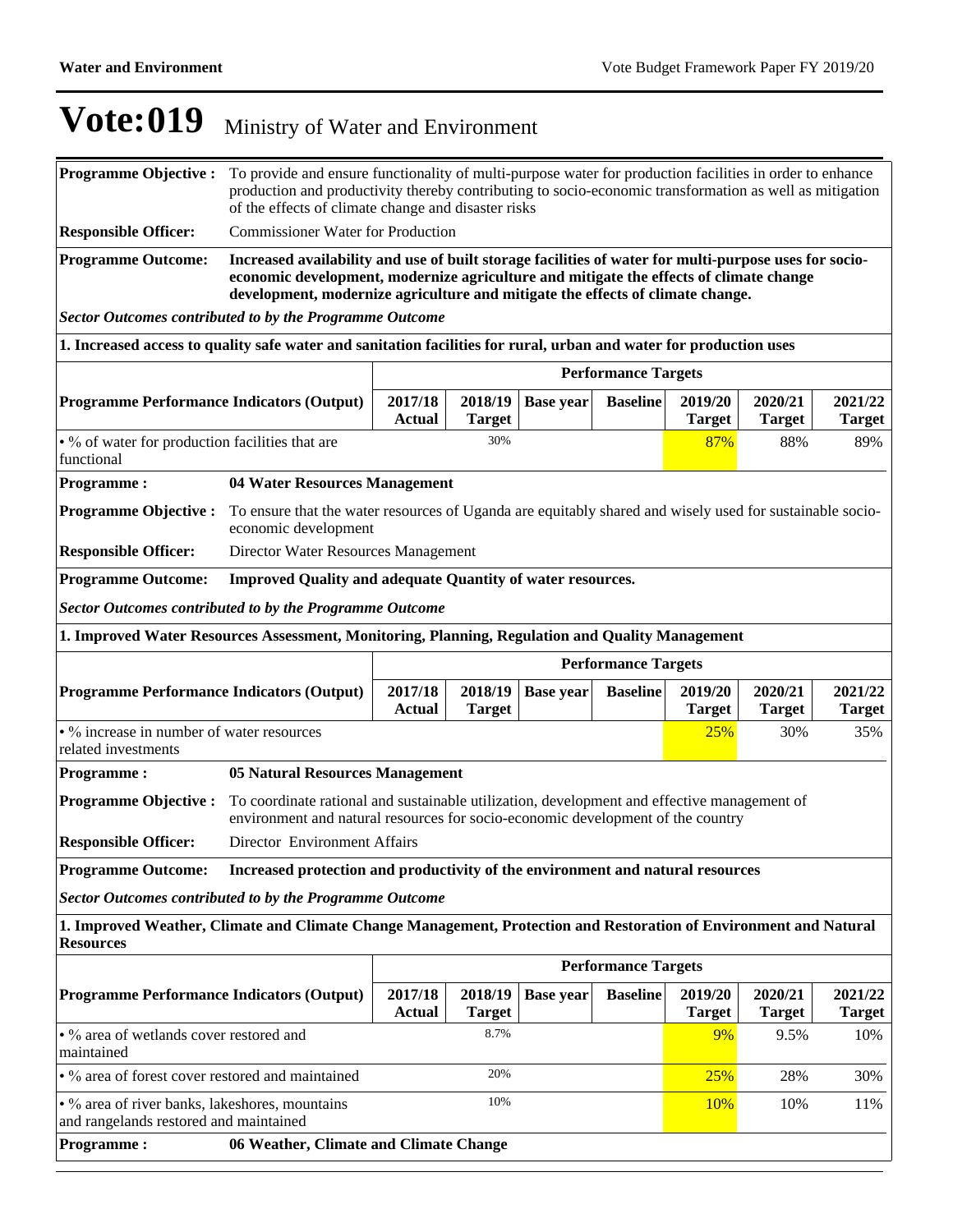| <b>Programme Outcome:</b>   | Improved coordination for implementation, of Uganda's Climate Change Policy, to promote<br>resilience to climate change and disaster risks.                                                                                                     |
|-----------------------------|-------------------------------------------------------------------------------------------------------------------------------------------------------------------------------------------------------------------------------------------------|
| <b>Responsible Officer:</b> | <b>Commissioner Climate Change Department</b>                                                                                                                                                                                                   |
|                             | <b>Programme Objective :</b> To coordinate and monitor implementation of Uganda's Climate Change Policy and the respective<br>international agreements for increased resilience of Uganda's population to climate change and disaster<br>risks. |

*Sector Outcomes contributed to by the Programme Outcome*

**1. Improved Weather, Climate and Climate Change Management, Protection and Restoration of Environment and Natural Resources** 

|                                                                                                                               |                                                                                                                                                                                                                                                  | <b>Performance Targets</b>                                                                                                                                                                                                                                                                                                                                     |                          |                  |                            |                          |                          |                          |
|-------------------------------------------------------------------------------------------------------------------------------|--------------------------------------------------------------------------------------------------------------------------------------------------------------------------------------------------------------------------------------------------|----------------------------------------------------------------------------------------------------------------------------------------------------------------------------------------------------------------------------------------------------------------------------------------------------------------------------------------------------------------|--------------------------|------------------|----------------------------|--------------------------|--------------------------|--------------------------|
| <b>Programme Performance Indicators (Output)</b>                                                                              | 2017/18<br><b>Actual</b>                                                                                                                                                                                                                         | 2018/19<br><b>Target</b>                                                                                                                                                                                                                                                                                                                                       | <b>Base year</b>         | <b>Baseline</b>  | 2019/20<br><b>Target</b>   | 2020/21<br><b>Target</b> | 2021/22<br><b>Target</b> |                          |
| 30%<br>• % of sectors integrating climate change in<br>their development and implementation plans.                            |                                                                                                                                                                                                                                                  |                                                                                                                                                                                                                                                                                                                                                                |                          |                  |                            | 30%                      | 35%                      | 75%                      |
| <b>Programme:</b>                                                                                                             |                                                                                                                                                                                                                                                  | <b>49 Policy, Planning and Support Services</b>                                                                                                                                                                                                                                                                                                                |                          |                  |                            |                          |                          |                          |
| <b>Programme Objective:</b>                                                                                                   |                                                                                                                                                                                                                                                  | To coordinate and support all departments and agencies under the Ministry to comply with Public Service<br>Standing Orders and regulations through carrying out administrative back up sector strategic planning<br>and budgeting, capacity building, legislation, policy and regulation, undertake monitoring and Sector<br>Performance Reviews and reporting |                          |                  |                            |                          |                          |                          |
| <b>Responsible Officer:</b>                                                                                                   | Under Secretary Finance and Administration                                                                                                                                                                                                       |                                                                                                                                                                                                                                                                                                                                                                |                          |                  |                            |                          |                          |                          |
| <b>Programme Outcome:</b><br><b>Sector Outcomes contributed to by the Programme Outcome</b>                                   | Improved coordination of all structures and institutions under the sector for compliance to Public<br>Service regulations and timely, efficient and effective delivery of services. and timely, efficient and<br>effective delivery of services. |                                                                                                                                                                                                                                                                                                                                                                |                          |                  |                            |                          |                          |                          |
| 1. Increased access to quality safe water and sanitation facilities for rural, urban and water for production uses            |                                                                                                                                                                                                                                                  |                                                                                                                                                                                                                                                                                                                                                                |                          |                  |                            |                          |                          |                          |
|                                                                                                                               |                                                                                                                                                                                                                                                  |                                                                                                                                                                                                                                                                                                                                                                |                          |                  | <b>Performance Targets</b> |                          |                          |                          |
| <b>Programme Performance Indicators (Output)</b>                                                                              |                                                                                                                                                                                                                                                  | 2017/18<br>Actual                                                                                                                                                                                                                                                                                                                                              | 2018/19<br><b>Target</b> | <b>Base year</b> | <b>Baseline</b>            | 2019/20<br><b>Target</b> | 2020/21<br><b>Target</b> | 2021/22<br><b>Target</b> |
| • % compliance to mandatory planning,<br>budgeting, accountability and reporting<br>requirements for the use of public funds. |                                                                                                                                                                                                                                                  |                                                                                                                                                                                                                                                                                                                                                                | 95%                      |                  |                            | 97%                      | 100%                     | 100%                     |
| • % of internal and external clients reporting                                                                                |                                                                                                                                                                                                                                                  |                                                                                                                                                                                                                                                                                                                                                                | 75%                      |                  |                            | 80%                      | 85%                      | 87%                      |

"satisfied" with the services of the Ministry.

### **Table V3.2: Past Expenditure Outturns and Medium Term Projections by Programme**

| Billion Uganda shillings                    | 2017/18 | 2018/19                      |                           | 2019-20                          | <b>MTEF Budget Projections</b> |         |         |         |  |
|---------------------------------------------|---------|------------------------------|---------------------------|----------------------------------|--------------------------------|---------|---------|---------|--|
|                                             | Outturn | Approved   <br><b>Budget</b> | <b>Spent By</b><br>End Q1 | <b>Proposed</b><br><b>Budget</b> | 2020-21                        | 2021-22 | 2022-23 | 2023-24 |  |
| Vote: 019 Ministry of Water and Environment |         |                              |                           |                                  |                                |         |         |         |  |
| 01 Rural Water Supply and Sanitation        | 85.519  | 90.135                       | 18.661                    | 90.696                           | 257.994                        | 261.460 | 261.570 | 157.570 |  |
| 02 Urban Water Supply and Sanitation        | 241.235 | 748.428                      | 71.481                    | 247.208                          | 250.977                        | 454.296 | 279.211 | 177.479 |  |
| 03 Water for Production                     | 56.318  | 95.594                       | 33.731                    | 95.092                           | 186.782                        | 187.893 | 188.004 | 137.707 |  |
| 04 Water Resources Management               | 14.677  | 44.666                       | 24.953                    | 46.166                           | 86.567                         | 87.300  | 87.300  | 40.504  |  |
| 05 Natural Resources Management             | 73.661  | 140.380                      | 15.928                    | 137.215                          | 139.744                        | 136.384 | 136.384 | 80.115  |  |
| 06 Weather, Climate and Climate Change      | 1.680   | 0.640                        | 0.125                     | 0.640                            | 1.034                          | 1.513   | 1.513   | 1.513   |  |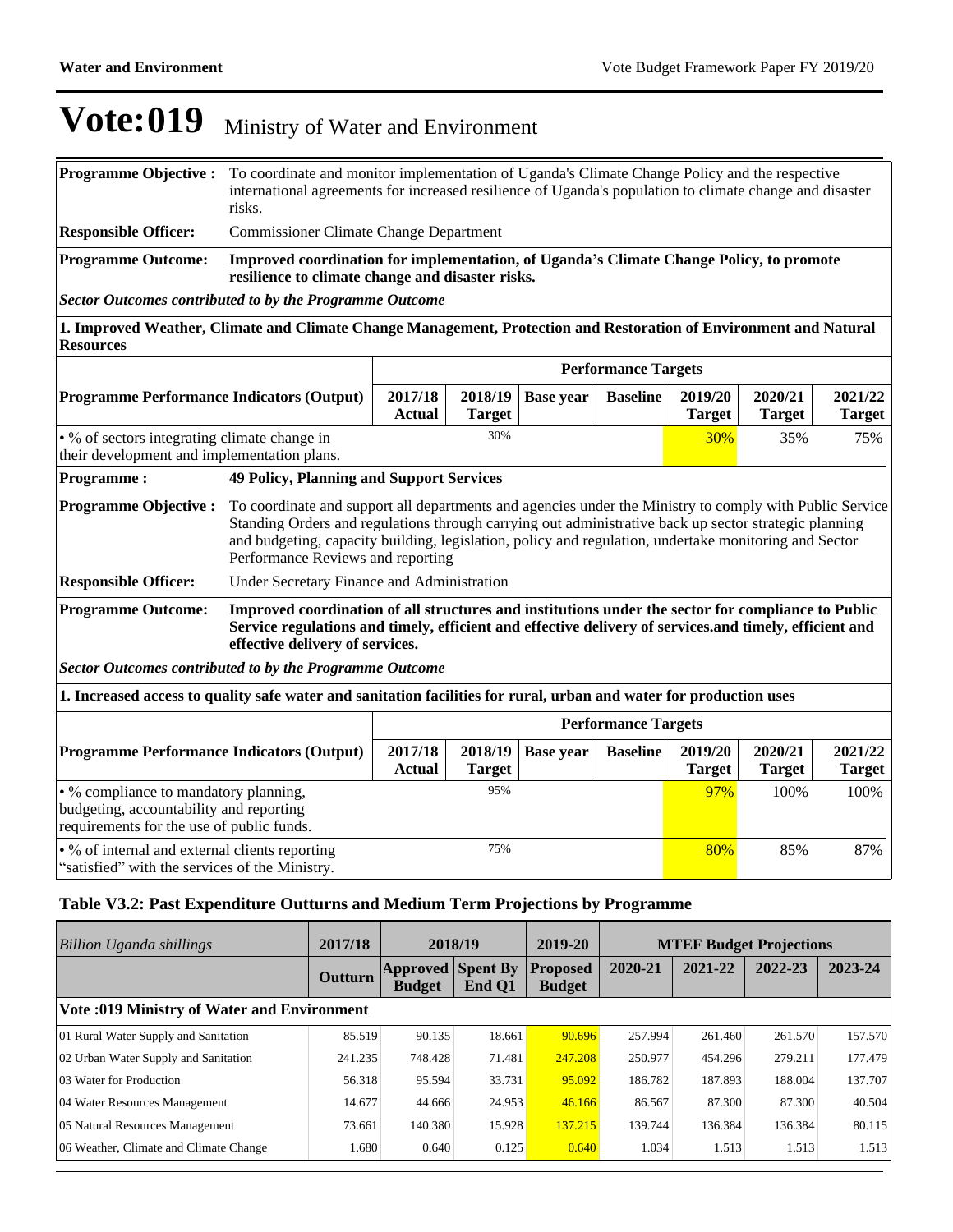| 49 Policy, Planning and Support Services | 27.334  | 28.621    | 8.539 <mark> </mark> | 30.302  | 29.843  | 29.899    | 33.817  | 38.535  |
|------------------------------------------|---------|-----------|----------------------|---------|---------|-----------|---------|---------|
| <b>Total for the Vote</b>                | 500.425 | 1.148.465 | 173.418              | 647.319 | 952.942 | 1.158.745 | 987.799 | 633.422 |

### **V4: SUBPROGRAMME PAST EXPENDITURE OUTTURNS AND PROPOSED BUDGET ALLOCATIONS**

### **Table V4.1: Past Expenditure Outturns and Medium Term Projections by SubProgramme**

| <b>Billion Uganda shillings</b>                                                          | 2017/18        | FY 2018/19            |                      | 2019-20                          | <b>Medium Term Projections</b> |         |         |         |
|------------------------------------------------------------------------------------------|----------------|-----------------------|----------------------|----------------------------------|--------------------------------|---------|---------|---------|
|                                                                                          | Outturn Budget | <b>Approved Spent</b> | By<br><b>End Sep</b> | <b>Proposed</b><br><b>Budget</b> | 2020-21                        | 2021-22 | 2022-23 | 2023-24 |
| Programme: 01 Rural Water Supply and Sanitation                                          |                |                       |                      |                                  |                                |         |         |         |
| 0163 Support to RWS Project                                                              | 15.267         | 10.694                | 2.881                | 0.000                            | 0.000                          | 0.000   | 0.000   | 0.000   |
| 05 Rural Water Supply and Sanitation                                                     | 0.560          | 2.581                 | 0.590                | 3.142                            | 2.642                          | 2.748   | 2.858   | 2.858   |
| 1347 Solar Powered Mini-Piped Water Schemes in<br>rural Areas                            | 17.204         | 21.400                | 6.648                | 31.077                           | 115.211                        | 115.211 | 115.211 | 107.404 |
| 1359 Piped Water in Rural Areas                                                          | 52.550         | 55.461                | 8.542                | 56.478                           | 140.141                        | 143.501 | 143.501 | 47.308  |
| Total For the Programme: 01                                                              | 85.581         | 90.135                | 18.661               | 90.696                           | 257.994                        | 261.460 | 261.570 | 157.570 |
| Programme: 02 Urban Water Supply and Sanitation                                          |                |                       |                      |                                  |                                |         |         |         |
| 0164 Support to small town WSP                                                           | 4.715          | 5.174                 | 1.167                | 0.000                            | 0.000                          | 0.000   | 0.000   | 0.000   |
| 0168 Urban Water Reform                                                                  | 3.662          | 4.163                 | 1.000                | 0.000                            | 0.000                          | 0.000   | 0.000   | 0.000   |
| 04 Urban Water Supply & Sewerage                                                         | 6.984          | 0.464                 | 0.015                | 0.464                            | 0.464                          | 1.074   | 1.074   | 1.074   |
| 1074 Water and Sanitation Development Facility-<br>North                                 | 9.179          | 34.131                | 5.154                | 24.131                           | 12.261                         | 0.000   | 0.000   | 0.000   |
| 1075 Water and Sanitation Development Facility -<br>East                                 | 8.735          | 8.029                 | 4.886                | 12.205                           | 9.254                          | 346.544 | 277.024 | 175.181 |
| 1130 WSDF Central                                                                        | 49.086         | 57.405                | 24.350               | 57.564                           | 40.257                         | 15.164  | 0.000   | 0.000   |
| 1188 Protection of Lake Victoria-Kampala<br><b>Sanitation Program</b>                    | 65.007         | 120.607               | 0.000                | 51.281                           | 68.189                         | 15.164  | 0.000   | 0.000   |
| 1192 Lake Victoria Water and Sanitation<br>(LVWATSAN)Phase II Project                    | 1.740          | 2.500                 | 1.041                | 0.000                            | 2.500                          | 2.500   | 0.000   | 0.000   |
| 1193 Kampala Water Lake Victoria Water and<br><b>Sanitation Project</b>                  | 4.029          | 363.550               | 3.000                | 15.754                           | 23.241                         | 3.000   | 0.000   | 0.000   |
| 1231 Water Management and Development Project<br>П                                       | 54.856         | 93.100                | 2.592                | 33.185                           | 2.300                          | 2.300   | 0.000   | 0.000   |
| 1283 Water and Sanitation Development Facility-<br>South Western                         | 10.837         | 13.640                | 4.183                | 8.769                            | 8.504                          | 8.504   | 0.000   | 0.000   |
| 1399 Karamoja Small Town and Rural growth<br>Centers Water Supply and Sanitation Project | 4.113          | 7.816                 | 4.828                | 6.960                            | 6.816                          | 21.444  | 0.000   | 0.000   |
| 1438 Water Services Acceleration Project (SCAP)                                          | 22.000         | 37.600                | 19.248               | 36.600                           | 76.685                         | 37.600  | 0.000   | 0.000   |
| 22 Urban Water Regulation Programme                                                      | 0.234          | 0.248                 | 0.017                | 0.295                            | 0.507                          | 1.002   | 1.112   | 1.223   |
| <b>Total For the Programme: 02</b>                                                       | 245.177        | 748.428               | 71.481               | 247.208                          | 250.977                        | 454.296 | 279.211 | 177.479 |
| Programme: 03 Water for Production                                                       |                |                       |                      |                                  |                                |         |         |         |
| 0169 Water for Production                                                                | 25.728         | 47.783                | 9.619                | 47.561                           | 0.000                          | 0.000   | 0.000   | 0.000   |
| 13 Water for Production                                                                  | 1.522          | 0.526                 | 0.128                | 0.246                            | 0.714                          | 1.825   | 1.936   | 2.147   |
| 1396 Water for Production Regional Center-North<br>(WfPRC-N) based in Lira               | 5.259          | 13.457                | 4.313                | 13.457                           | 52.702                         | 52.702  | 52.702  | 52.702  |
| 1397 Water for Production Regional Center-East<br>(WfPRC_E) based in Mbale               | 11.600         | 16.024                | 12.262               | 16.024                           | 57.474                         | 57.474  | 57.474  | 42.274  |
| 1398 Water for Production Regional Centre-West<br>(WfPRC-W) based in Mbarara             | 13.785         | 17.805                | 7.409                | 17.805                           | 75.893                         | 75.893  | 75.893  | 40.585  |
| <b>Total For the Programme: 03</b>                                                       | 57.894         | 95.594                | 33.731               | 95.092                           | 186.782                        | 187.893 | 188.004 | 137.707 |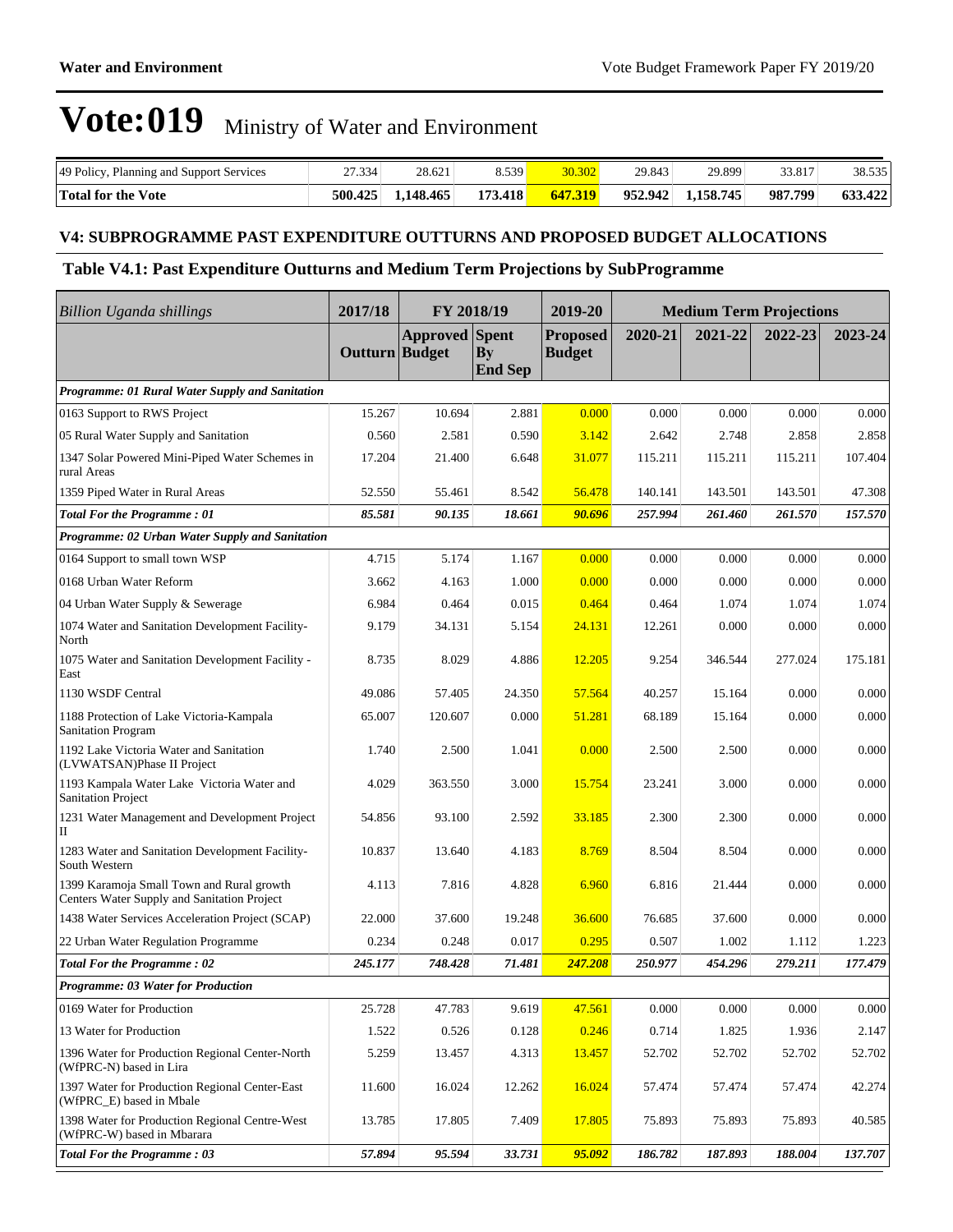| Programme: 04 Water Resources Management                                                                           |         |           |         |         |         |           |         |         |
|--------------------------------------------------------------------------------------------------------------------|---------|-----------|---------|---------|---------|-----------|---------|---------|
| 0137 Lake Victoria Envirn Mgt Project                                                                              | 0.410   | 0.000     | 0.000   | 0.000   | 0.000   | 0.000     | 0.000   | 0.000   |
| 0165 Support to WRM                                                                                                | 3.476   | 2.678     | 0.270   | 0.000   | 0.000   | 0.000     | 0.000   | 0.000   |
| 10 Water Resources M & A                                                                                           | 0.571   | 0.571     | 0.141   | 0.606   | 0.639   | 0.825     | 0.825   | 0.825   |
| 1021 Mapping of Ground Water Resurces in Uganda                                                                    | 0.131   | 0.000     | 0.000   | 0.000   | 0.000   | 0.000     | 0.000   | 0.000   |
| 11 Water Resources Regulation                                                                                      | 0.317   | 0.321     | 0.076   | 0.354   | 0.390   | 0.608     | 0.608   | 0.608   |
| 12 Water Quality Management                                                                                        | 0.413   | 0.425     | 0.089   | 0.336   | 0.534   | 0.645     | 0.645   | 0.645   |
| 1231 Water Management and Development Project                                                                      | 3.049   | 20.050    | 19.767  | 16.826  | 0.000   | 0.000     | 0.000   | 0.000   |
| 1302 Support for Hydro-Power Devt and Operations<br>on River Nile                                                  | 0.862   | 2.500     | 0.220   | 5.178   | 2.500   | 2.500     | 2.500   | 2.500   |
| 1348 Water Management Zones Project                                                                                | 1.906   | 4.278     | 1.066   | 4.788   | 4.278   | 4.278     | 4.278   | 4.070   |
| 1424 Multi-Lateral Lakes Edward & Albert<br><b>Integrated Fisheries and Water Resources</b><br>Management (LEAFII) | 4.487   | 10.235    | 2.946   | 13.949  | 31.285  | 31.285    | 30.625  | 3.500   |
| 1487 Enhancing Resilience of Communities to<br><b>Climate Change</b>                                               | 0.383   | 3.526     | 0.360   | 4.026   | 46.776  | 46.776    | 47.436  | 27.973  |
| 21 Trans-Boundary Water Resource Management<br>Programme                                                           | 0.081   | 0.082     | 0.019   | 0.102   | 0.164   | 0.383     | 0.383   | 0.383   |
| <b>Total For the Programme: 04</b>                                                                                 | 16.086  | 44.666    | 24.953  | 46.166  | 86.567  | 87.300    | 87.300  | 40.504  |
| Programme: 05 Natural Resources Management                                                                         |         |           |         |         |         |           |         |         |
| 1301 The National REDD-Plus Project                                                                                | 4.416   | 3.000     | 1.520   | 3.000   | 3.000   | 3.000     | 3.000   | 41.336  |
| 14 Environment Support Services                                                                                    | 0.814   | 0.845     | 0.148   | 0.845   | 0.845   | 0.845     | 0.845   | 0.845   |
| 1417 Farm Income Enhancement and Forestry<br>Conservation Project Phase II (FIEFOC II)                             | 65.181  | 130.746   | 13.548  | 126.846 | 128.066 | 124.706   | 124.706 | 30.101  |
| 15 Forestry Support Services                                                                                       | 1.563   | 2.620     | 0.138   | 2.620   | 2.620   | 2.620     | 2.620   | 2.620   |
| 1520 Building Resilient Communities, Wetland<br>Ecosystems and Associated Catchments in Uganda                     | 0.000   | 0.020     | 0.000   | 2.700   | 2.700   | 2.700     | 2.700   | 2.700   |
| 16 Wetland Management Services                                                                                     | 2.122   | 3.149     | 0.574   | 1.205   | 2.513   | 2.513     | 2.513   | 2.513   |
| Total For the Programme: 05                                                                                        | 74.097  | 140.380   | 15.928  | 137.215 | 139.744 | 136.384   | 136.384 | 80.115  |
| Programme: 06 Weather, Climate and Climate Change                                                                  |         |           |         |         |         |           |         |         |
| 1102 Climate Change Project                                                                                        | 1.540   | 0.000     | 0.000   | 0.000   | 0.000   | 0.000     | 0.000   | 0.000   |
| 24 Climate Change Programme                                                                                        | 0.140   | 0.640     | 0.125   | 0.640   | 1.034   | 1.513     | 1.513   | 1.513   |
| <b>Total For the Programme: 06</b>                                                                                 | 1.680   | 0.640     | 0.125   | 0.640   | 1.034   | 1.513     | 1.513   | 1.513   |
| Programme: 49 Policy, Planning and Support Services                                                                |         |           |         |         |         |           |         |         |
| 01 Finance and Administration                                                                                      | 6.808   | 6.602     | 1.562   | 7.217   | 6.775   | 6.831     | 6.894   | 7.060   |
| 0151 Policy and Management Support                                                                                 | 14.966  | 12.352    | 4.498   | 15.128  | 14.428  | 14.428    | 14.428  | 14.428  |
| 08 Office of Director DWD                                                                                          | 0.194   | 0.206     | 0.040   | 0.206   | 0.425   | 0.425     | 0.536   | 1.536   |
| 09 Planning                                                                                                        | 0.938   | 1.178     | 0.235   | 1.444   | 1.178   | 1.178     | 1.178   | 1.767   |
| 1190 Support to Nabyeya Forestry College Project                                                                   | 1.767   | 2.148     | 1.675   | 2.648   | 2.648   | 2.648     | 2.648   | 2.648   |
| 1231 Water Management and Development Project                                                                      | 2.131   | 4.811     | 0.187   | 2.235   | 2.235   | 2.235     | 2.235   | 2.235   |
| 17 Office of Director DWRM                                                                                         | 0.153   | 0.197     | 0.033   | 0.197   | 0.426   | 0.426     | 0.748   | 1.748   |
| 18 Office of the Director DEA                                                                                      | 0.168   | 0.188     | 0.047   | 0.188   | 0.319   | 0.319     | 0.740   | 1.740   |
| 19 Internal Audit                                                                                                  | 0.222   | 0.226     | 0.039   | 0.326   | 0.323   | 0.323     | 1.323   | 1.726   |
| 20 Nabyeya Forestry College                                                                                        | 0.485   | 0.522     | 0.188   | 0.522   | 0.608   | 0.608     | 1.608   | 1.816   |
| 23 Water and Environment Liaison Programme                                                                         | 0.189   | 0.191     | 0.036   | 0.191   | 0.479   | 0.479     | 1.479   | 1.830   |
| <b>Total For the Programme: 49</b>                                                                                 | 28.021  | 28.621    | 8.539   | 30.302  | 29.843  | 29.899    | 33.817  | 38.535  |
| Total for the Vote:019                                                                                             | 508.537 | 1,148.465 | 173.418 | 647.319 | 952.942 | 1,158.745 | 987.799 | 633.422 |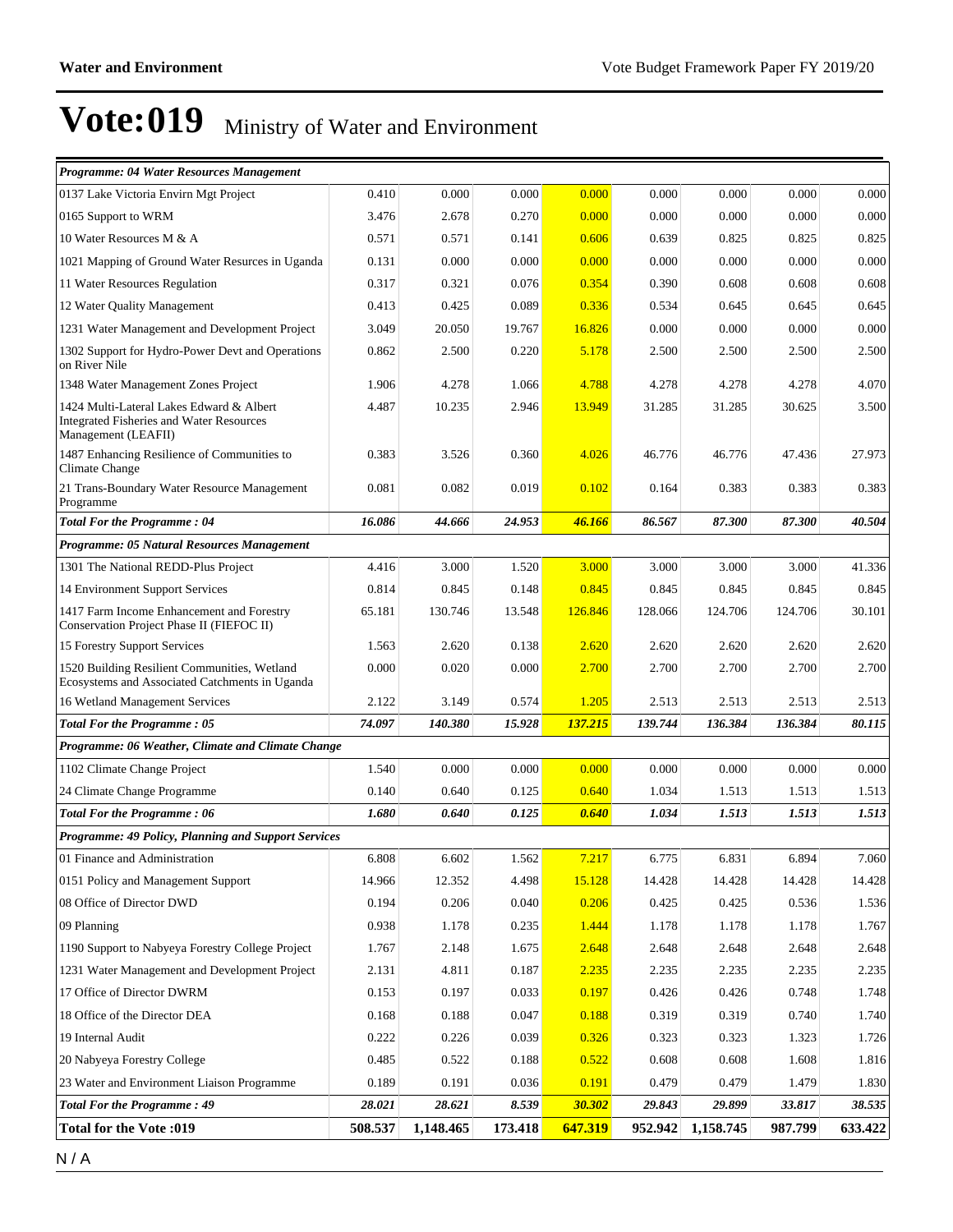### **Table V4.3: Major Capital Investment (Capital Purchases outputs over 0.5Billion)**

| FY 2018/19                                                     | FY 2019/20                                                                                                                                                                                                                                                                                                                                                                                                                                                                                                                                                                                                                                                                                                                    |                                            |  |  |  |  |  |  |  |
|----------------------------------------------------------------|-------------------------------------------------------------------------------------------------------------------------------------------------------------------------------------------------------------------------------------------------------------------------------------------------------------------------------------------------------------------------------------------------------------------------------------------------------------------------------------------------------------------------------------------------------------------------------------------------------------------------------------------------------------------------------------------------------------------------------|--------------------------------------------|--|--|--|--|--|--|--|
| <b>Appr. Budget and Planned Outputs</b>                        | <b>Expenditures and Achievements</b><br>by end Sep                                                                                                                                                                                                                                                                                                                                                                                                                                                                                                                                                                                                                                                                            | <b>Proposed Budget and Planned Outputs</b> |  |  |  |  |  |  |  |
| Vote 019 Ministry of Water and Environment                     |                                                                                                                                                                                                                                                                                                                                                                                                                                                                                                                                                                                                                                                                                                                               |                                            |  |  |  |  |  |  |  |
| Programme: 01 Rural Water Supply and Sanitation                |                                                                                                                                                                                                                                                                                                                                                                                                                                                                                                                                                                                                                                                                                                                               |                                            |  |  |  |  |  |  |  |
| Project: 0163 Support to RWS Project                           |                                                                                                                                                                                                                                                                                                                                                                                                                                                                                                                                                                                                                                                                                                                               |                                            |  |  |  |  |  |  |  |
| Output: 80 Construction of Piped Water Supply Systems (Rural)  |                                                                                                                                                                                                                                                                                                                                                                                                                                                                                                                                                                                                                                                                                                                               |                                            |  |  |  |  |  |  |  |
| constructed Lirima, Bududa, Bukwo, and Shuuku<br>Masyoro GFSs. | Lirima phase II is at 36%<br>completion with; construction<br>works for 3 office blocks ongoing<br>in Molo, Sibanga and Lukhonge,<br>11 km of transmission & 7.13km of<br>the primary distribution laid,<br>compensation of 15 people affected<br>by the works.<br>Bukwo GFS phase II is at 98%<br>with a total of 560 connections<br>made in Tulel and Kamet sub<br>counties, Test running of the entire<br>pipeline was done.<br>Shuuku Masyoro is at 30% with<br>construction works of the 2 office<br>blocks at ring beem level, 4 toilets<br>at roofing level. 22 km of<br>distribution pipe network laid.<br>Bududa II is at 96% completion<br>and snags rectified.<br>Kahama II- site handed over to the<br>contractor |                                            |  |  |  |  |  |  |  |
| <b>Total Output Cost(Ushs</b><br>Thousand):                    | 2.371<br>4.539                                                                                                                                                                                                                                                                                                                                                                                                                                                                                                                                                                                                                                                                                                                | 0.000                                      |  |  |  |  |  |  |  |
| Gou Dev't:                                                     | 2.371<br>4.539                                                                                                                                                                                                                                                                                                                                                                                                                                                                                                                                                                                                                                                                                                                | 0.000                                      |  |  |  |  |  |  |  |
| Ext Fin:                                                       | 0.000<br>0.000                                                                                                                                                                                                                                                                                                                                                                                                                                                                                                                                                                                                                                                                                                                | 0.000                                      |  |  |  |  |  |  |  |
| $A.I.A$ :                                                      | 0.000<br>0.000                                                                                                                                                                                                                                                                                                                                                                                                                                                                                                                                                                                                                                                                                                                | 0.000                                      |  |  |  |  |  |  |  |

Project : 1347 Solar Powered Mini-Piped Water Schemes in rural Areas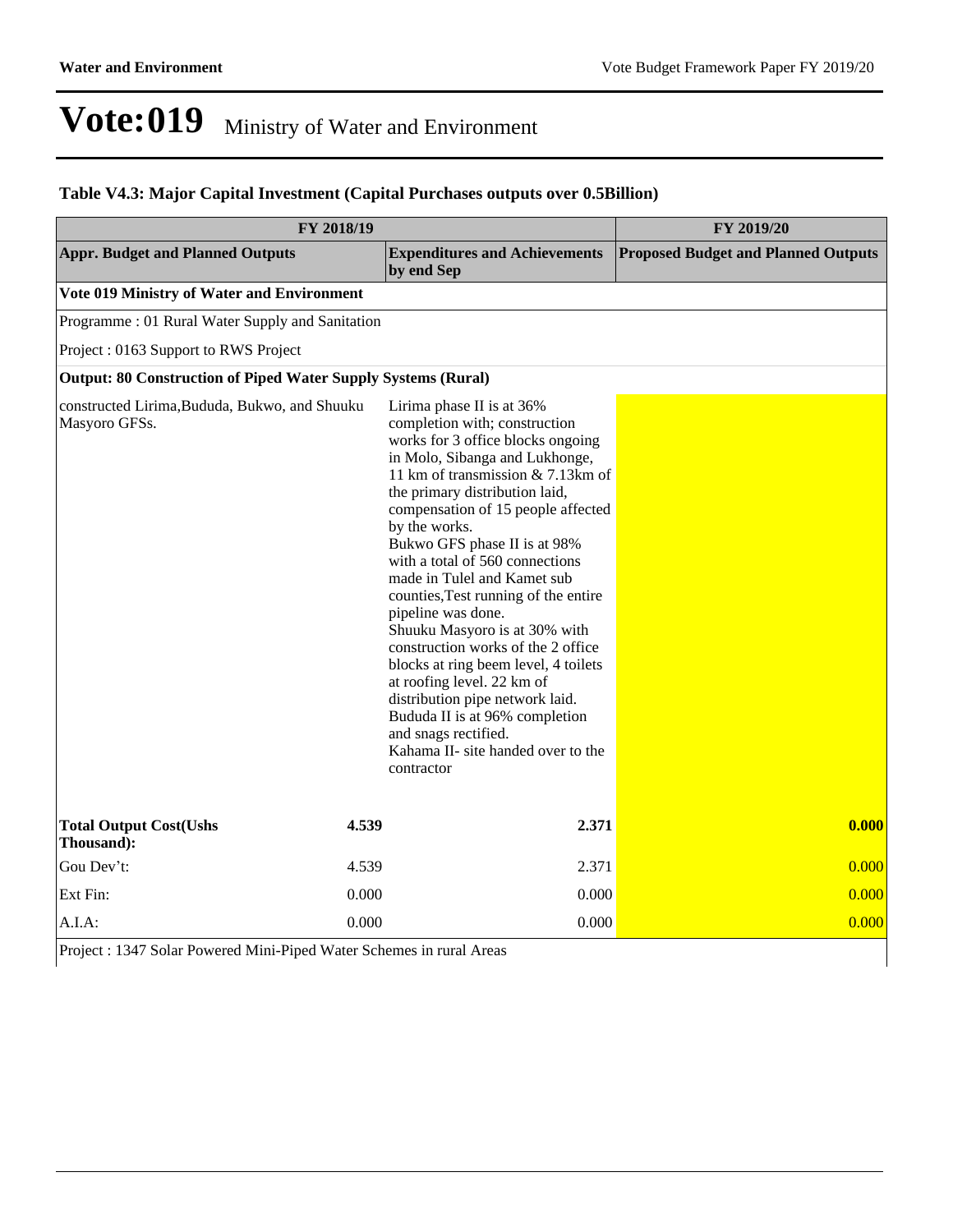### **Output: 80 Construction of Piped Water Supply Systems (Rural)**

| 70 Mini solar powered schemes, 30 solar powered<br>systems for micro irrigation countrywide<br>constructed; piped WSS in 9RGCs in Kyoga basin<br>and Nyamiyonga - Katojo piped water system<br>cconstructed(12b);Complete engineering design of<br>Isingiro Bukanga WSS (1.8b)<br>Construct 70 Mini solar powered schemes, 30 solar<br>powered systems for micro irrigation<br>countrywide; complete construction of 9 RGCs in<br>Kyoga basin and Nyamiyonga - Katojo piped water<br>system(12b); Complete engineering design of<br>Isingiro Bukanga WSS (1.8b) | Detailed engineering designs for<br>15/30 sites submitted for the solar<br>powered systems for micro<br>irrigation, hydrological surveys of<br>boreholes to be used for irrigation<br>carried out<br>Constructed 9 piped systems in the<br>9RGCs in Iganga(Nambale), Luuka<br>(Naigobya, Kyanvuma &<br>Lambala), Kibuku<br>(Buseta, Kasasira) Pallisa (Kapala,<br>Kameke) & Serere (Kidetok) to<br>47.02% completion with<br>construction of kiosks and yard tap<br>pipe installation, back filling &<br>installation of transmission lines.<br>Constructed Nyamiyonga - Katojo<br>piped water system to 65% | 10 mini solar powered irrigation schemes<br>& 50 mini solar powered piped water<br>systems constructed in areas with low<br>access to water the country. Kabuyanda<br>WSS(Isingiro), Kanyabwanga WSS<br>(Mitooma) & Mbunga-Nyakanzinga GFS<br>(Kasese) constructed.<br>2piped water systems rehabilitated in<br>Western Uganda.<br>Lirima II GFS (Manafwa)&<br><b>Shuuku Masyoro GFS (Sheema)</b><br>constructed.<br>2 piped water systems designed |
|-----------------------------------------------------------------------------------------------------------------------------------------------------------------------------------------------------------------------------------------------------------------------------------------------------------------------------------------------------------------------------------------------------------------------------------------------------------------------------------------------------------------------------------------------------------------|--------------------------------------------------------------------------------------------------------------------------------------------------------------------------------------------------------------------------------------------------------------------------------------------------------------------------------------------------------------------------------------------------------------------------------------------------------------------------------------------------------------------------------------------------------------------------------------------------------------|-----------------------------------------------------------------------------------------------------------------------------------------------------------------------------------------------------------------------------------------------------------------------------------------------------------------------------------------------------------------------------------------------------------------------------------------------------|
| 13.800<br><b>Total Output Cost(Ushs</b><br>Thousand):                                                                                                                                                                                                                                                                                                                                                                                                                                                                                                           | 4.949                                                                                                                                                                                                                                                                                                                                                                                                                                                                                                                                                                                                        | 17.922                                                                                                                                                                                                                                                                                                                                                                                                                                              |
| Gou Dev't:<br>13.800                                                                                                                                                                                                                                                                                                                                                                                                                                                                                                                                            | 4.949                                                                                                                                                                                                                                                                                                                                                                                                                                                                                                                                                                                                        | 17.922                                                                                                                                                                                                                                                                                                                                                                                                                                              |
| Ext Fin:<br>0.000                                                                                                                                                                                                                                                                                                                                                                                                                                                                                                                                               | 0.000                                                                                                                                                                                                                                                                                                                                                                                                                                                                                                                                                                                                        | 0.000                                                                                                                                                                                                                                                                                                                                                                                                                                               |
| A.I.A:<br>0.000                                                                                                                                                                                                                                                                                                                                                                                                                                                                                                                                                 | 0.000                                                                                                                                                                                                                                                                                                                                                                                                                                                                                                                                                                                                        | 0.000                                                                                                                                                                                                                                                                                                                                                                                                                                               |
| <b>Output: 81 Construction of Point Water Sources</b>                                                                                                                                                                                                                                                                                                                                                                                                                                                                                                           |                                                                                                                                                                                                                                                                                                                                                                                                                                                                                                                                                                                                              |                                                                                                                                                                                                                                                                                                                                                                                                                                                     |
| 100 hand pumped wells ,100 production wells and<br>70 large diameter wells across the country drilled<br>in water stressed areas; 400 Chronically Broken<br>down Hand Pumps rehabilitated countrywide<br>where communities are underserved                                                                                                                                                                                                                                                                                                                      | 82 hand pumped wells drilled in<br>water stressed areas across the<br>country.                                                                                                                                                                                                                                                                                                                                                                                                                                                                                                                               | 100 hand pump wells drilled in response<br>to emergencies<br>100 production wells drilled in villages<br>with low water coverage.<br>70 large diameter wells drilled in water<br>stressed areas of Kyankwanzi and Rakai                                                                                                                                                                                                                             |

100 Hand pumps drilled in response to emergencies,100 Production wells drilled to promote PPP and micro irrigation,70 Large diameter wells drilled in Water stressed areas (Buyende,Mubende,Alebtong);400Chronically

Broken down Hand Pumps rehabilitated countr **Total Output Cost(Ushs Thousand): 5.500 1.375 5.500** Gou Dev't: 5.500 5.500 5.500 5.500 5.500 5.500 5.500 5.500 5.500 5.500 5.500 5.500 5.500 5.500 5.500 5.500 5.500 5.500 5.500 5.500 5.500 5.500 5.500 5.500 5.500 5.500 5.500 5.500 5.500 5.500 5.500 5.500 5.500 5.500 5.500 5 Ext Fin: 2000 0.000 0.000 0.000 0.000 0.000 0.000 0.000 0.000 0.000 0.000 0.000 0.000 0.000 0.000 0.000 0.000 0 A.I.A: 0.000 0.000 0.000

districts.

rehabilit

400 chronically broken down pumps

Project : 1359 Piped Water in Rural Areas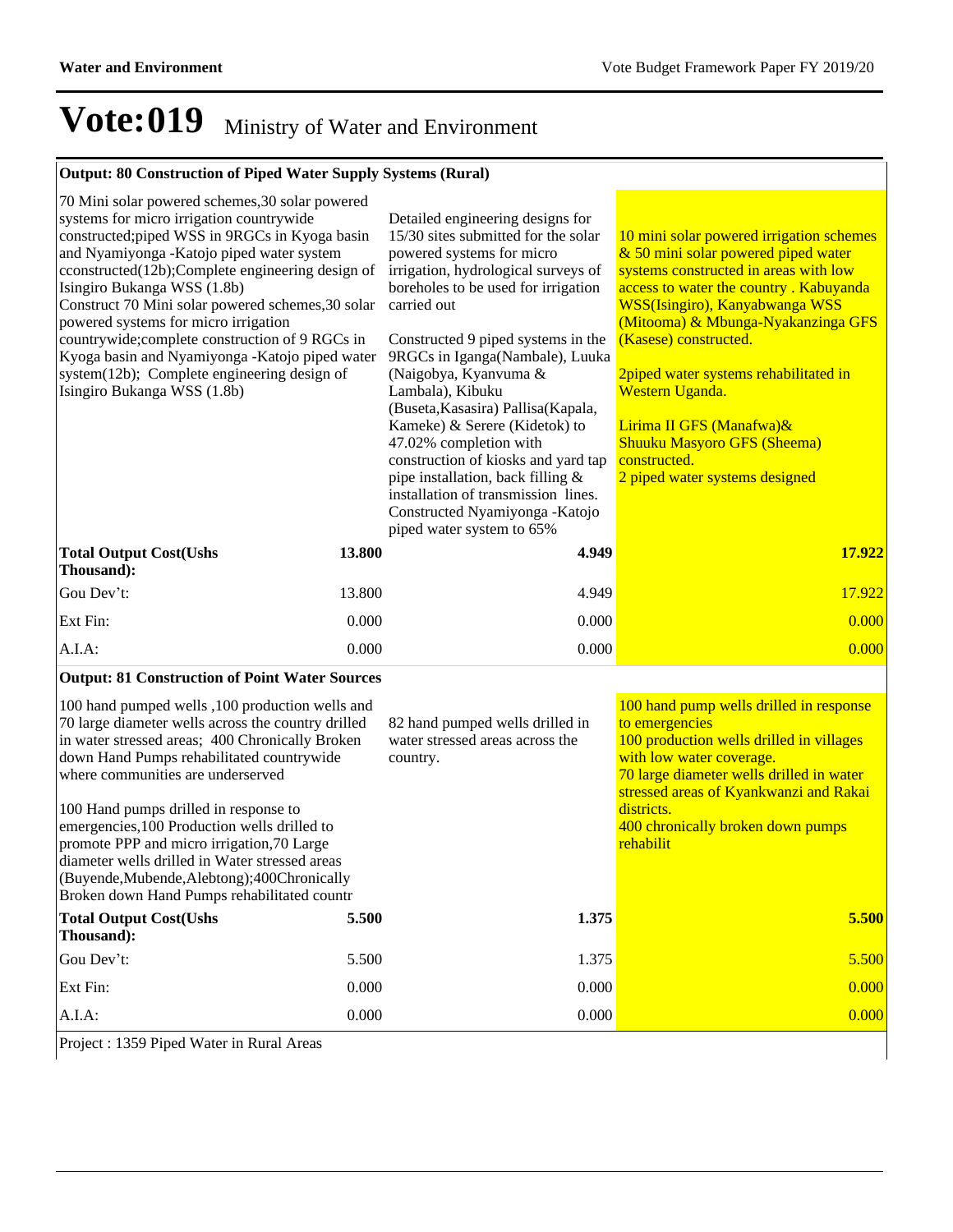### **Output: 80 Construction of Piped Water Supply Systems (Rural)**

| 6 GFSs;Bukedea, Orom, Rwebisengo-Kanara,<br>Nyabuhikye Kikyenkye, Lukalu-Kabasanda,<br>Nyarwodho II constructed serving<br>households, health centers & mkts. Rehabilitated 4<br>GFSs in south western, 4 piped systems<br>designed, Conducted Water potential studies in<br>Kween,<br>Kahama II piped water supply system constructed<br>in Ntungamo district and Kanyabwanga water<br>supply system in Mitooma district |        | Constructed Nyarwodho to 98%<br>completion; 28km of transmission<br>line and 51km of distribution<br>network, and successfully<br>connected 500 households covering<br>110 villages in 4 sub counties of<br>Alwi, Packwach and Nyaravur,<br>Payango.<br>Bukedea GFS-20% complete with<br>7.5km of the transmission line<br>laid, sanitation facility constructed<br>in Bulambuli TC up to roofing<br>level.<br>Constructed Rwebisengo Kanara<br>GFS to 60% completion with 35km<br>of (treated water) and 1.7km of raw<br>water pipeline transmission mains<br>laid and 70% completion of the<br>treatment plant.<br>Contract signed for Lukalu<br>Kabasanda GFS<br>Draft Environment Social Impact<br>Assessment Report and Resetlemet<br>Action Plan for Nyamugasani and<br>Bitsya water supply systems<br>submitted.<br>Nyabuhikye-Kikyenkye GFS-55%<br>complete with 14.4 km of the<br>transmission pipe work and<br>45.73km of the distribution<br>network laid, 8 stance gender<br>segregated sanitation facility<br>constructed at St Richards SS in<br>Keihangara S/C<br>192 Rainwater harvesting tanks<br>supplied in water stressed areas of<br>Apac, Bududa, Katakwi and Otuke<br>districts.<br>Kahama II -site handed over to the<br>contractor | Bukedea GFS(Bukedea, Bulambuli,<br>Kapchorwa), Kahama II WSS<br>(Ntungamo), Nyamugasani GFS (Kasese),<br>Bitysa GFS, Adjumani & Rwebisengo<br>Kanara GFS(Ntoroko) constructed.<br>Lukalu- Kabasanda WSS (Butambala),<br>Orom WSS (Kitgum) to serve the water<br>stressed villages constructed<br>2 piped water supply systems designed(in<br>Kasese on River Dungulugha, & in west<br>nile) |
|---------------------------------------------------------------------------------------------------------------------------------------------------------------------------------------------------------------------------------------------------------------------------------------------------------------------------------------------------------------------------------------------------------------------------|--------|-------------------------------------------------------------------------------------------------------------------------------------------------------------------------------------------------------------------------------------------------------------------------------------------------------------------------------------------------------------------------------------------------------------------------------------------------------------------------------------------------------------------------------------------------------------------------------------------------------------------------------------------------------------------------------------------------------------------------------------------------------------------------------------------------------------------------------------------------------------------------------------------------------------------------------------------------------------------------------------------------------------------------------------------------------------------------------------------------------------------------------------------------------------------------------------------------------------------------------------------------------------|---------------------------------------------------------------------------------------------------------------------------------------------------------------------------------------------------------------------------------------------------------------------------------------------------------------------------------------------------------------------------------------------|
| <b>Total Output Cost(Ushs</b><br>Thousand):                                                                                                                                                                                                                                                                                                                                                                               | 42.937 | 7.700                                                                                                                                                                                                                                                                                                                                                                                                                                                                                                                                                                                                                                                                                                                                                                                                                                                                                                                                                                                                                                                                                                                                                                                                                                                       | 52.854                                                                                                                                                                                                                                                                                                                                                                                      |
| Gou Dev't:                                                                                                                                                                                                                                                                                                                                                                                                                | 11.515 | 7.700                                                                                                                                                                                                                                                                                                                                                                                                                                                                                                                                                                                                                                                                                                                                                                                                                                                                                                                                                                                                                                                                                                                                                                                                                                                       | 12.515                                                                                                                                                                                                                                                                                                                                                                                      |
| Ext Fin:                                                                                                                                                                                                                                                                                                                                                                                                                  | 31.422 | 0.000                                                                                                                                                                                                                                                                                                                                                                                                                                                                                                                                                                                                                                                                                                                                                                                                                                                                                                                                                                                                                                                                                                                                                                                                                                                       | 40.339                                                                                                                                                                                                                                                                                                                                                                                      |
| A.I.A:                                                                                                                                                                                                                                                                                                                                                                                                                    | 0.000  | 0.000                                                                                                                                                                                                                                                                                                                                                                                                                                                                                                                                                                                                                                                                                                                                                                                                                                                                                                                                                                                                                                                                                                                                                                                                                                                       | 0.000                                                                                                                                                                                                                                                                                                                                                                                       |

Programme : 02 Urban Water Supply and Sanitation

Project : 0164 Support to small town WSP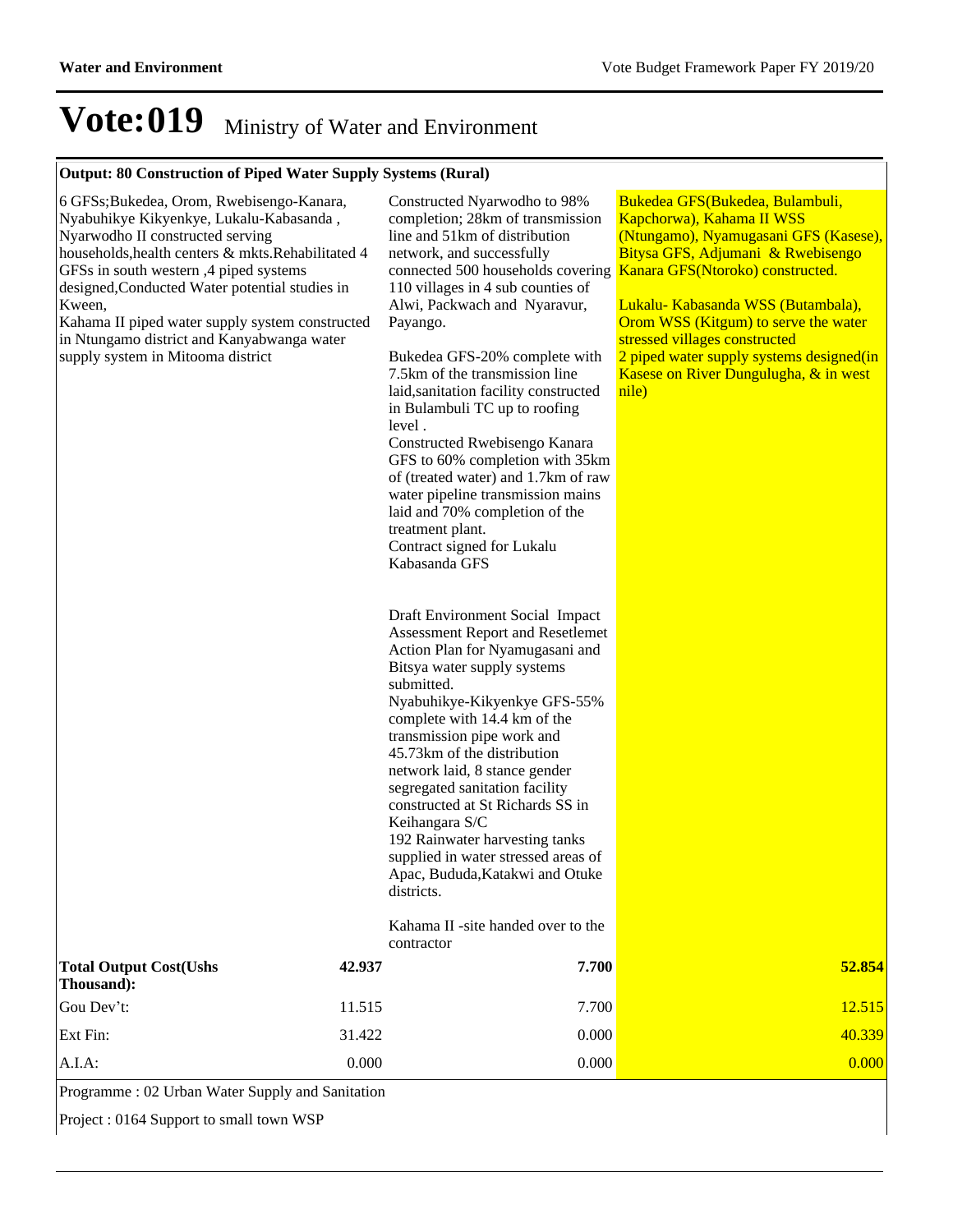### **Output: 80 Construction of Piped Water Supply Systems (Urban)**

| Detailed design Nkanka, Chuho & Rubuguri Water Inception report has been<br>Supply and Sanitation Systems, Mufumba,<br>Kateriteri, Gifumba, Gahamagariro and<br>Kaberanyuma Gravity Flow Schemes and<br>Gihuranda.<br>Extension of Kasambya and Mabaale, Kyabahaita, | submitted.<br>Preparation of draft design for<br>Kasambya and Mabaale,<br>Kyabahaita, Kyarushozi, Morulem,<br>Kinogozi, Kabulaisoke and Mpigisa<br>Areas.<br>33 connections installed in |       |
|----------------------------------------------------------------------------------------------------------------------------------------------------------------------------------------------------------------------------------------------------------------------|------------------------------------------------------------------------------------------------------------------------------------------------------------------------------------------|-------|
| Kyarushozi, Morulem, Kinogozi, Kabulaisoke and<br>Mpigisa Areas.                                                                                                                                                                                                     | Mabaale in Kagadi district.                                                                                                                                                              |       |
| Installation of 66No. Private Connections in                                                                                                                                                                                                                         |                                                                                                                                                                                          |       |
| Hoima, and installation of 30No.                                                                                                                                                                                                                                     |                                                                                                                                                                                          |       |
| Private Connections in Kagadi District District.                                                                                                                                                                                                                     | Rehabilitation works currently<br>stand at 45% completion.                                                                                                                               |       |
| Procurement for the repairs and rehabilitation of<br>selected Water Supply Systems in Sironko and<br>Bulambuli Districts in Eastern Uganda                                                                                                                           |                                                                                                                                                                                          |       |
| <b>Total Output Cost(Ushs</b><br>2.804<br>Thousand):                                                                                                                                                                                                                 | 0.963                                                                                                                                                                                    | 0.000 |
| Gou Dev't:<br>1.397                                                                                                                                                                                                                                                  | 0.963                                                                                                                                                                                    | 0.000 |
| Ext Fin:<br>1.407                                                                                                                                                                                                                                                    | 0.000                                                                                                                                                                                    | 0.000 |
| $A.I.A$ :<br>0.000                                                                                                                                                                                                                                                   | 0.000                                                                                                                                                                                    | 0.000 |
| Project : 1074 Water and Sanitation Development Facility-North                                                                                                                                                                                                       |                                                                                                                                                                                          |       |

### **Output: 80 Construction of Piped Water Supply Systems (Urban)**

| Construction of piped water systems for 05 towns Construction of piped water supply<br>of Moyo, Elegu/Bibia, Padibe, Lacekot, Paimol and system and sanitation facilities on<br>03 IDP camps of Apala, Patiko, Cwero, Olilim and going in Paimol-wipolo shrine to<br>Abia completed<br>22 production boreholes drilled<br>Construction of piped water systems of 07 towns<br>of Moyo, Elegu/Bibia, Padibe, Odramacaku, |        | 85% completion level.                                                                                                                                                                                                                                                                          | Construction of 04 towns of Moyo TC,<br>Elegu/Bibia, Padibe and Agago TC-<br><b>Paimol RGC completed</b><br>Construction of 04 towns of Odramacaku<br>$(25\%)$ , Atiak $(25\%)$ , Amuru $(25\%)$ TC and<br>Zombo TC (25%) commenced |
|------------------------------------------------------------------------------------------------------------------------------------------------------------------------------------------------------------------------------------------------------------------------------------------------------------------------------------------------------------------------------------------------------------------------|--------|------------------------------------------------------------------------------------------------------------------------------------------------------------------------------------------------------------------------------------------------------------------------------------------------|-------------------------------------------------------------------------------------------------------------------------------------------------------------------------------------------------------------------------------------|
| Pakele, Dzaipi, Atiak and 05 former IDPs of<br>Piped water systems in 11 towns of Atiak, Pakele,                                                                                                                                                                                                                                                                                                                       |        | 07 production wells have been                                                                                                                                                                                                                                                                  | 20 Production boreholes drilled<br>Designs for 13 towns of Bala, Kole,<br>Apala, Alebtong, Aboke, Ngai, Iceme,                                                                                                                      |
| Odramacaku, Dzaipi, Atapara, Palabek Kal,<br>Lamwo TC, Aleptong TC, Arra/Dufile, Bala, Kole<br>TC-Aboke designed                                                                                                                                                                                                                                                                                                       |        | Request for proposals to undertake<br>designs for piped water systems<br>and sanitation facilities in 12 towns<br>of Aboke, Ngai, Iceme, Otwal<br>Railway station, Bala, Kole, Apala<br>RGC, Alebtong TC, Odramachaku,<br>Okokoro RGC, Keri-Oraba RGC<br>and Amuru-TC-Atiak RGC were<br>issued | Otwal railway station, Odramachaku,<br>Okokoro, Keri-Oraba, Amuru TC and<br><b>Atiak RGC</b> completed<br>Design of 04 towns of Awach, Barakala,<br><b>Ovision and Ofwo commenced</b>                                               |
| <b>Total Output Cost(Ushs</b><br>Thousand):                                                                                                                                                                                                                                                                                                                                                                            | 27.793 | 4.218                                                                                                                                                                                                                                                                                          | 16.508                                                                                                                                                                                                                              |
| Gou Dev't:                                                                                                                                                                                                                                                                                                                                                                                                             | 5.702  | 4.218                                                                                                                                                                                                                                                                                          | 2.732                                                                                                                                                                                                                               |
| Ext Fin:                                                                                                                                                                                                                                                                                                                                                                                                               | 22.091 | 0.000                                                                                                                                                                                                                                                                                          | 13.776                                                                                                                                                                                                                              |
| $A.I.A$ :                                                                                                                                                                                                                                                                                                                                                                                                              | 0.000  | 0.000                                                                                                                                                                                                                                                                                          | 0.000                                                                                                                                                                                                                               |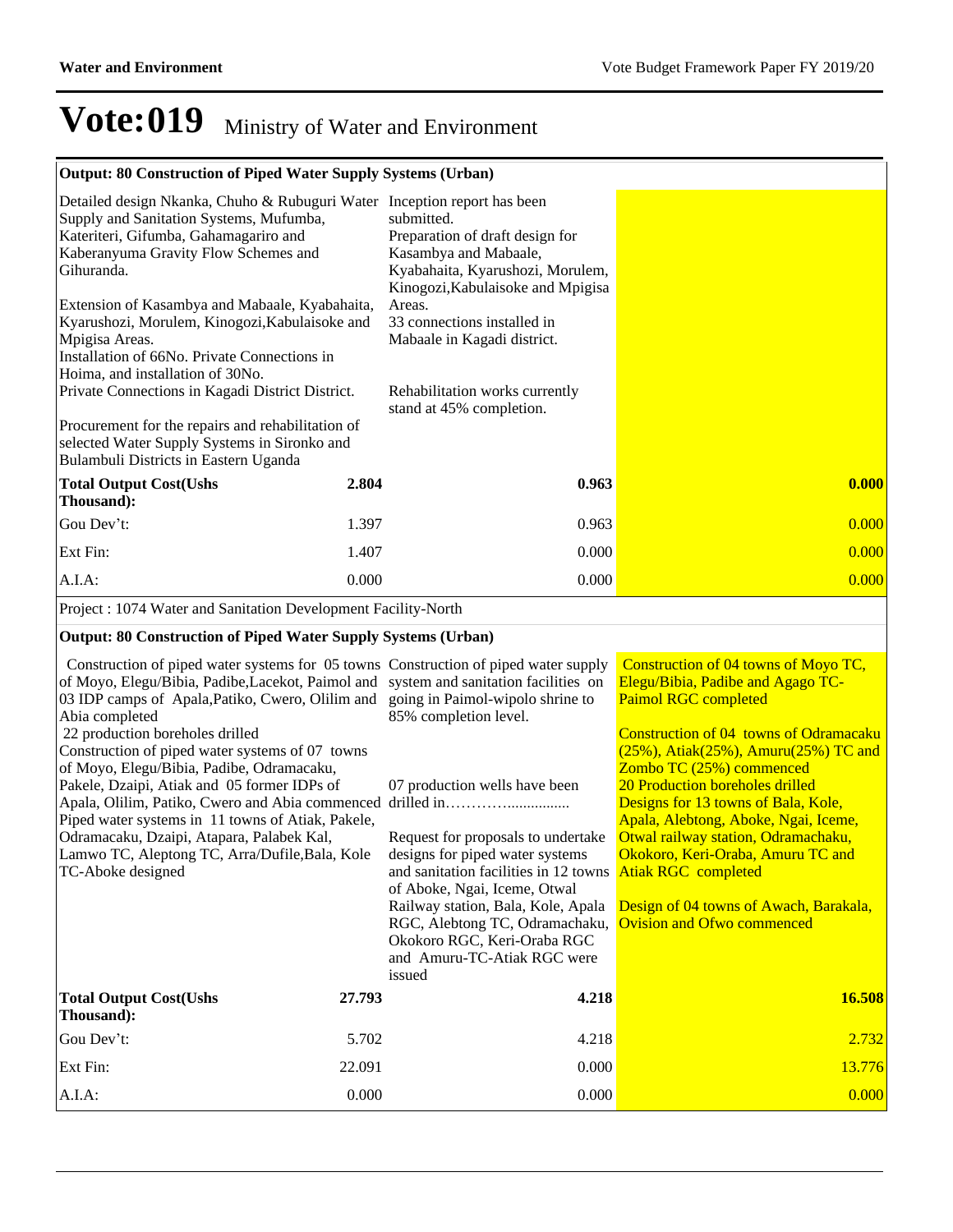Construction of 4 towns of Acowa 80%), Manafwa TC(60%), Tubur (40%), Ngenge (25%) commenced.

### **Vote:019** Ministry of Water and Environment

#### **Output: 82 Construction of Sanitation Facilities (Urban)**

| Construction of 01 feacal sludge management<br>facility in Yumbe TC completed<br>Construction of sanitation facilities in the towns of<br>Moyo, Elegu/Bibia, Padibe, Paimol and Lacekot<br>and 05 former IDPs of Apala, Cwero, Patiko, Abia<br>and Olilim completed<br>Construction of sanitation facilities in the towns of<br>Odramacaku, Moyo, Elegu/Bibia, Padibe, Pakele,<br>Dzaipi and Atiak commenced |       | Rapid market assessment for faecal<br>sludge carried out.<br>Site identification carried out for<br>construction of faecal sludge<br>management facility in Yumbe TC.<br>Construction of sanitation facilities<br>commenced in Paimol<br>Construction of sanitation facilities<br>for the Towns of Moyo,<br>Elegu/Bibia, Padibe, Lacekot and<br>Paimol and 04 former IDPs of<br>Abia, Patiko, Cwero and Olililim<br>not commenced | Construction of 01 feacal sludge<br>management facility in Yumbe TC<br>commenced<br><b>Feacal Sludge Management facility for</b><br>cluster towns of Atiak, Bibia/Elegu,<br>Pabbo, Parabong and Amuru TC<br>commenced<br>Construction of sanitation facilities in the<br>towns of Moyo, Elegu/Bibia, Padibe, and<br><b>Agago TC completed</b><br>Construction of sanitation facilities in the<br>towns of Odramacaku, Amuru-Atiak<br>commenced |
|--------------------------------------------------------------------------------------------------------------------------------------------------------------------------------------------------------------------------------------------------------------------------------------------------------------------------------------------------------------------------------------------------------------|-------|-----------------------------------------------------------------------------------------------------------------------------------------------------------------------------------------------------------------------------------------------------------------------------------------------------------------------------------------------------------------------------------------------------------------------------------|------------------------------------------------------------------------------------------------------------------------------------------------------------------------------------------------------------------------------------------------------------------------------------------------------------------------------------------------------------------------------------------------------------------------------------------------|
| <b>Total Output Cost(Ushs</b><br>Thousand):                                                                                                                                                                                                                                                                                                                                                                  | 3.190 | 0.438                                                                                                                                                                                                                                                                                                                                                                                                                             | 2.573                                                                                                                                                                                                                                                                                                                                                                                                                                          |
| Gou Dev't:                                                                                                                                                                                                                                                                                                                                                                                                   | 0.768 | 0.438                                                                                                                                                                                                                                                                                                                                                                                                                             | 1.190                                                                                                                                                                                                                                                                                                                                                                                                                                          |
| Ext Fin:                                                                                                                                                                                                                                                                                                                                                                                                     | 2.422 | 0.000                                                                                                                                                                                                                                                                                                                                                                                                                             | 1.383                                                                                                                                                                                                                                                                                                                                                                                                                                          |
| A.I.A.                                                                                                                                                                                                                                                                                                                                                                                                       | 0.000 | 0.000                                                                                                                                                                                                                                                                                                                                                                                                                             | 0.000                                                                                                                                                                                                                                                                                                                                                                                                                                          |
| Project : 1075 Water and Sanitation Development Facility - East                                                                                                                                                                                                                                                                                                                                              |       |                                                                                                                                                                                                                                                                                                                                                                                                                                   |                                                                                                                                                                                                                                                                                                                                                                                                                                                |
| <b>Output: 80 Construction of Piped Water Supply Systems (Urban)</b>                                                                                                                                                                                                                                                                                                                                         |       |                                                                                                                                                                                                                                                                                                                                                                                                                                   |                                                                                                                                                                                                                                                                                                                                                                                                                                                |
| Construction of piped water systems in 3 towns of Construction of piped water<br>Namwiwa, Bulegeni and Bulopa completed.<br>Construction of 04 towns of Idudi, Acowa, Binyiny (66%), Namwiwa(50%) and                                                                                                                                                                                                        |       | Systems ongoing in Bulegeni                                                                                                                                                                                                                                                                                                                                                                                                       | Construction works for piped water<br>systems in 3 Towns of Binyiny,<br>Bulangira, Idudi completed.                                                                                                                                                                                                                                                                                                                                            |

Bulopa(5%)

 and Bulangira commenced Designs for regional water facilities of Serere area, Namayingo area, Soroti-Amuria-Orungo corner, Namutumba-Ivukula-Busembatya, Manafwa TC completed.

Designs for regional water facilities of Mayuge area, Iganga-Idudi-Bugiri commenced Supervision, Monitoring and Evaluation of piped Water Systems of 7 towns

2% completion level Rehabilitation ongoing for Namwendwa Tank (85%) Procurement of the design consultants for Namayingo and Namutumba-Busembatya-Ivukula, Serere and Soroti-Amuria-Orungo corner areas are at contract signing stage Designs of Mayuge area, Iganga-Idudi-Bugiri completed and of Buyende area commenced.

Construction of a piped water system commenced in Binyiny at

Monitoring and evaluation done for Binyiny, Bulopa, Namwiwa and Bulegeni

| <b>Total Output Cost(Ushs</b><br>Thousand): | 3.340 | 3.340 | 8.103 |
|---------------------------------------------|-------|-------|-------|
| Gou Dev't:                                  | 3.340 | 3.340 | 4.427 |
| Ext Fin:                                    | 0.000 | 0.000 | 3.676 |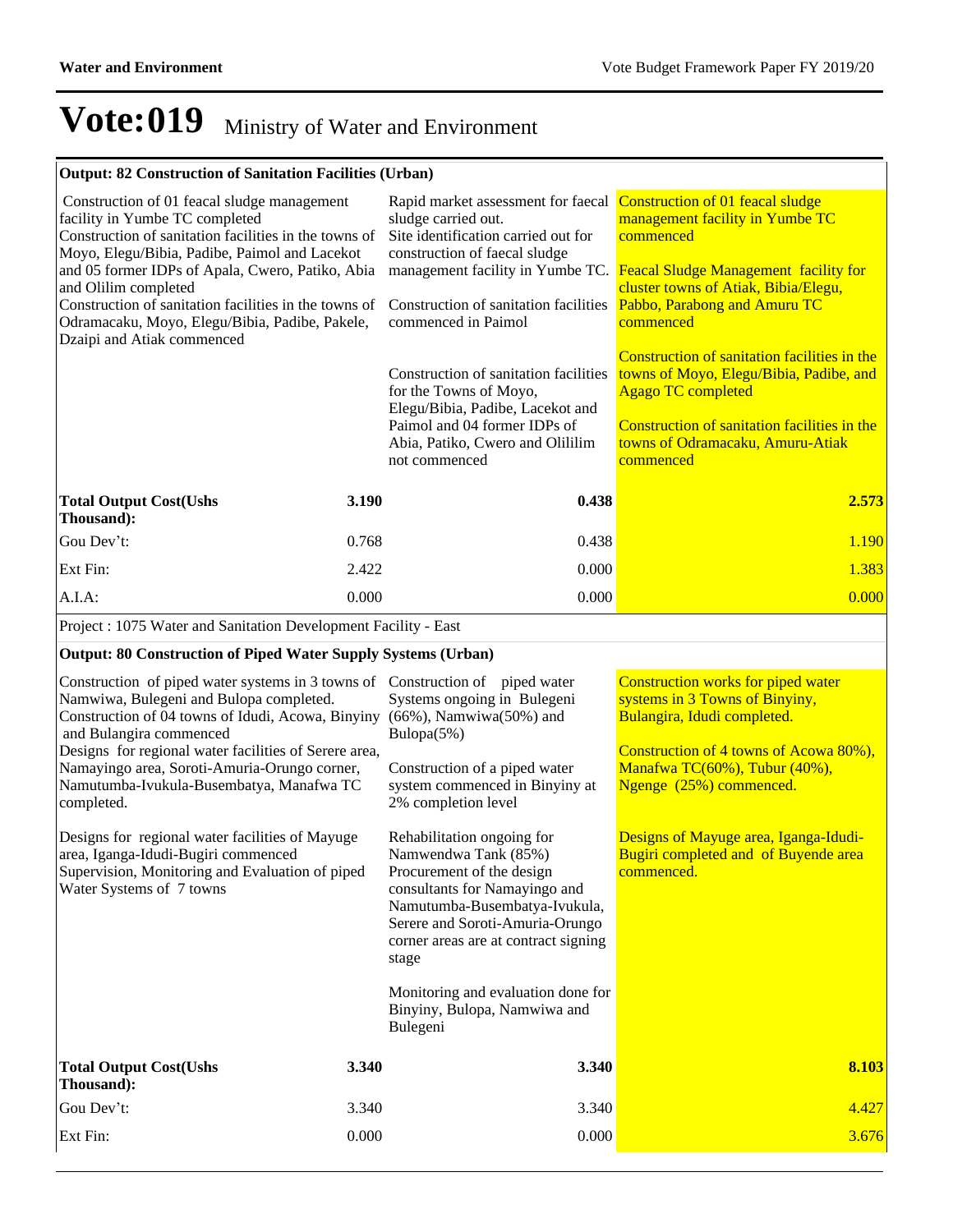| A.I.A:                                                                                                                                                                                                                                                 | 0.000  | 0.000                                                                                                                                                  | 0.000                                                                                                                                                                                                                                                                             |
|--------------------------------------------------------------------------------------------------------------------------------------------------------------------------------------------------------------------------------------------------------|--------|--------------------------------------------------------------------------------------------------------------------------------------------------------|-----------------------------------------------------------------------------------------------------------------------------------------------------------------------------------------------------------------------------------------------------------------------------------|
| <b>Output: 82 Construction of Sanitation Facilities (Urban)</b>                                                                                                                                                                                        |        |                                                                                                                                                        |                                                                                                                                                                                                                                                                                   |
| Construction of 2 public toilets in Namwiwa and<br>Bulopa completed.                                                                                                                                                                                   |        | Construction of public toilets in<br>Bulegeni(93%), Kaliro(90%),<br>Irundu $(90\%)$ ongoing                                                            | Construction of 3 public toilets in<br>Binyiny, Bulangira, Idudi completed.                                                                                                                                                                                                       |
| Construction of 2 sludge treatment plants<br>Namayingo and Namutumba completed                                                                                                                                                                         |        | Construction of Kamuli Faecal<br>sludge treatment plant is at 96%                                                                                      | 1 sludge treatment plants constructed in<br>Eastern region                                                                                                                                                                                                                        |
| <b>Total Output Cost(Ushs</b><br>Thousand):                                                                                                                                                                                                            | 0.820  | 0.798                                                                                                                                                  | 0.332                                                                                                                                                                                                                                                                             |
| Gou Dev't:                                                                                                                                                                                                                                             | 0.820  | 0.798                                                                                                                                                  | 0.332                                                                                                                                                                                                                                                                             |
| Ext Fin:                                                                                                                                                                                                                                               | 0.000  | 0.000                                                                                                                                                  | 0.000                                                                                                                                                                                                                                                                             |
| A.I.A:                                                                                                                                                                                                                                                 | 0.000  | 0.000                                                                                                                                                  | 0.000                                                                                                                                                                                                                                                                             |
| Project: 1130 WSDF Central                                                                                                                                                                                                                             |        |                                                                                                                                                        |                                                                                                                                                                                                                                                                                   |
| <b>Output: 80 Construction of Piped Water Supply Systems (Urban)</b>                                                                                                                                                                                   |        |                                                                                                                                                        |                                                                                                                                                                                                                                                                                   |
| Construction of water supply systems in 13 towns Construction on going of water<br>of Kayunga-Busaana, Busiika, Bamunanika,<br>Kiwoko, Butalangu, Kakunyu, Kiyindi, Kikandwa,<br>Kasambya, Butenga-Kawoko, Kyankwanzi,<br>Butemba and Kagadi completed |        | supply and sanitation systems in 4<br>towns of Kayunga-Busaana (70%),<br>Busiika (20%), Kiwoko, Butalangu<br>$(20\%)$ .                                | <b>Construction continuation and substantial</b><br>completion of water supply and sanitation<br>systems in 12 towns of Kayunga-Busaana,<br>Busiika, Bamunanika, Kiwoko,<br>Butalangu, Kakunyu, Kiyindi, Kikandwa,<br>Kasambya, Butenga-Kawoko,<br>Kyankwanzi, Butemba and Kagadi |
| <b>Total Output Cost(Ushs</b><br>Thousand):                                                                                                                                                                                                            | 49.275 | 23.892                                                                                                                                                 | 47.800                                                                                                                                                                                                                                                                            |
| Gou Dev't:                                                                                                                                                                                                                                             | 12.134 | 8.070                                                                                                                                                  | 11.800                                                                                                                                                                                                                                                                            |
| Ext Fin:                                                                                                                                                                                                                                               | 37.141 | 15.822                                                                                                                                                 | 36.000                                                                                                                                                                                                                                                                            |
| A.I.A.                                                                                                                                                                                                                                                 | 0.000  | 0.000                                                                                                                                                  | 0.000                                                                                                                                                                                                                                                                             |
| <b>Output: 82 Construction of Sanitation Facilities (Urban)</b>                                                                                                                                                                                        |        |                                                                                                                                                        |                                                                                                                                                                                                                                                                                   |
| Construction of faecal sludge management<br>facilities in 02 town of Kiboga and Nakasongola<br>completed                                                                                                                                               |        | Construction of faecal sludge<br>management facilities in 2 town of<br>Kiboga (30%) and Nakasongola<br>$(20\%)$ on going.                              | <b>Construction continuation and substantial</b><br>completion of faecal sludge management<br>facilities in 2 town of Kiboga and<br>Nakasongola                                                                                                                                   |
|                                                                                                                                                                                                                                                        |        | 3 public / institutional sanitation<br>facilities (gender segregated,<br>disabled friendly) under<br>construction in Kiwoko, Butalangu<br>and Busiika. |                                                                                                                                                                                                                                                                                   |
| <b>Total Output Cost(Ushs</b><br>Thousand):                                                                                                                                                                                                            | 2.400  | 0.100                                                                                                                                                  | 2.200                                                                                                                                                                                                                                                                             |
| Gou Dev't:                                                                                                                                                                                                                                             | 0.400  | 0.100                                                                                                                                                  | 0.200                                                                                                                                                                                                                                                                             |
| Ext Fin:                                                                                                                                                                                                                                               | 2.000  | 0.000                                                                                                                                                  | 2.000                                                                                                                                                                                                                                                                             |
| A.I.A:                                                                                                                                                                                                                                                 |        |                                                                                                                                                        | 0.000                                                                                                                                                                                                                                                                             |
|                                                                                                                                                                                                                                                        | 0.000  | 0.000                                                                                                                                                  |                                                                                                                                                                                                                                                                                   |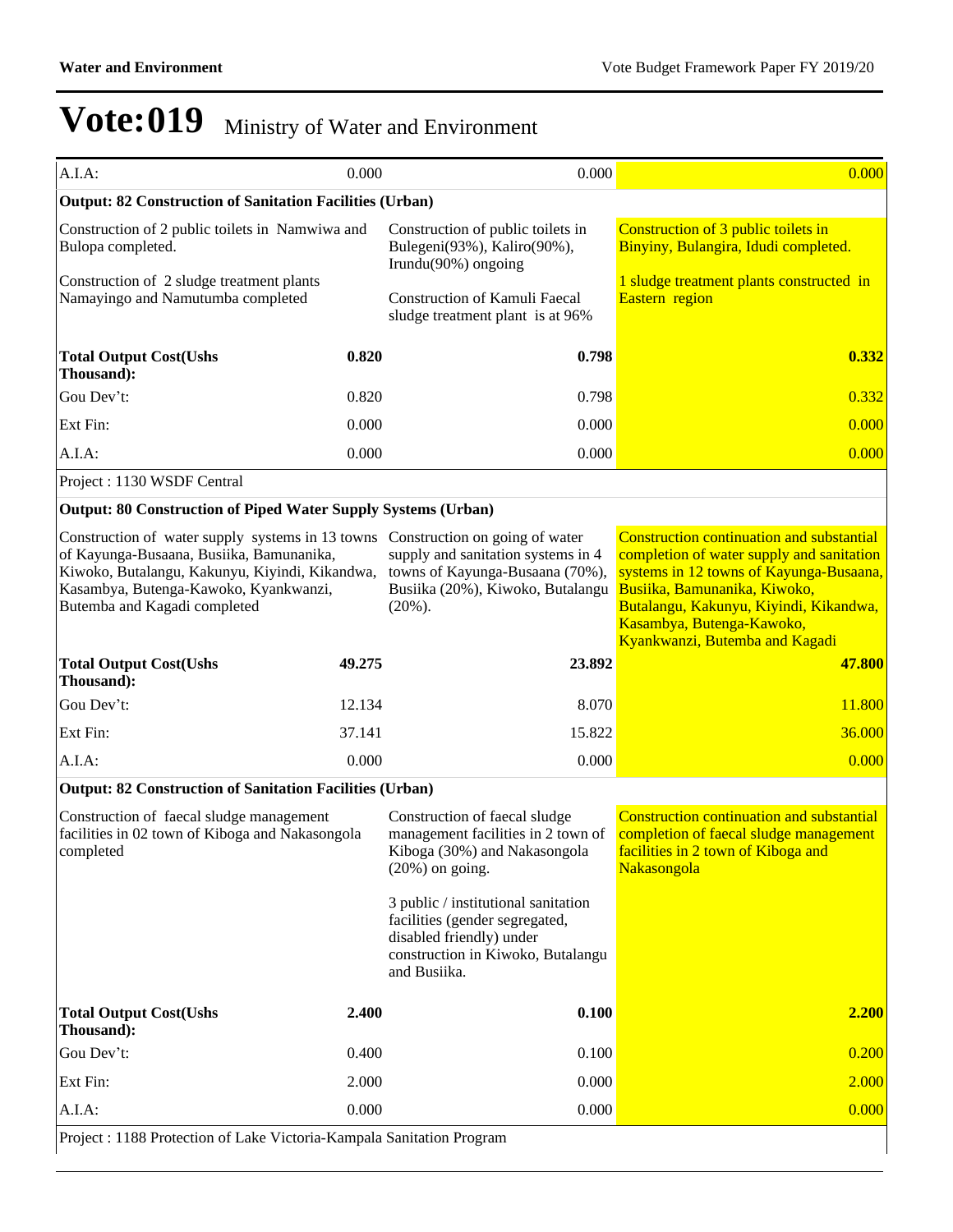|  | <b>Output: 82 Construction of Sanitation Facilities (Urban)</b> |  |  |  |
|--|-----------------------------------------------------------------|--|--|--|
|--|-----------------------------------------------------------------|--|--|--|

| Complete construction of Nakivubo Waste Water<br>Treatment Plant, Kinawataka Sewer network<br>Continue construction of Nakivubo Waste Water<br><b>Treatment Plant</b> |         | 72% digester construction<br>completed for the Nakivubo Waste<br>Water Treatment Plant,<br>Kinawataka Sewer network.<br>System testing completed, yet to be Nakivubo and Kinawataka sewers<br>commissioned. | Kinawataka pre-treatment and pumping<br>station completed.<br><b>Construction and operation of Bugolobi</b><br>Waste Water Treatment Plant completed.<br>completed. |
|-----------------------------------------------------------------------------------------------------------------------------------------------------------------------|---------|-------------------------------------------------------------------------------------------------------------------------------------------------------------------------------------------------------------|---------------------------------------------------------------------------------------------------------------------------------------------------------------------|
|                                                                                                                                                                       |         | Snags identification completed, list<br>being prepared.                                                                                                                                                     |                                                                                                                                                                     |
|                                                                                                                                                                       |         | System testing completed, yet to be<br>commissioned<br>Snags identification completed, list<br>being prepared.                                                                                              |                                                                                                                                                                     |
|                                                                                                                                                                       |         | Taking over certificate issued.                                                                                                                                                                             |                                                                                                                                                                     |
|                                                                                                                                                                       |         | Construction of the pre-treatment<br>plant 88% complete.                                                                                                                                                    |                                                                                                                                                                     |
| <b>Total Output Cost(Ushs</b><br>Thousand):                                                                                                                           | 120.607 | 0.000                                                                                                                                                                                                       | 51.281                                                                                                                                                              |
| Gou Dev't:                                                                                                                                                            | 17.731  | 0.000                                                                                                                                                                                                       | 17.531                                                                                                                                                              |
| Ext Fin:                                                                                                                                                              | 102.876 | 0.000                                                                                                                                                                                                       | 33.750                                                                                                                                                              |
| $A.I.A$ :                                                                                                                                                             | 0.000   | 0.000                                                                                                                                                                                                       | 0.000                                                                                                                                                               |
| Project : 1192 Lake Victoria Water and Sanitation (LVWATSAN)Phase II Project                                                                                          |         |                                                                                                                                                                                                             |                                                                                                                                                                     |
| <b>Output: 80 Construction of Piped Water Supply Systems (Urban)</b>                                                                                                  |         |                                                                                                                                                                                                             |                                                                                                                                                                     |
| Defects liability monitoring for Mayuge Faecal<br>Sludge, construction of Namayingo water supply<br>system.                                                           |         | Defects liability monitoring for<br>Mayuge Fecal Sludge has been<br>Completed.                                                                                                                              |                                                                                                                                                                     |
| Consultancy services for design of water supply<br>systems in Greater Gomba, Greater Bugadde and<br>Greater Rakai areas                                               |         | Consultants procured for design of<br>water supply systems in Greater<br>Gomba, Greater Bugadde and<br>Greater Rakai areas.                                                                                 |                                                                                                                                                                     |
| <b>Total Output Cost(Ushs</b><br>Thousand):                                                                                                                           | 2.155   | 0.998                                                                                                                                                                                                       | 0.000                                                                                                                                                               |
| Gou Dev't:                                                                                                                                                            | 2.155   | 0.998                                                                                                                                                                                                       | 0.000                                                                                                                                                               |
| Ext Fin:                                                                                                                                                              | 0.000   | 0.000                                                                                                                                                                                                       | 0.000                                                                                                                                                               |
| A.I.A.                                                                                                                                                                | 0.000   | 0.000                                                                                                                                                                                                       | 0.000                                                                                                                                                               |

Project : 1193 Kampala Water Lake Victoria Water and Sanitation Project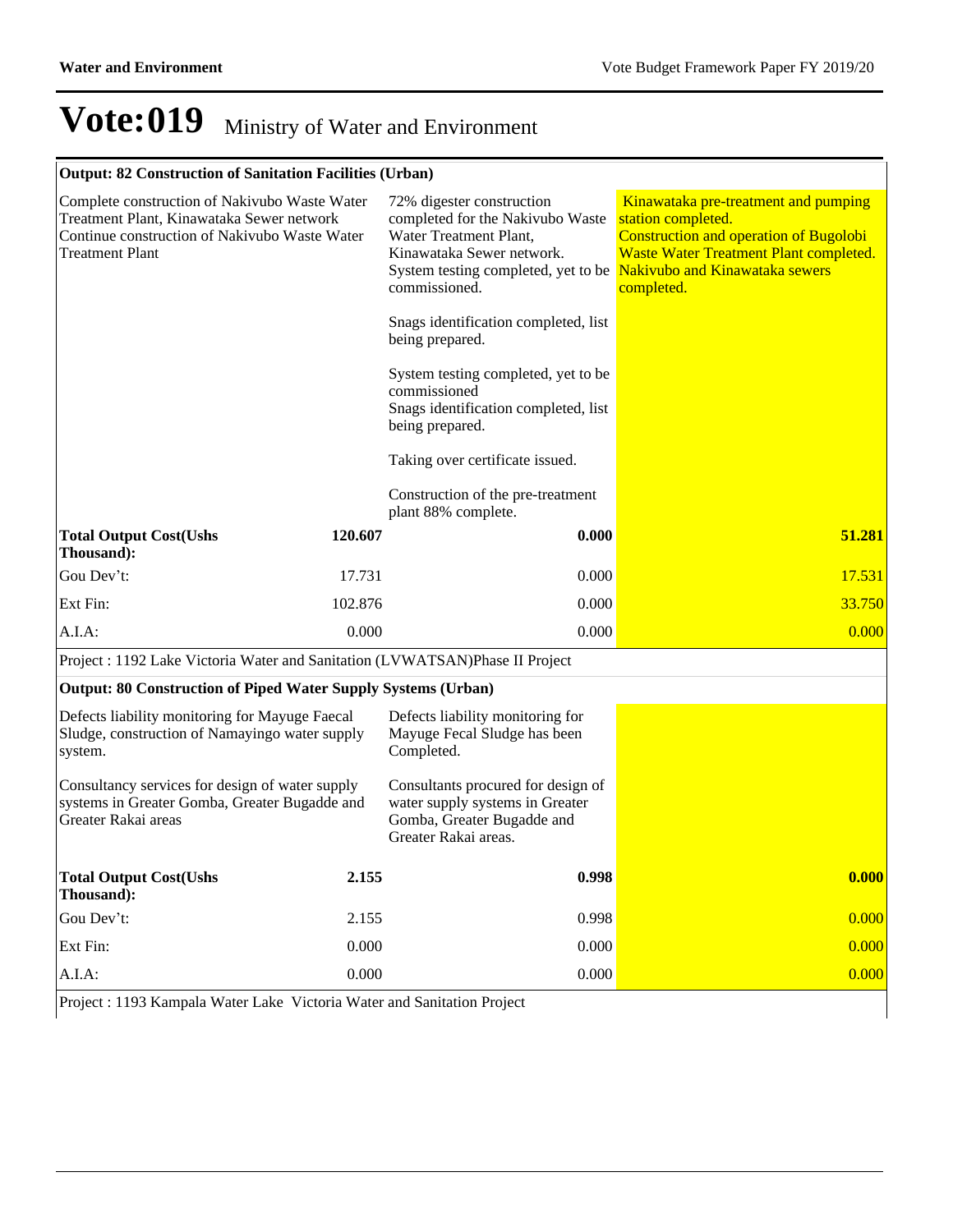| <b>Output: 80 Construction of Piped Water Supply Systems (Urban)</b>                                                                                                                                                                                                                       |         |                                                                                                                                                                                                                        |                                                                                                                                                                                                                                        |  |
|--------------------------------------------------------------------------------------------------------------------------------------------------------------------------------------------------------------------------------------------------------------------------------------------|---------|------------------------------------------------------------------------------------------------------------------------------------------------------------------------------------------------------------------------|----------------------------------------------------------------------------------------------------------------------------------------------------------------------------------------------------------------------------------------|--|
| Continue construction of Nakivubo and<br>Kinawataka sewers, Kinawataka pre-treatment and<br>pumping system, Nakivubo Waste Water<br>Treatment Plant Project.<br>Continue the construction of Katosi - Kampala<br>Drinking Water Transmission main, New Water<br>Treatment Plant in Katosi. |         | Substantial completion of the<br>project was achieved in September<br>2018 following completion of the<br>trunk mains.<br>Sub-contractor for geo-naling<br>works has been obtained, works to<br>commence next quarter. | Katosi – Kampala Drinking Water<br><b>Transmission mains constructed</b><br>Katosi - Kampala Drinking Water<br><b>Treatment Plant constructed.</b><br>Water and Sanitation Infrastructure for the<br>informal settlements constructed. |  |
|                                                                                                                                                                                                                                                                                            |         | Compensation of PAPs is ongoing<br>with 26% of the PAPs compensated<br>(206 out 799).                                                                                                                                  |                                                                                                                                                                                                                                        |  |
| <b>Total Output Cost(Ushs</b><br>Thousand):                                                                                                                                                                                                                                                | 363.550 | 3.000                                                                                                                                                                                                                  | 15.754                                                                                                                                                                                                                                 |  |
| Gou Dev't:                                                                                                                                                                                                                                                                                 | 3.000   | 3.000                                                                                                                                                                                                                  | 3.000                                                                                                                                                                                                                                  |  |
| Ext Fin:                                                                                                                                                                                                                                                                                   | 360.550 | 0.000                                                                                                                                                                                                                  | 12.754                                                                                                                                                                                                                                 |  |
| A.I.A.                                                                                                                                                                                                                                                                                     | 0.000   | 0.000                                                                                                                                                                                                                  | 0.000                                                                                                                                                                                                                                  |  |
| Project : 1231 Water Management and Development Project II                                                                                                                                                                                                                                 |         |                                                                                                                                                                                                                        |                                                                                                                                                                                                                                        |  |
| <b>Output: 71 Acquisition of Land by Government</b>                                                                                                                                                                                                                                        |         |                                                                                                                                                                                                                        |                                                                                                                                                                                                                                        |  |
| land titles that host the Water and Sanitation<br>facilities for implementation towns acquired.                                                                                                                                                                                            |         | Completed for Busia, Butaleja-<br>Busolwe-Budaka-Kadama-Tirinyi-<br>Kibuku and Namugalwe-Kaliro.                                                                                                                       | <b>Compensation of land; Resettlement</b><br>Action Plan implementation in the<br>towns of Adjumani-Pakele, Kyegegwa,<br>Busia, Butaleja-Busolwe-Budaka-<br>Kadama-Tirinyi-Kibuku and Kaliro<br>conducted.                             |  |
| <b>Total Output Cost(Ushs</b><br>Thousand):                                                                                                                                                                                                                                                | 0.790   | 0.097                                                                                                                                                                                                                  | 0.400                                                                                                                                                                                                                                  |  |
| Gou Dev't:                                                                                                                                                                                                                                                                                 | 0.790   | 0.097                                                                                                                                                                                                                  | 0.400                                                                                                                                                                                                                                  |  |
| Ext Fin:                                                                                                                                                                                                                                                                                   | 0.000   | 0.000                                                                                                                                                                                                                  | 0.000                                                                                                                                                                                                                                  |  |
| A.I.A:                                                                                                                                                                                                                                                                                     | 0.000   | 0.000                                                                                                                                                                                                                  | 0.000                                                                                                                                                                                                                                  |  |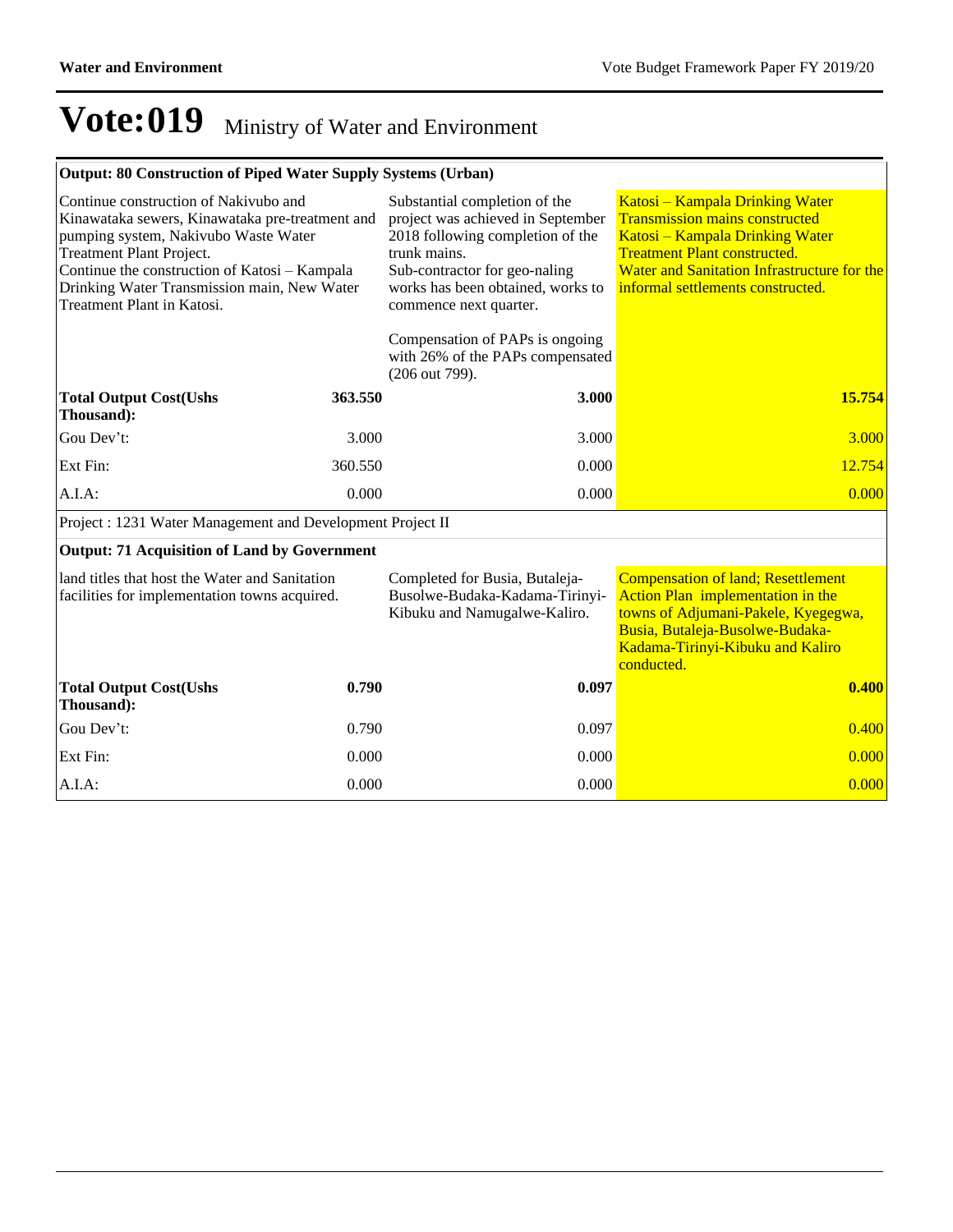### **Output: 80 Construction of Piped Water Supply Systems (Urban)**

| Commence preparation activities and construction<br>in Busia and Butaleja-Busolwe-Budaka-Kadama-<br>Tirinyi-Kibuku water supply sytems.<br>Complete construction in Rukungiri, Katwe-<br>Kabatoro, Koboko, Pallisa, Kumi-Ngora-Nyero.<br>Consultancy services to carry out design review in<br>Namasale, Namungalwe-Kaliro, Kyegegwa-Mpara- Nyero have been constructed up to<br>Ruyonzo |        | Inception report prepared and<br>presented for Busia and Butaleja-<br>Busolwe-Budaka-Kadama-Tirinyi-<br>Kibuku water supply sytems.<br>Rukungiri, Katwe-Kabatoro,<br>Koboko, Pallisa, and Kumi-Ngora-<br>95% physical completion.<br>Arua and Bushenyi water supply<br>schemes have been constructed up<br>to substantial completion. Handling<br>snags.<br>Gulu town is at 35% physica<br>progress.<br>Inception report prepared and<br>presented for Namasale,<br>Namungalwe-Kaliro. | <b>Construction in Gulu, Arua and Bushenyi</b><br>completed.<br><b>Construction of Busia commenced.</b><br>Defects liability monitoring of Pallisa,<br>Ngora-Nyero-Kumi, Rukungiri, Koboko,<br>Katwe-Kabataro carried out.<br>Design review/ detailed design of water<br>supply and sanitation systems for<br>Kyegegwa-Mpara-Ruyonza, Namasale<br>Busia, Butaleja-Busolwe-Budaka-<br>Kadama-Tirinyi-Kibuku and<br>Namungalwe-Kaliro water supply systems<br>procured. |
|------------------------------------------------------------------------------------------------------------------------------------------------------------------------------------------------------------------------------------------------------------------------------------------------------------------------------------------------------------------------------------------|--------|----------------------------------------------------------------------------------------------------------------------------------------------------------------------------------------------------------------------------------------------------------------------------------------------------------------------------------------------------------------------------------------------------------------------------------------------------------------------------------------|-----------------------------------------------------------------------------------------------------------------------------------------------------------------------------------------------------------------------------------------------------------------------------------------------------------------------------------------------------------------------------------------------------------------------------------------------------------------------|
| <b>Total Output Cost(Ushs</b><br>Thousand):                                                                                                                                                                                                                                                                                                                                              | 91.720 | 2.397                                                                                                                                                                                                                                                                                                                                                                                                                                                                                  | 31.958                                                                                                                                                                                                                                                                                                                                                                                                                                                                |
| Gou Dev't:                                                                                                                                                                                                                                                                                                                                                                               | 0.920  | 0.089                                                                                                                                                                                                                                                                                                                                                                                                                                                                                  | 4.226                                                                                                                                                                                                                                                                                                                                                                                                                                                                 |
| Ext Fin:                                                                                                                                                                                                                                                                                                                                                                                 | 90.800 | 2.308                                                                                                                                                                                                                                                                                                                                                                                                                                                                                  | 27.732                                                                                                                                                                                                                                                                                                                                                                                                                                                                |
| A.I.A.                                                                                                                                                                                                                                                                                                                                                                                   | 0.000  | 0.000                                                                                                                                                                                                                                                                                                                                                                                                                                                                                  | 0.000                                                                                                                                                                                                                                                                                                                                                                                                                                                                 |

Project : 1283 Water and Sanitation Development Facility-South Western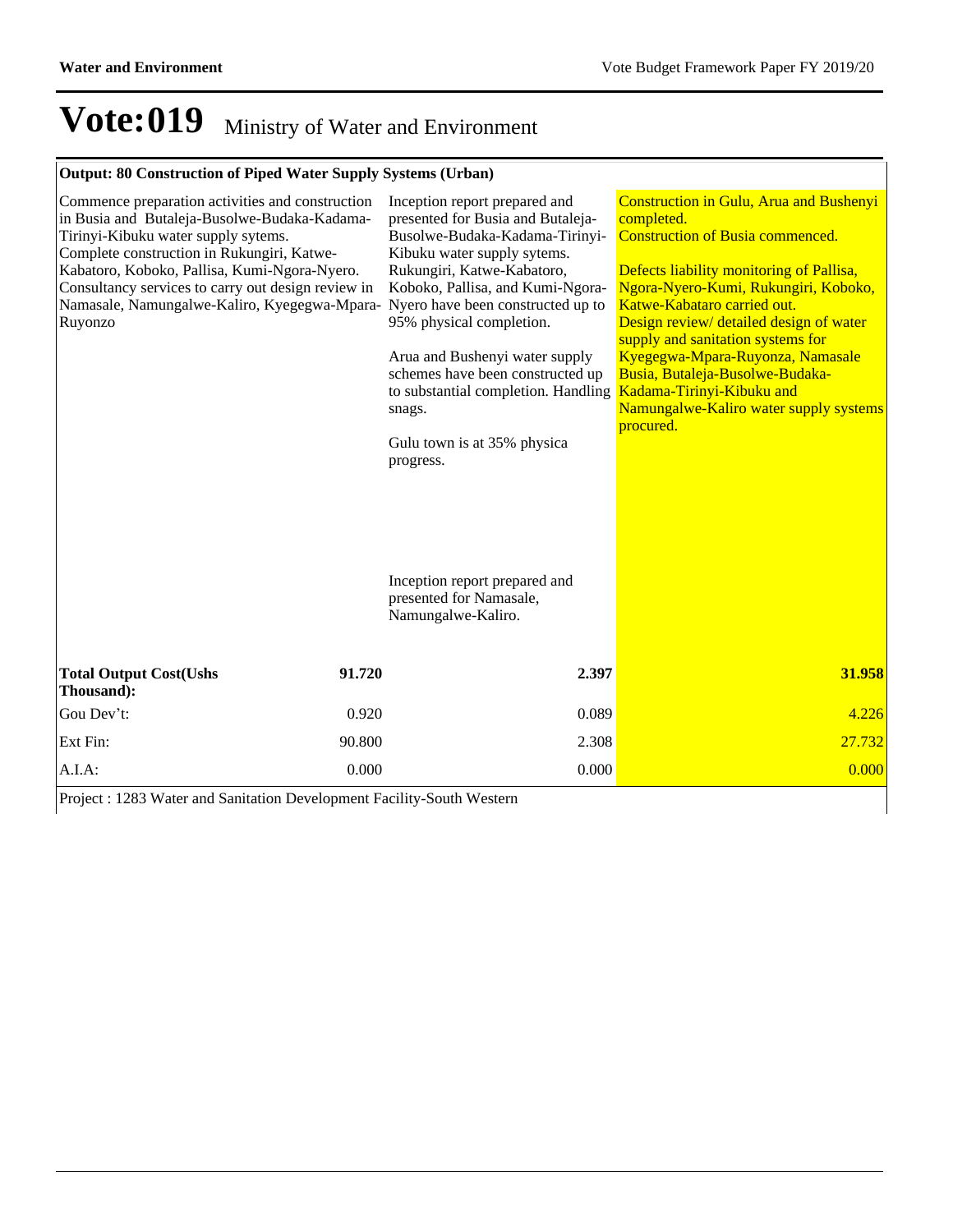### **Output: 80 Construction of Piped Water Supply Systems (Urban)**

| 09 Designs Nyakashaka,<br>Kisinga/Kagando/Kiburara, Kibaale, Bethelehem,<br>Nambirizi, Kinyamaseke, and Bukinda, Rubirizi<br>approved by the Design Review Committee: .<br>Another set of towns selected and designs<br>commenced.<br>Construction of piped water systems in 02 towns<br>of Lwemiyaga, Extension to Karago I. completed<br>Extension of piped water systems in 04 towns of<br>Karago II, Lwebitakuli and Igorora commenced. |       | 01 design in Rubirizi by a<br>consultant was completed.<br>Socio-economic studies,<br>Topographic surveys, and water<br>resources analysis were conducted<br>in the 04 towns of Bukinda,<br>Nabigasa-Bethlehem, Rushango,<br>and Nyakashaka.<br>Prefeasibility studies were<br>conducted for the 03 towns of<br>Bukinda, Kigata and Rurama. | 02 piped water systems for Karago-II anf<br>Kibugu completed and handed-over for<br>O&M.<br>Construction of 02 piped water systems in<br>Bethlehem-Nabigasa, Rushango to reach<br>70% completion level                                                                                                                                                                                                 |
|---------------------------------------------------------------------------------------------------------------------------------------------------------------------------------------------------------------------------------------------------------------------------------------------------------------------------------------------------------------------------------------------------------------------------------------------|-------|---------------------------------------------------------------------------------------------------------------------------------------------------------------------------------------------------------------------------------------------------------------------------------------------------------------------------------------------|--------------------------------------------------------------------------------------------------------------------------------------------------------------------------------------------------------------------------------------------------------------------------------------------------------------------------------------------------------------------------------------------------------|
|                                                                                                                                                                                                                                                                                                                                                                                                                                             |       | 02 construction sites were handed-<br>over to contractors to commence<br>works in Lwemiyaga and Karago-I<br>extension.                                                                                                                                                                                                                      |                                                                                                                                                                                                                                                                                                                                                                                                        |
|                                                                                                                                                                                                                                                                                                                                                                                                                                             |       | However, construction of piped<br>water systems continued in Kiko<br>(98%), Buyamba (89%), Kambuga-<br>I (90%), and Kambuga-II (66%.)<br>Contractor not procured                                                                                                                                                                            |                                                                                                                                                                                                                                                                                                                                                                                                        |
| <b>Total Output Cost(Ushs</b><br>Thousand):                                                                                                                                                                                                                                                                                                                                                                                                 | 8.263 | 2.079                                                                                                                                                                                                                                                                                                                                       | 3.639                                                                                                                                                                                                                                                                                                                                                                                                  |
| Gou Dev't:                                                                                                                                                                                                                                                                                                                                                                                                                                  | 3.267 | 2.079                                                                                                                                                                                                                                                                                                                                       | 3.639                                                                                                                                                                                                                                                                                                                                                                                                  |
| Ext Fin:                                                                                                                                                                                                                                                                                                                                                                                                                                    | 4.996 | 0.000                                                                                                                                                                                                                                                                                                                                       | 0.000                                                                                                                                                                                                                                                                                                                                                                                                  |
| A.I.A.                                                                                                                                                                                                                                                                                                                                                                                                                                      | 0.000 | 0.000                                                                                                                                                                                                                                                                                                                                       | 0.000                                                                                                                                                                                                                                                                                                                                                                                                  |
| <b>Output: 82 Construction of Sanitation Facilities (Urban)</b>                                                                                                                                                                                                                                                                                                                                                                             |       |                                                                                                                                                                                                                                                                                                                                             |                                                                                                                                                                                                                                                                                                                                                                                                        |
| 01 Faecal Sludge Treatment plant (FSTP) for<br>Kanungu Cluster contructed.<br>15 Household Eco-friendly toilets (05 in each<br>town): Igorora and Karago constructed<br>05 Eco-friendly Public /institutional toilets (01 in<br>each town) Lwebitakuli, Lwemiyaga, Igorora ,and<br>Karago constructed.                                                                                                                                      |       | Land has been identified for<br>Kanungu FSTP, but it is yet to be<br>paid off.<br>However, Ishongororo FSTP has<br>reached 77% completion level.<br>Contractors not procured<br>Contractors not procured                                                                                                                                    | Ten (10) Eco-friendly household toilets<br>$(05$ in each project), and two $(02)$ Eco-<br>friendly Institutional /Public toilets (01 in<br>each town) constructed to 70%<br>completion level: Bethlehem, Rushango.<br>Ten (10) Eco-friendly household toilets<br>$(05$ in each project), and two $(02)$ Eco-<br>friendly Institutional /Public toilets (01 in<br>each town): Kibugu, Karago completed. |
| <b>Total Output Cost(Ushs</b><br>Thousand):                                                                                                                                                                                                                                                                                                                                                                                                 | 2.121 | 1.610                                                                                                                                                                                                                                                                                                                                       | 0.408                                                                                                                                                                                                                                                                                                                                                                                                  |
| Gou Dev't:                                                                                                                                                                                                                                                                                                                                                                                                                                  | 1.621 | 1.610                                                                                                                                                                                                                                                                                                                                       | 0.408                                                                                                                                                                                                                                                                                                                                                                                                  |
| Ext Fin:                                                                                                                                                                                                                                                                                                                                                                                                                                    | 0.500 | 0.000                                                                                                                                                                                                                                                                                                                                       | 0.000                                                                                                                                                                                                                                                                                                                                                                                                  |
|                                                                                                                                                                                                                                                                                                                                                                                                                                             |       |                                                                                                                                                                                                                                                                                                                                             |                                                                                                                                                                                                                                                                                                                                                                                                        |

Project : 1399 Karamoja Small Town and Rural growth Centers Water Supply and Sanitation Project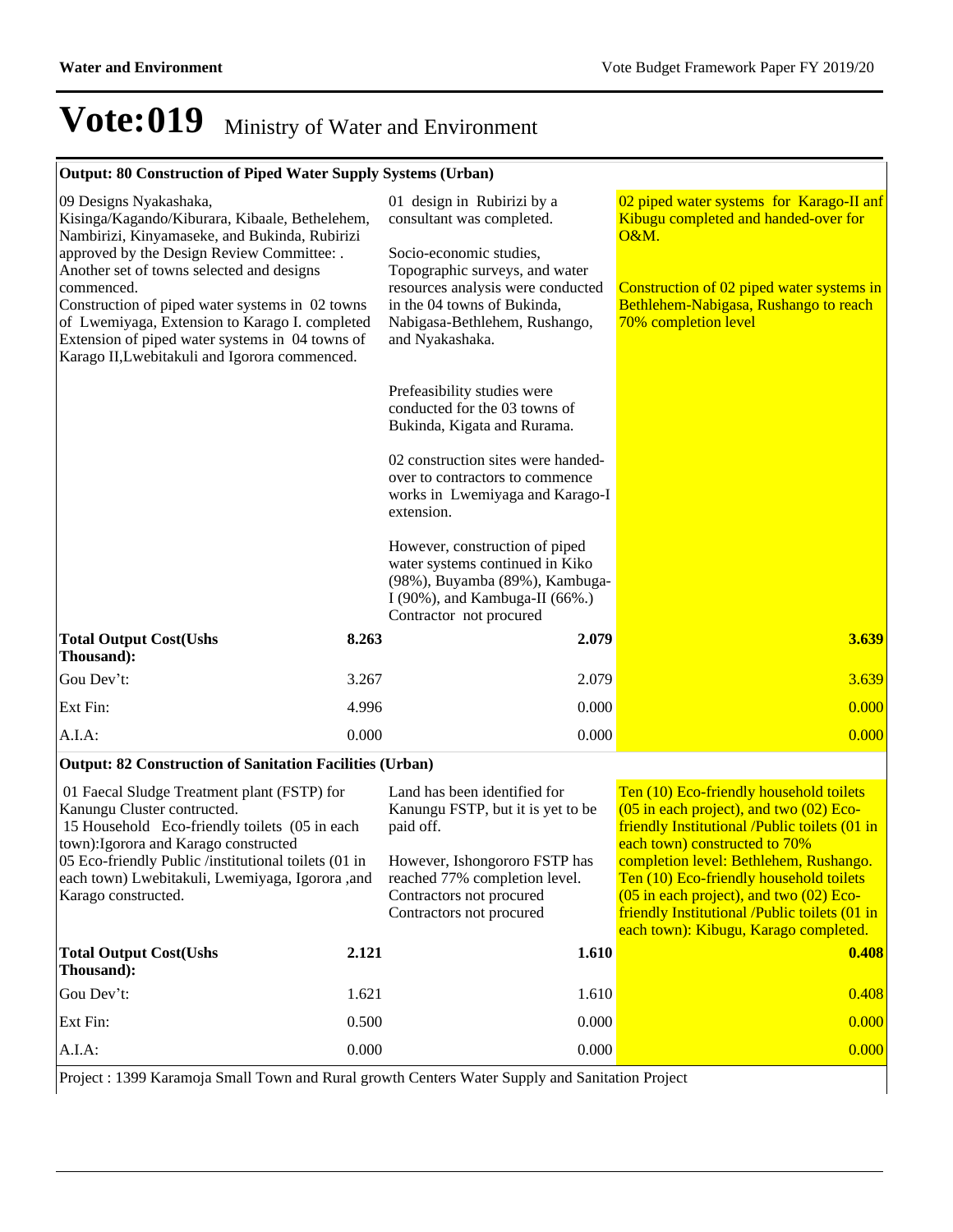|                                                                                                                                                                                                                                                                                                                                                                                                                    | <b>Output: 72 Government Buildings and Administrative Infrastructure</b> |                                                                                                                                                                                                                                        |                                                                                                                                                                                                                     |  |  |  |
|--------------------------------------------------------------------------------------------------------------------------------------------------------------------------------------------------------------------------------------------------------------------------------------------------------------------------------------------------------------------------------------------------------------------|--------------------------------------------------------------------------|----------------------------------------------------------------------------------------------------------------------------------------------------------------------------------------------------------------------------------------|---------------------------------------------------------------------------------------------------------------------------------------------------------------------------------------------------------------------|--|--|--|
| Commence and designs for ministry of water<br>Karamoja regional office block.                                                                                                                                                                                                                                                                                                                                      |                                                                          | Design for the Ministry of Water<br>and Environment Karamoja<br>regional office completed.                                                                                                                                             | <b>Ministry of Water and environment</b><br>Karamoja regional office block<br>constructed.                                                                                                                          |  |  |  |
| <b>Total Output Cost(Ushs</b><br>Thousand):                                                                                                                                                                                                                                                                                                                                                                        | 0.500                                                                    | 0.125                                                                                                                                                                                                                                  | 1.500                                                                                                                                                                                                               |  |  |  |
| Gou Dev't:                                                                                                                                                                                                                                                                                                                                                                                                         | 0.500                                                                    | 0.125                                                                                                                                                                                                                                  | 1.500                                                                                                                                                                                                               |  |  |  |
| Ext Fin:                                                                                                                                                                                                                                                                                                                                                                                                           | 0.000                                                                    | 0.000                                                                                                                                                                                                                                  | 0.000                                                                                                                                                                                                               |  |  |  |
| A.I.A.                                                                                                                                                                                                                                                                                                                                                                                                             | 0.000                                                                    | 0.000                                                                                                                                                                                                                                  | 0.000                                                                                                                                                                                                               |  |  |  |
| <b>Output: 75 Purchase of Motor Vehicles and Other Transport Equipment</b>                                                                                                                                                                                                                                                                                                                                         |                                                                          |                                                                                                                                                                                                                                        |                                                                                                                                                                                                                     |  |  |  |
| Vehicles purchased for Karamoja Small Town and Contract has been awarded for the<br>Rural growth Centers Water Supply and Sanitation supply of motor vehicles.<br>Project                                                                                                                                                                                                                                          |                                                                          |                                                                                                                                                                                                                                        | Motor vehicles for Karamoja Small<br>Towns purchased.                                                                                                                                                               |  |  |  |
| <b>Total Output Cost(Ushs</b><br>Thousand):                                                                                                                                                                                                                                                                                                                                                                        | 0.600                                                                    | 0.600                                                                                                                                                                                                                                  | 0.200                                                                                                                                                                                                               |  |  |  |
| Gou Dev't:                                                                                                                                                                                                                                                                                                                                                                                                         | 0.600                                                                    | 0.600                                                                                                                                                                                                                                  | 0.200                                                                                                                                                                                                               |  |  |  |
| Ext Fin:                                                                                                                                                                                                                                                                                                                                                                                                           | 0.000                                                                    | 0.000                                                                                                                                                                                                                                  | 0.000                                                                                                                                                                                                               |  |  |  |
| A.I.A:                                                                                                                                                                                                                                                                                                                                                                                                             | 0.000                                                                    | 0.000                                                                                                                                                                                                                                  | 0.000                                                                                                                                                                                                               |  |  |  |
| <b>Output: 80 Construction of Piped Water Supply Systems (Urban)</b>                                                                                                                                                                                                                                                                                                                                               |                                                                          |                                                                                                                                                                                                                                        |                                                                                                                                                                                                                     |  |  |  |
| Commence and complete detailled design and<br>identification of water sources in Lorengacora in<br>Napak, Nadunget in Moroto, Lorengai in<br>Nakapiripirit, Napumpum in Kotido, Lutome RGC. Lorengai 1 no., Karita 1no., Loroo<br>Complete construction in Amudat WSS, Continue<br>and complete construction in Kacheri-Lokona,<br>Commence construction in Karenga, Kapedo,<br>Morelem, Abim T/C, Alerek, Namalu. |                                                                          | Completed sitting and drilling of<br>additional production wells in<br>Lorengecora 01 no, Kacheri 1 no.,<br>1 no., Awac 1 no<br>Physical progress for Amudat T/C<br>is at 85% and for Kacheri-Lokona<br>is at 80% physical completion. | <b>Construction in Tokora WSS, Lorengai</b><br>WSS, Kalapata WSS, Lorengacora WSS,<br>Kakingol WSS commenced.<br>Commence and complete designs in Iriiri<br>(Kidine) Lolebia, Nabilatuk T/C, Loroo<br>and Napumpum. |  |  |  |
| <b>Total Output Cost(Ushs</b><br>Thousand):                                                                                                                                                                                                                                                                                                                                                                        | 3.107                                                                    | 2.471                                                                                                                                                                                                                                  | 3.673                                                                                                                                                                                                               |  |  |  |
| Gou Dev't:                                                                                                                                                                                                                                                                                                                                                                                                         | 3.107                                                                    | 2.471                                                                                                                                                                                                                                  | 3.673                                                                                                                                                                                                               |  |  |  |
| Ext Fin:                                                                                                                                                                                                                                                                                                                                                                                                           | 0.000                                                                    | 0.000                                                                                                                                                                                                                                  | 0.000                                                                                                                                                                                                               |  |  |  |
| A.I.A.                                                                                                                                                                                                                                                                                                                                                                                                             | 0.000                                                                    | 0.000                                                                                                                                                                                                                                  | 0.000                                                                                                                                                                                                               |  |  |  |
| Output: 81 Energy installation for pumped water supply schemes                                                                                                                                                                                                                                                                                                                                                     |                                                                          |                                                                                                                                                                                                                                        |                                                                                                                                                                                                                     |  |  |  |
| Supply and installation of solar energy package for Contractor preparing payment<br>water pumping Kacheri Lokona(Kotido), Aloi<br>(Alebtong).                                                                                                                                                                                                                                                                      |                                                                          | certificates for the installation of<br>energy packages.                                                                                                                                                                               |                                                                                                                                                                                                                     |  |  |  |
| <b>Total Output Cost(Ushs</b><br>Thousand):                                                                                                                                                                                                                                                                                                                                                                        | 1.995                                                                    | 0.995                                                                                                                                                                                                                                  | 0.000                                                                                                                                                                                                               |  |  |  |
| Gou Dev't:                                                                                                                                                                                                                                                                                                                                                                                                         | 0.995                                                                    | 0.995                                                                                                                                                                                                                                  | 0.000                                                                                                                                                                                                               |  |  |  |
| Ext Fin:                                                                                                                                                                                                                                                                                                                                                                                                           | 1.000                                                                    | 0.000                                                                                                                                                                                                                                  | 0.000                                                                                                                                                                                                               |  |  |  |
| A.I.A:                                                                                                                                                                                                                                                                                                                                                                                                             | 0.000                                                                    | 0.000                                                                                                                                                                                                                                  | 0.000                                                                                                                                                                                                               |  |  |  |

Project : 1438 Water Services Acceleration Project (SCAP)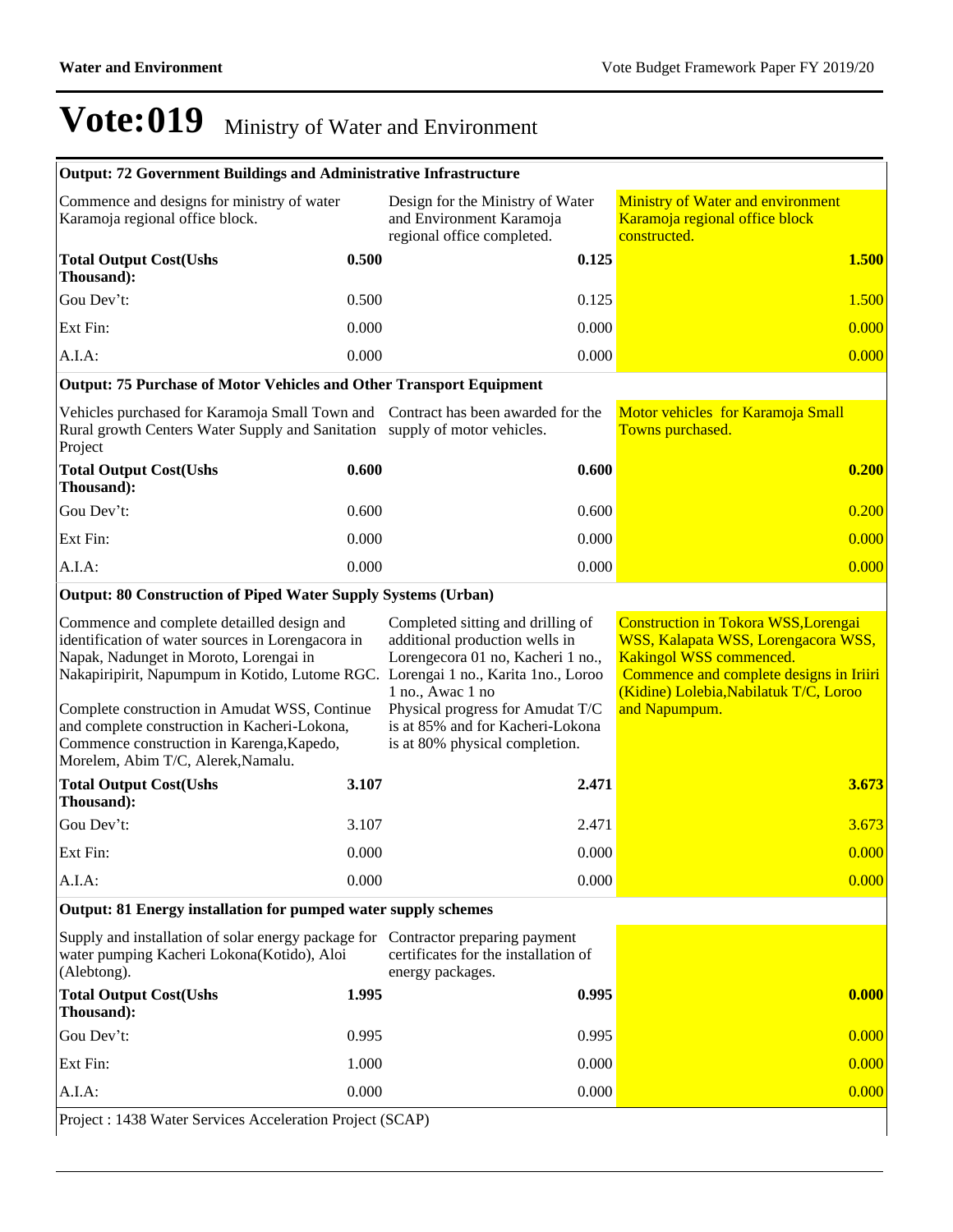| <b>Output: 80 Construction of Piped Water Supply Systems (Urban)</b>                                                           |        |                                                                                                                                                              |                                                                                                                                                                     |  |  |
|--------------------------------------------------------------------------------------------------------------------------------|--------|--------------------------------------------------------------------------------------------------------------------------------------------------------------|---------------------------------------------------------------------------------------------------------------------------------------------------------------------|--|--|
| Pipes and fittings purchased and laid in towns and<br>Rural Growth Centers.<br>Pipes and fittings purchased and laid in towns. |        | 120km mains extensions already<br>delivered to Kampala Metropolitan<br>Region, Central Region, East &<br>Northern Region and West & South<br>Western Region. | Existing secondary and tertiary water<br>networks expanded, upgraded and<br>rehabilitated.<br>Kapeeka Water Supply System upgraded.                                 |  |  |
|                                                                                                                                |        |                                                                                                                                                              |                                                                                                                                                                     |  |  |
| <b>Total Output Cost(Ushs</b><br>Thousand):                                                                                    | 37.600 | 19.248                                                                                                                                                       | 36.600                                                                                                                                                              |  |  |
| Gou Dev't:                                                                                                                     | 37.600 | 19.248                                                                                                                                                       | 36.600                                                                                                                                                              |  |  |
| Ext Fin:                                                                                                                       | 0.000  | 0.000                                                                                                                                                        | 0.000                                                                                                                                                               |  |  |
| A.I.A:                                                                                                                         | 0.000  | 0.000                                                                                                                                                        | 0.000                                                                                                                                                               |  |  |
| Programme: 03 Water for Production                                                                                             |        |                                                                                                                                                              |                                                                                                                                                                     |  |  |
| Project: 0169 Water for Production                                                                                             |        |                                                                                                                                                              |                                                                                                                                                                     |  |  |
| <b>Output: 71 Acquisition of Land by Government</b>                                                                            |        |                                                                                                                                                              |                                                                                                                                                                     |  |  |
| Land secured for facility development and land<br>owners compensated for construction of WfP<br>facilities.                    |        |                                                                                                                                                              | Land secured and titled for facility<br>development where appropriate and<br>compensated land owners for construction<br>of WfP facilities.                         |  |  |
| <b>Total Output Cost(Ushs</b><br>Thousand):                                                                                    | 0.200  | 0.000                                                                                                                                                        | <b>1.000</b>                                                                                                                                                        |  |  |
| Gou Dev't:                                                                                                                     | 0.200  | 0.000                                                                                                                                                        | 1.000                                                                                                                                                               |  |  |
| Ext Fin:                                                                                                                       | 0.000  | 0.000                                                                                                                                                        | 0.000                                                                                                                                                               |  |  |
| A.I.A:                                                                                                                         | 0.000  | 0.000                                                                                                                                                        | 0.000                                                                                                                                                               |  |  |
| Output: 77 Purchase of Specialised Machinery & Equipment                                                                       |        |                                                                                                                                                              |                                                                                                                                                                     |  |  |
| Four (04) Sets of earth moving equipment<br>procured.                                                                          |        | Contract has been awarded for<br>Procurement of five (5) Sets of<br>earth moving equipment.                                                                  | Spare parts for maintenance of Earth<br>moving equipment procured.<br>Two (2) Sets of Earth moving equipment<br>and two (2) Sets of drilling equipment<br>procured. |  |  |
| <b>Total Output Cost(Ushs</b><br>Thousand):                                                                                    | 6.150  | 0.470                                                                                                                                                        | 3.150                                                                                                                                                               |  |  |
| Gou Dev't:                                                                                                                     | 6.150  | 0.470                                                                                                                                                        | 3.150                                                                                                                                                               |  |  |
| Ext Fin:                                                                                                                       | 0.000  | 0.000                                                                                                                                                        | 0.000                                                                                                                                                               |  |  |
| A.I.A:                                                                                                                         | 0.000  | 0.000                                                                                                                                                        | 0.000                                                                                                                                                               |  |  |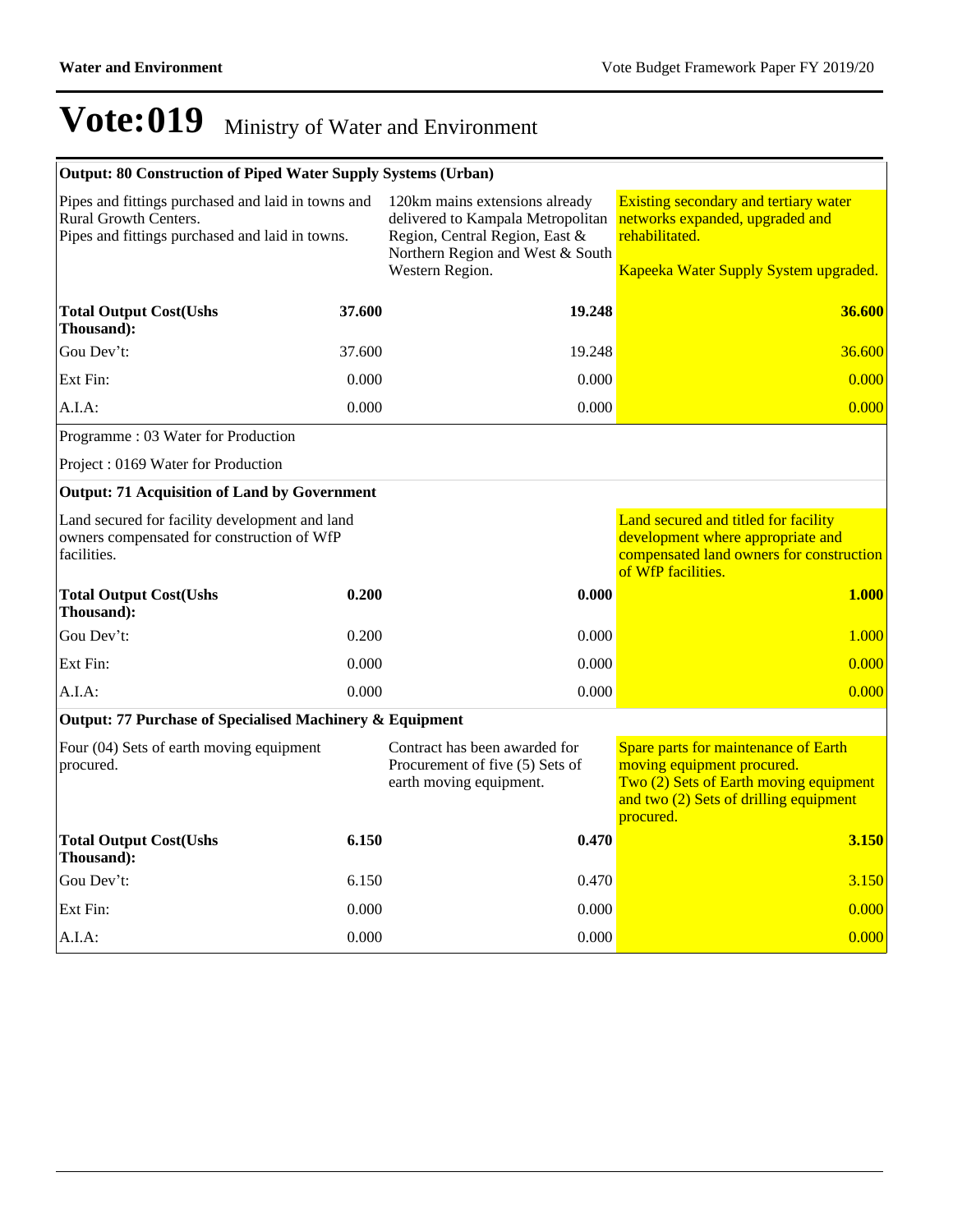#### **Output: 80 Construction of Bulk Water Supply Schemes**

Bulk Water Systems for Sanga-Kikatsi-Kanyaryeru Design of Bulk Water Systems for in Kiruhura District and Kagera corridor multipurpose WfP Infrastructure and facilities in Isingiro Kiruhura District and Kagera District designed.

Feasibility studies and design of Bulk Water Systems and Irrigation Schemes of Amagoro in Tororo, Nabigaga in Kamuli, Rwimi in Kasese/Bunyangabo, Purongo in Amuru, Palyek in Nwayo, Kibimba irrigation schemes in Gomba, Unyama in Gulu and Amuru undertaken. Feasibility studies and design of Bulk Water Systems and Irrigation Schemes of Namalu in Nakapiripirit, Sipi in Bulambuli, Lumbuye in Luuka and Kaliro, Lopei in Napak, Angololo in Tororo, Inengo and Matanda in Kanungu Districts undertaken.

Feasibility Studies and Detailed Design for Development of Water for Oil Refinery at Kabale, Hoima District in Albertine Graben Region undertaken (Unfunded priority).

Feasibility Studies for Mega irrigation schemes around Mt. Elgon area, Mt. Rwenzori area Agoro Hills and Southwestern Highlands undertaken. Kawumu Irrigation scheme in Luweero designed (Unfunded priority).

Sanga-Kikatsi-Kanyaryeru in Multi-purpose system in Isingiro District is at Procurement stage (Technical Evaluation).

Feasibility studies and design of Bulk Water Systems and Irrigation Schemes is ongoing for Amagoro in Tororo (Procurement of consultants for detailed feasibility study), Nabigaga in Kamuli, Rwimi in Kasese/Bunyangabu, Purongo in Amuru, Palyec in Nwoya (Inception reports presented and accepted), Kibimba irrigation scheme in Gomba (Evaluation report submitted to Contracts Committee for approval) and Unyama in Gulu and Amuru Districts (Contract signing stage). Feasibility studies and design of Bulk Water Systems and Irrigation Schemes of Namalu in Nakapiripirit District and Sipi in Bulambuli District (Contract signing), Lumbuye in Luuka and Kaliro Districts, Lopei in Napak District and Angololo in Tororo District (Inception report presented and accepted), Inengo and Matanda in Kanungu District (Inception Phase). Contract for feasibility Studies and Detailed Design for Development of Water for Oil Refinery at Graben Region has been sent to Solicitor General (SG) for clearance. Feasibility Studies for Mega

irrigation schemes around Mt. Elgon area, Mt. Rwenzori area Agoro Hills and Southwestern Highlands is at 20% progress (Draft Inception report submitted). Design of Kawumu Irrigation scheme in Luweero District has not commenced.

A National Irrigation Master Plan formulated and prepared. Construction completion of Rwengaaju Irrigation scheme in Kabarole District complying to specifications supervised and monitored. Construction of Kawumu irrigation scheme in Luweero District commenced increasing on crop production. Construction of Rwengaaju Irrigation scheme in Kabarole District completed increasing on crop production. Design Manual for Water for Production Infrastructure and facilities prepared. Detailed Designs for Bulk Water Systems for Sanga-Kikatsi-Kanyaryeru in Kiruhura District and Kagera corridor multipurpose water for production infrastructure and facilities in Isingiro District completed. Feasibility studies and design of Bulk Water Systems and Irrigation Schemes of Kawumu in Luweero, Amagoro in Tororo, Nabigaga in Kamuli, Rwimi in

Kabale, Hoima District in Albertine <mark>Albertine Graben Region undertaken.</mark> Kasese/Bunyangabo, Purongo in Amuru, Palyek in Nwayo and Kibimba irrigation schemes in Gomba undertaken. Feasibility studies and design of Bulk Water Systems and Irrigation Schemes of Unyama in Gulu and Amuru, Namalu in Nakapiripirit, Sipi in Bulambuli, Lumbuye in Luuka and Kaliro, Lopei in Napak, Angololo in Tororo, Inengo and Matanda in Kanungu undertaken. Feasibility Studies and Detailed Design for Development of Water for Oil Refinery at Kabale, Hoima District in Feasibility Studies for Mega irrigation schemes around Mt. Elgon area, Mt. Rwenzori area, Agoro Hills and South western Highlands completed.

| <b>Total Output Cost (Ushs)</b><br>Thousand: | 34.581 | 6.710 | 31.614 |
|----------------------------------------------|--------|-------|--------|
| Gou Dev't:                                   | 24.183 | 6.710 | 21.216 |
| Ext Fin:                                     | 10.398 | 0.000 | 10.398 |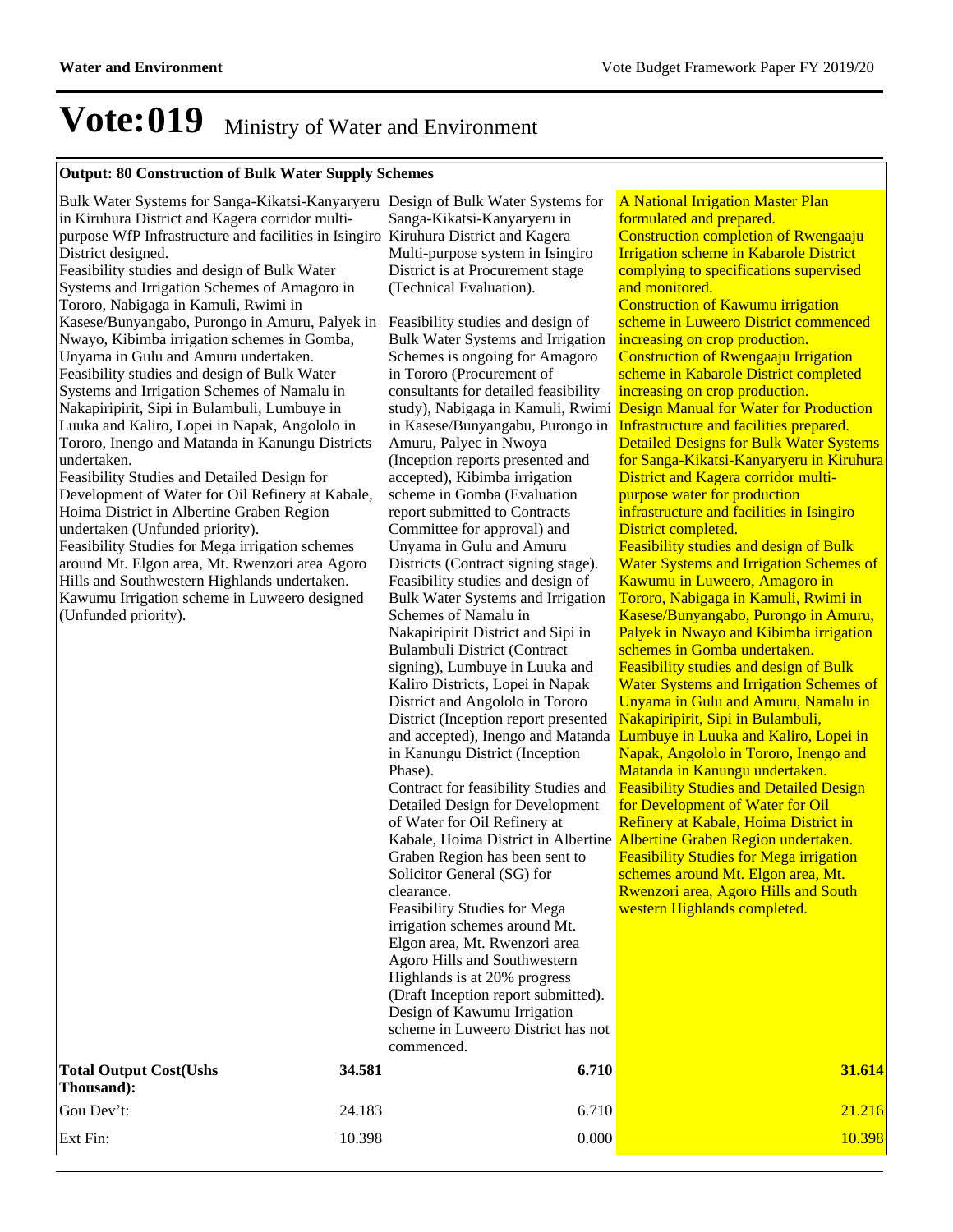| A.I.A:                                                                                                                                                                                                                                                                                                                                                                                                                                                                                                                                 | 0.000 | 0.000                                                                                                                                                                                                                                                                                                                                                                                                                                                                                                                                                                                                                                                                                                                                                                                                                                                             | 0.000                                                                                                                                                                                                                                                                                                                                                                               |
|----------------------------------------------------------------------------------------------------------------------------------------------------------------------------------------------------------------------------------------------------------------------------------------------------------------------------------------------------------------------------------------------------------------------------------------------------------------------------------------------------------------------------------------|-------|-------------------------------------------------------------------------------------------------------------------------------------------------------------------------------------------------------------------------------------------------------------------------------------------------------------------------------------------------------------------------------------------------------------------------------------------------------------------------------------------------------------------------------------------------------------------------------------------------------------------------------------------------------------------------------------------------------------------------------------------------------------------------------------------------------------------------------------------------------------------|-------------------------------------------------------------------------------------------------------------------------------------------------------------------------------------------------------------------------------------------------------------------------------------------------------------------------------------------------------------------------------------|
| <b>Output: 81 Construction of Water Surface Reservoirs</b>                                                                                                                                                                                                                                                                                                                                                                                                                                                                             |       |                                                                                                                                                                                                                                                                                                                                                                                                                                                                                                                                                                                                                                                                                                                                                                                                                                                                   |                                                                                                                                                                                                                                                                                                                                                                                     |
| Feasibility studies and design of multipurpose<br>storage facilities of Geregere Earth Dam and Water multipurpose storage facilities of<br>facilities in Agago District and Ojama in Serere<br>District.<br>Feasibility studies and design of multipurpose<br>storage facilities of Kyenshama Earth Dam and<br>Water facilities in Mbarara District, Kyahi and<br>Makokwa Earth Dams and facilities of in Gomba<br>District.<br>Feasibility Studies for Forteen (14) Multi-purpose<br>storage dams in Karamoja Sub-region carried out. |       | Feasibility studies and design of<br>Geregere Earth Dam and Water<br>facilities in Agago District is at<br>40% progress (Technical Appraisal<br>stage)<br>and Ojama in Serere District is at<br>20% progress (Inception report<br>submitted).<br>Feasibility studies and design of<br>multipurpose storage facilities of<br>Kyenshama Earth Dam and Water<br>facilities in Mbarara District is at<br>40% progress (Technical Appraisal<br>stage), Kyahi and Makokwa Earth<br>Dams and facilities in Gomba<br>District is at 20% progress<br>(Inception report submitted).<br>Physical works progress is<br>estimated at 14.2% for construction<br>of Rwengaaju Irrigation Scheme in<br>Kabarole District.<br>Feasibility Studies for fourteen (14)<br>multi-purpose storage dams in<br>Karamoja Sub-region is at 20%<br>progress (Inception report<br>submitted). | <b>Construction of Ojama and Rwebicucu</b><br>earth dams and multipurpose storage<br>facilities in Serere and Mubende Districts<br>respectively commenced increasing on<br>livestock production.<br>Earth dams and multipurpose water<br>systems and facilities of Ojama in Serere<br><b>District and Rwebicucu in Mubende</b><br>district complying to specifications<br>designed. |
| <b>Total Output Cost(Ushs</b><br>Thousand):                                                                                                                                                                                                                                                                                                                                                                                                                                                                                            | 0.976 | 0.392                                                                                                                                                                                                                                                                                                                                                                                                                                                                                                                                                                                                                                                                                                                                                                                                                                                             | 4.590                                                                                                                                                                                                                                                                                                                                                                               |
| Gou Dev't:                                                                                                                                                                                                                                                                                                                                                                                                                                                                                                                             | 0.976 | 0.392                                                                                                                                                                                                                                                                                                                                                                                                                                                                                                                                                                                                                                                                                                                                                                                                                                                             | 4.590                                                                                                                                                                                                                                                                                                                                                                               |
| Ext Fin:                                                                                                                                                                                                                                                                                                                                                                                                                                                                                                                               | 0.000 | 0.000                                                                                                                                                                                                                                                                                                                                                                                                                                                                                                                                                                                                                                                                                                                                                                                                                                                             | 0.000                                                                                                                                                                                                                                                                                                                                                                               |
| A.I.A:                                                                                                                                                                                                                                                                                                                                                                                                                                                                                                                                 | 0.000 | 0.000                                                                                                                                                                                                                                                                                                                                                                                                                                                                                                                                                                                                                                                                                                                                                                                                                                                             | 0.000                                                                                                                                                                                                                                                                                                                                                                               |

Project : 1396 Water for Production Regional Center-North (WfPRC-N) based in Lira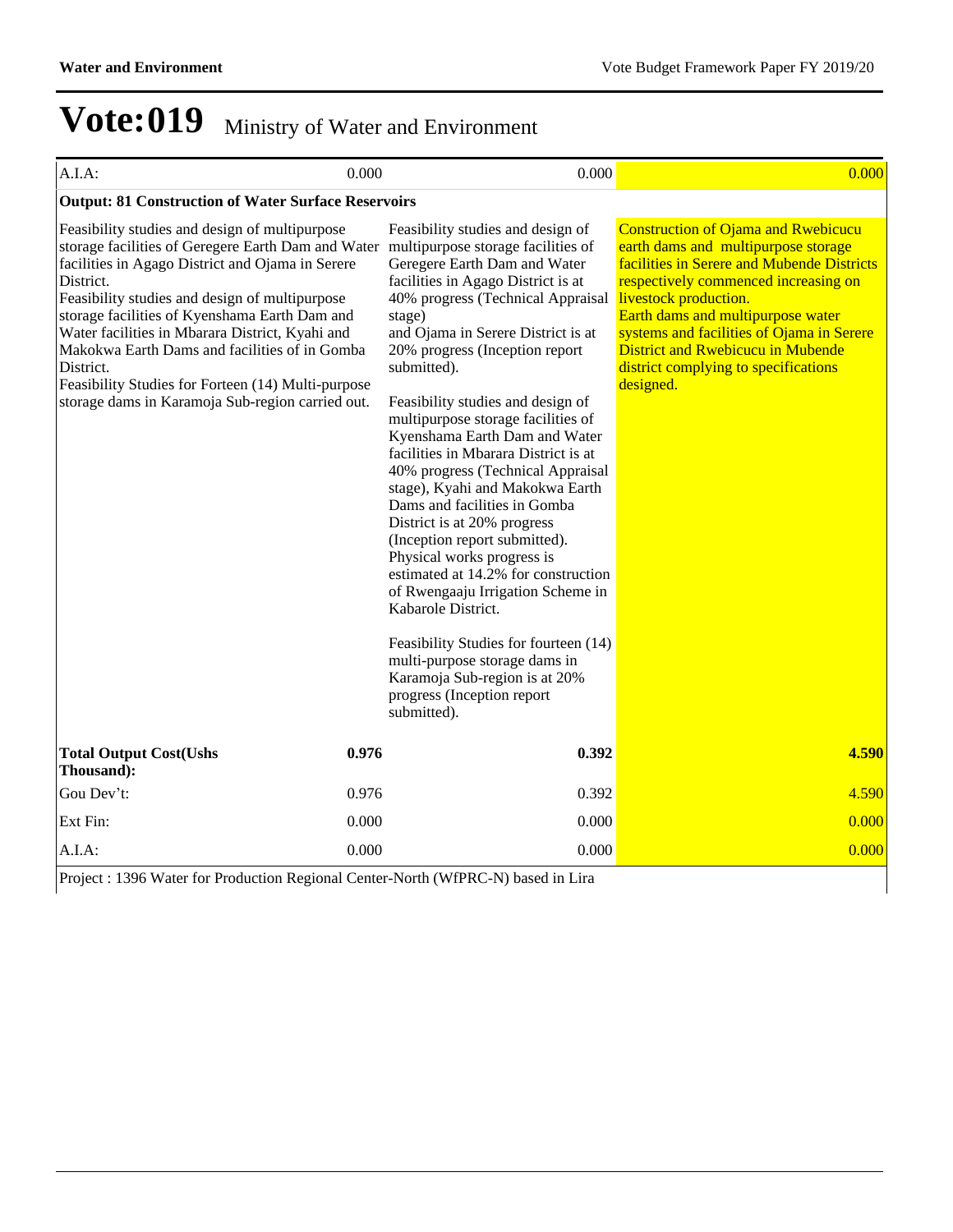### **Output: 81 Construction of Water Surface Reservoirs**

| Forty Five(45) small scale irrigation systems<br>constructed increasing on crop production.<br>Geregere and multipurpose water systems and<br>facilities in Agago District designed.<br>Procured Consultancy services for the design of 30<br>Small scale irrigation schemes in Western and<br>Lower central regions of Uganda.<br>Provided Technical backup support/ backstopping<br>for micro irrigation demonstration systems.<br>Three (03) valley tanks in Arua, Yumbe and<br>Amolatar Districts designed.<br>Three (03) valley tanks in Otuke District<br>constructed with a provision for domestic water.<br>Weed controlled at Leye dam in Kole District. | Construction of five (5) Small<br>Scale Irrigation systems is ongoing<br>at various stages of progress in the<br>Districts of Adjumani (10%),<br>Zombo (15%), Gulu (30%), Omoro<br>$(20\%)$ and Kitgum $(15\%)$ .<br>Inception report was submitted for<br>design of Geregere earth dam and<br>multipurpose water systems and<br>facilities in Agago District.<br>Awaiting submission of Feasibility<br>study report.<br>Procurement of Consultancy<br>services for design of twenty three<br>(23) Small Scale Irrigation systems<br>was ongoing (Evaluation of<br>Technical Proposals).<br>Assessment for agronomy<br>requirements for Nwoya and Oyam<br>Small scale Irrigation systems was<br>done. Preliminary market survey is<br>ongoing.<br>Evaluation of Expression of<br>Interest (EOI) was ongoing for<br>design of three $(03)$ valley tanks in<br>the Districts of Arua, Yumbe and<br>Amolatar.<br>Construction of three (03) valley<br>tanks in Otuke District under Water<br>Supply and Sanitation Programme<br>(WSSP) with a provision for<br>domestic water is at 73%<br>cumulative progress.<br>Preparation of Terms of Reference<br>(ToR) for weed management plan<br>was ongoing. | <b>Construction of Twenty five (25) Small</b><br>scale irrigation systems in Upper Nile,<br>West Nile and Upper Central regions of<br>Uganda commenced increasing on crop<br>production.<br>Four (4) Parish level valley tanks using<br>WfP Equipment constructed.<br>Four (4) valley tanks in Masindi,<br>Maracha, Kiryandongo and Agago<br>Districts designed.<br>Geregere earth dam and multi-purpose<br>water systems and facilities in Agago<br>District designed.<br>Twenty five (25) Small scale irrigation<br>systems in Northern and Upper Central<br>Regions designed.<br>Weed at Leye dam in Kole District<br>controlled. |
|-------------------------------------------------------------------------------------------------------------------------------------------------------------------------------------------------------------------------------------------------------------------------------------------------------------------------------------------------------------------------------------------------------------------------------------------------------------------------------------------------------------------------------------------------------------------------------------------------------------------------------------------------------------------|-----------------------------------------------------------------------------------------------------------------------------------------------------------------------------------------------------------------------------------------------------------------------------------------------------------------------------------------------------------------------------------------------------------------------------------------------------------------------------------------------------------------------------------------------------------------------------------------------------------------------------------------------------------------------------------------------------------------------------------------------------------------------------------------------------------------------------------------------------------------------------------------------------------------------------------------------------------------------------------------------------------------------------------------------------------------------------------------------------------------------------------------------------------------------------------------------------|--------------------------------------------------------------------------------------------------------------------------------------------------------------------------------------------------------------------------------------------------------------------------------------------------------------------------------------------------------------------------------------------------------------------------------------------------------------------------------------------------------------------------------------------------------------------------------------------------------------------------------------|
| 12.641<br><b>Total Output Cost(Ushs</b><br>Thousand):                                                                                                                                                                                                                                                                                                                                                                                                                                                                                                                                                                                                             | 3.898                                                                                                                                                                                                                                                                                                                                                                                                                                                                                                                                                                                                                                                                                                                                                                                                                                                                                                                                                                                                                                                                                                                                                                                               | 10.905                                                                                                                                                                                                                                                                                                                                                                                                                                                                                                                                                                                                                               |
| Gou Dev't:<br>12.641                                                                                                                                                                                                                                                                                                                                                                                                                                                                                                                                                                                                                                              | 3.898                                                                                                                                                                                                                                                                                                                                                                                                                                                                                                                                                                                                                                                                                                                                                                                                                                                                                                                                                                                                                                                                                                                                                                                               | 10.905                                                                                                                                                                                                                                                                                                                                                                                                                                                                                                                                                                                                                               |
| Ext Fin:<br>0.000                                                                                                                                                                                                                                                                                                                                                                                                                                                                                                                                                                                                                                                 | 0.000                                                                                                                                                                                                                                                                                                                                                                                                                                                                                                                                                                                                                                                                                                                                                                                                                                                                                                                                                                                                                                                                                                                                                                                               | 0.000                                                                                                                                                                                                                                                                                                                                                                                                                                                                                                                                                                                                                                |
| A.I.A.<br>0.000                                                                                                                                                                                                                                                                                                                                                                                                                                                                                                                                                                                                                                                   | 0.000                                                                                                                                                                                                                                                                                                                                                                                                                                                                                                                                                                                                                                                                                                                                                                                                                                                                                                                                                                                                                                                                                                                                                                                               | 0.000                                                                                                                                                                                                                                                                                                                                                                                                                                                                                                                                                                                                                                |

Project : 1397 Water for Production Regional Center-East (WfPRC\_E) based in Mbale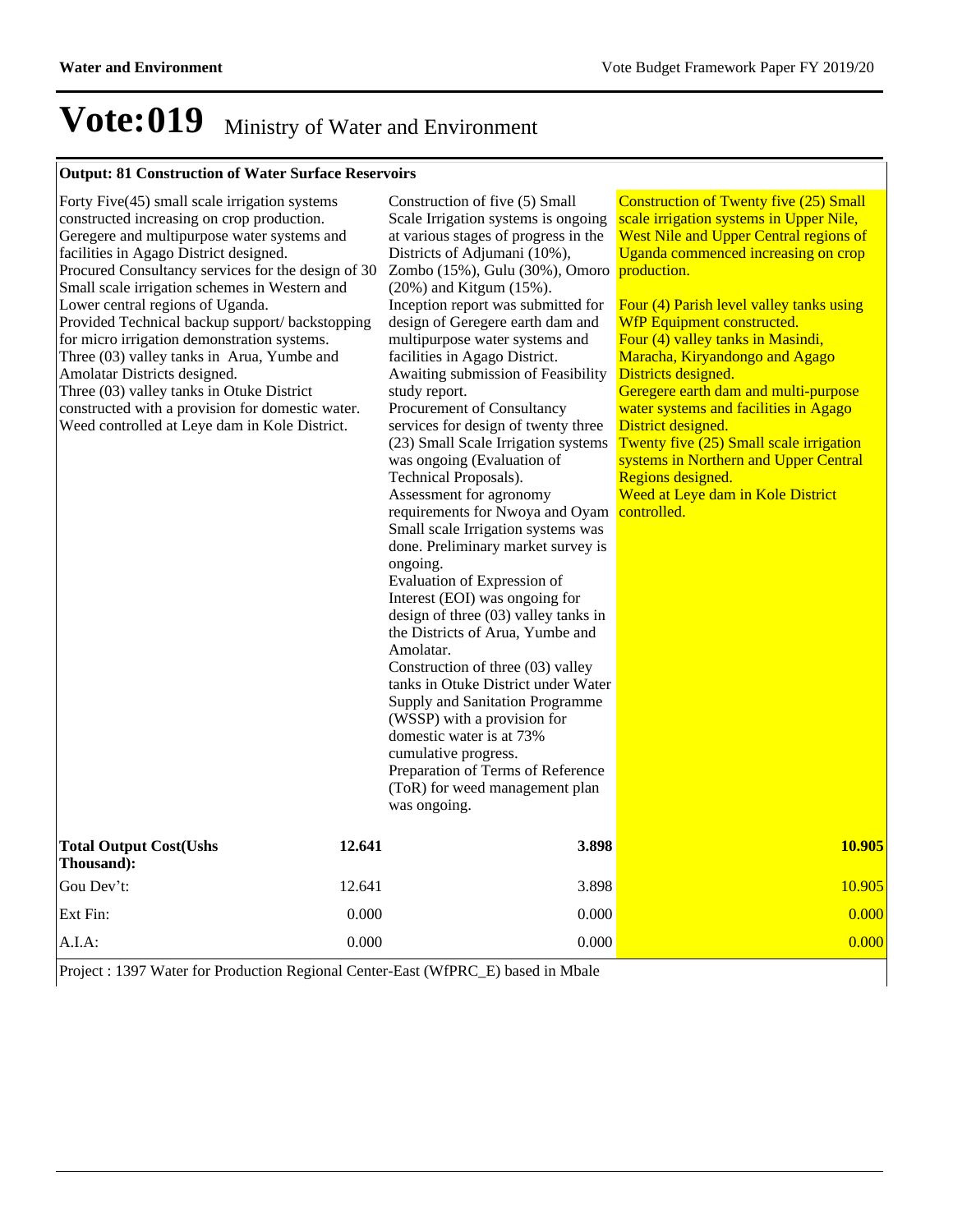### **Output: 81 Construction of Water Surface Reservoirs**

| Completed construction of Amuria, Arechet and                                         |        |                                      | Installation of Amuria, Arechet and Four (4) multipurpose dams and watering |
|---------------------------------------------------------------------------------------|--------|--------------------------------------|-----------------------------------------------------------------------------|
| Gawa Small scale Irrigation systems in Amuria,                                        |        | Gawa Small scale Irrigation          | facilities in Moroto, Napak, Nakapiripirit                                  |
| Ngora and Napak Districts increasing on crop                                          |        | systems in Amuria, Ngora and         | and Amudat Districts designed.                                              |
| production.                                                                           |        | Napak Districts to increase on crop  | Fourteen (14) Windmill powered                                              |
| Fifty(50) small scale irrigation systems in Eastern                                   |        | production was completed.            | watering supply systems in Karamoja                                         |
| Uganda and Karamoja regions constructed and                                           |        | Completed construction of four       | Sub-region constructed to completion                                        |
| installed increasing crop production.                                                 |        | (04) Small scale Irrigation systems  | level.                                                                      |
| Four (04) community valley tanks using equipment in Bugiri, Soroti, Abim and          |        |                                      | Seven (7) community valley tanks using                                      |
| through force account mechanism including                                             |        | Kaabong Districts and works are      | equipment through force account                                             |
| abstraction constructed with a provision for                                          |        | ongoing for construction of Six      | mechanism including abstraction                                             |
| domestic water.                                                                       |        | (06) Small scale Irrigation systems  | constructed to completion level with a                                      |
| Fourteen (14) windmill powered watering systems                                       |        | in Katakwi, Kaabong, Kamuli,         | provision for domestic water.                                               |
| in Karamoja sub-region installed increasing on                                        |        | Bukedea, Tororo and Iganga           | Ten (10) Small scale irrigation projects in                                 |
| water provision for animals and people in the Sub-                                    |        | Districts.                           | Eastern Uganda and Karamoja Sub-                                            |
| region.                                                                               |        | Constructed One (1) valley tank in   | regions constructed to completion level                                     |
| Procured consultancy services for design of Fifteen Limoto Parish in Pallisa District |        |                                      | increasing on crop production                                               |
| (15) small scale Irrigation systems in Eastern                                        |        | creating a water storage capacity of |                                                                             |
| Uganda and Karamoja regions.                                                          |        | 20,000,000 litres.                   | Three (3) multipurpose dams and                                             |
| valley tanks. dams under construction monitored                                       |        | Installation of fourteen (14)        | watering facilities in Kotido, Kaabong                                      |
| and supervised                                                                        |        | Windmill powered watering Supply     | and Abim Districts designed.                                                |
|                                                                                       |        | Systems in Karamoja Sub-region is    |                                                                             |
|                                                                                       |        | at 72% cumulative progress.          | Twenty (20) small scale irrigation                                          |
|                                                                                       |        | Technical and financial Evaluation   | systems in Eastern Uganda and Karamoja                                      |
|                                                                                       |        | reports have been submitted to       | regions constructed and installed                                           |
|                                                                                       |        | Contracts Committee for approval     | increasing on crop production.                                              |
|                                                                                       |        | for procurement of consultancy       | Twenty (20) small scale irrigation                                          |
|                                                                                       |        | services for design of Nine (09)     | systems in Eastern Uganda and Karamoja                                      |
|                                                                                       |        | small scale Irrigation systems in    | Sub-region designed.                                                        |
|                                                                                       |        | Eastern Uganda and Karamoja          |                                                                             |
|                                                                                       |        | regions.                             |                                                                             |
|                                                                                       |        |                                      |                                                                             |
| <b>Total Output Cost(Ushs</b><br>Thousand):                                           | 14.788 | 11.497                               | 13.723                                                                      |
| Gou Dev't:                                                                            | 14.788 | 11.497                               | 13.723                                                                      |
| Ext Fin:                                                                              | 0.000  | 0.000                                | 0.000                                                                       |
| A.I.A:                                                                                | 0.000  | 0.000                                | 0.000                                                                       |

Project : 1398 Water for Production Regional Centre-West (WfPRC-W) based in Mbarara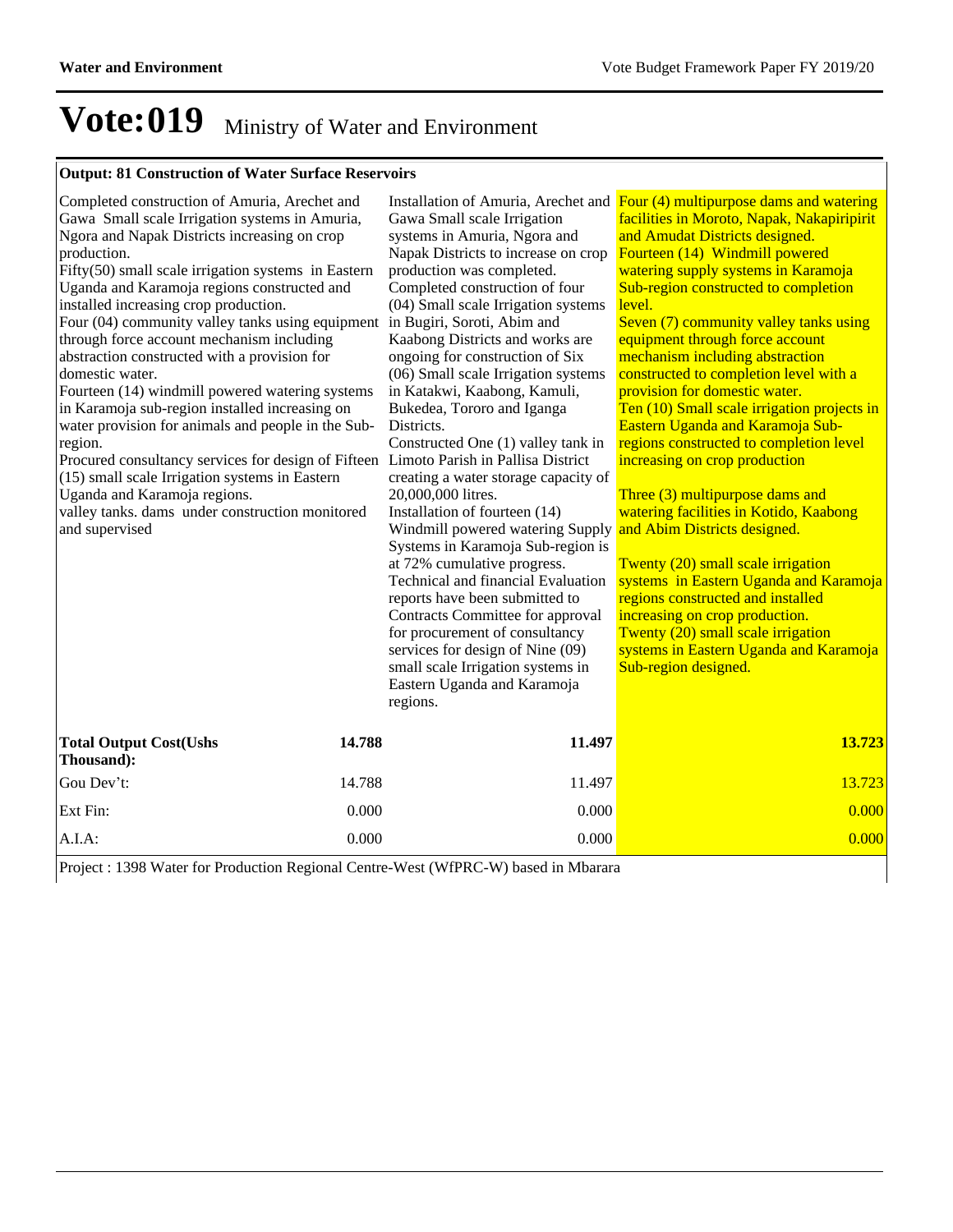### **Output: 81 Construction of Water Surface Reservoirs**

| Forty Five (45) Small scale irrigation systems in<br>Western and Lower Central regions of Uganda<br>constructed increasing on crop production.<br>Mabira dam in Mbarara district constructed to<br>completion level increasing Livestock production.<br>Procured Consultancy services for the design of<br>Thirty (30) Small scale irrigation schemes in<br>Western and Lower central regions of Uganda.<br>Three (03) WfP facilities in the districts of Isingiro<br>and Rakai constructed with a provision for<br>domestic water.<br>Two (2) valley tanks using WfP equipment in<br>Western and Lower Central Uganda desilted and<br>Rejuvenated with a provision for domestic water. |        | Commenced construction of ten<br>(10) Small scale Irrigation systems<br>in the Districts of Gomba,<br>Butambala, Rukungiri, Kabale,<br>Kabarole, Ntoroko, Ibanda,<br>Ntungamo, Wakiso and Kagadi to<br>increase on crop production.<br>Construction of Mabira dam in<br>Mbarara District to increase on<br>livestock production is at 85%<br>cumulative progress (earth works<br>completed).<br>Designs of twenty (20) Small scale<br>Irrigation systems in the Districts<br>of Rakai, Mpigi, Kalangala,<br>Isingiro, Rukungiri, Kanungu,<br>Buhweju, Buvuma, Hoima,<br>Kibaale, Kyankwanzi,<br>Bunyangabu, Wakiso, Ntoroko,<br>Ibanda, Ntungamo, Kagadi,<br>Kyegegwa, Kisoro, Gomba and<br>Butambala completed.<br>Completed construction of<br>Rushayumbe valley tank creating a<br>water storage of 12,000m3 in<br>Kyegegwa District with a provision Uganda designed.<br>for domestic water. | Bwanalaki and Rushozi earth dams in<br><b>Sembabule and Mbarara Districts</b><br>respectively designed.<br><b>Catchment management of Mabira earth</b><br>dam in Mbarara district for sustainable<br>management undertaken.<br>Construction of Kyahi earth dam in<br><b>Gomba District for multipurpose uses</b><br>commenced increasing on Livestock<br>production.<br><b>Construction of Kyenshama Dam in</b><br><b>Mbarara District for multipurpose uses</b><br>commenced increasing on Livestock<br>production.<br>Fifteen (15) Solar pumped small scale<br>irrigation schemes in selected Districts in<br><b>Western and Lower Central regions</b><br>constructed to completion level increasing<br>on crop production.<br>Ten (10) Solar pumped mini Irrigation<br>schemes in Western and Lower Central<br>regions constructed to completion level<br>increasing on crop production.<br>Twenty five (25) Small scale Irrigation<br>systems in Western and Lower Central |
|-----------------------------------------------------------------------------------------------------------------------------------------------------------------------------------------------------------------------------------------------------------------------------------------------------------------------------------------------------------------------------------------------------------------------------------------------------------------------------------------------------------------------------------------------------------------------------------------------------------------------------------------------------------------------------------------|--------|--------------------------------------------------------------------------------------------------------------------------------------------------------------------------------------------------------------------------------------------------------------------------------------------------------------------------------------------------------------------------------------------------------------------------------------------------------------------------------------------------------------------------------------------------------------------------------------------------------------------------------------------------------------------------------------------------------------------------------------------------------------------------------------------------------------------------------------------------------------------------------------------------|--------------------------------------------------------------------------------------------------------------------------------------------------------------------------------------------------------------------------------------------------------------------------------------------------------------------------------------------------------------------------------------------------------------------------------------------------------------------------------------------------------------------------------------------------------------------------------------------------------------------------------------------------------------------------------------------------------------------------------------------------------------------------------------------------------------------------------------------------------------------------------------------------------------------------------------------------------------------------------|
| <b>Total Output Cost(Ushs</b><br>Thousand):                                                                                                                                                                                                                                                                                                                                                                                                                                                                                                                                                                                                                                             | 16.650 | 7.138                                                                                                                                                                                                                                                                                                                                                                                                                                                                                                                                                                                                                                                                                                                                                                                                                                                                                            | 16.360                                                                                                                                                                                                                                                                                                                                                                                                                                                                                                                                                                                                                                                                                                                                                                                                                                                                                                                                                                         |
| Gou Dev't:                                                                                                                                                                                                                                                                                                                                                                                                                                                                                                                                                                                                                                                                              | 16.650 | 7.138                                                                                                                                                                                                                                                                                                                                                                                                                                                                                                                                                                                                                                                                                                                                                                                                                                                                                            | 16.360                                                                                                                                                                                                                                                                                                                                                                                                                                                                                                                                                                                                                                                                                                                                                                                                                                                                                                                                                                         |
| Ext Fin:                                                                                                                                                                                                                                                                                                                                                                                                                                                                                                                                                                                                                                                                                | 0.000  | 0.000                                                                                                                                                                                                                                                                                                                                                                                                                                                                                                                                                                                                                                                                                                                                                                                                                                                                                            | 0.000                                                                                                                                                                                                                                                                                                                                                                                                                                                                                                                                                                                                                                                                                                                                                                                                                                                                                                                                                                          |
| A.I.A:                                                                                                                                                                                                                                                                                                                                                                                                                                                                                                                                                                                                                                                                                  | 0.000  | 0.000                                                                                                                                                                                                                                                                                                                                                                                                                                                                                                                                                                                                                                                                                                                                                                                                                                                                                            | 0.000                                                                                                                                                                                                                                                                                                                                                                                                                                                                                                                                                                                                                                                                                                                                                                                                                                                                                                                                                                          |
| Programme: 04 Water Resources Management                                                                                                                                                                                                                                                                                                                                                                                                                                                                                                                                                                                                                                                |        |                                                                                                                                                                                                                                                                                                                                                                                                                                                                                                                                                                                                                                                                                                                                                                                                                                                                                                  |                                                                                                                                                                                                                                                                                                                                                                                                                                                                                                                                                                                                                                                                                                                                                                                                                                                                                                                                                                                |
| Project : 1231 Water Management and Development Project                                                                                                                                                                                                                                                                                                                                                                                                                                                                                                                                                                                                                                 |        |                                                                                                                                                                                                                                                                                                                                                                                                                                                                                                                                                                                                                                                                                                                                                                                                                                                                                                  |                                                                                                                                                                                                                                                                                                                                                                                                                                                                                                                                                                                                                                                                                                                                                                                                                                                                                                                                                                                |
| Output: 72 Government Buildings and Administrative Infrastructure                                                                                                                                                                                                                                                                                                                                                                                                                                                                                                                                                                                                                       |        |                                                                                                                                                                                                                                                                                                                                                                                                                                                                                                                                                                                                                                                                                                                                                                                                                                                                                                  |                                                                                                                                                                                                                                                                                                                                                                                                                                                                                                                                                                                                                                                                                                                                                                                                                                                                                                                                                                                |
| 2 Regional office blocks in Mbale and Lira<br>renovated                                                                                                                                                                                                                                                                                                                                                                                                                                                                                                                                                                                                                                 |        | Office blocks in Mbale and Lira<br>awaiting commissioning                                                                                                                                                                                                                                                                                                                                                                                                                                                                                                                                                                                                                                                                                                                                                                                                                                        | 1 National Water Quality Reference<br><b>Laboratory constructed</b><br><b>Water Management Zones offices (Mbale</b><br>and Lira) maintained                                                                                                                                                                                                                                                                                                                                                                                                                                                                                                                                                                                                                                                                                                                                                                                                                                    |
| <b>Total Output Cost(Ushs</b><br>Thousand):                                                                                                                                                                                                                                                                                                                                                                                                                                                                                                                                                                                                                                             | 0.180  | 0.033                                                                                                                                                                                                                                                                                                                                                                                                                                                                                                                                                                                                                                                                                                                                                                                                                                                                                            | 3.876                                                                                                                                                                                                                                                                                                                                                                                                                                                                                                                                                                                                                                                                                                                                                                                                                                                                                                                                                                          |
| Gou Dev't:                                                                                                                                                                                                                                                                                                                                                                                                                                                                                                                                                                                                                                                                              | 0.180  | 0.033                                                                                                                                                                                                                                                                                                                                                                                                                                                                                                                                                                                                                                                                                                                                                                                                                                                                                            | 0.200                                                                                                                                                                                                                                                                                                                                                                                                                                                                                                                                                                                                                                                                                                                                                                                                                                                                                                                                                                          |
| Ext Fin:                                                                                                                                                                                                                                                                                                                                                                                                                                                                                                                                                                                                                                                                                | 0.000  | 0.000                                                                                                                                                                                                                                                                                                                                                                                                                                                                                                                                                                                                                                                                                                                                                                                                                                                                                            | 3.676                                                                                                                                                                                                                                                                                                                                                                                                                                                                                                                                                                                                                                                                                                                                                                                                                                                                                                                                                                          |

A.I.A: 0.000 0.000 0.000

Project : 1302 Support for Hydro-Power Devt and Operations on River Nile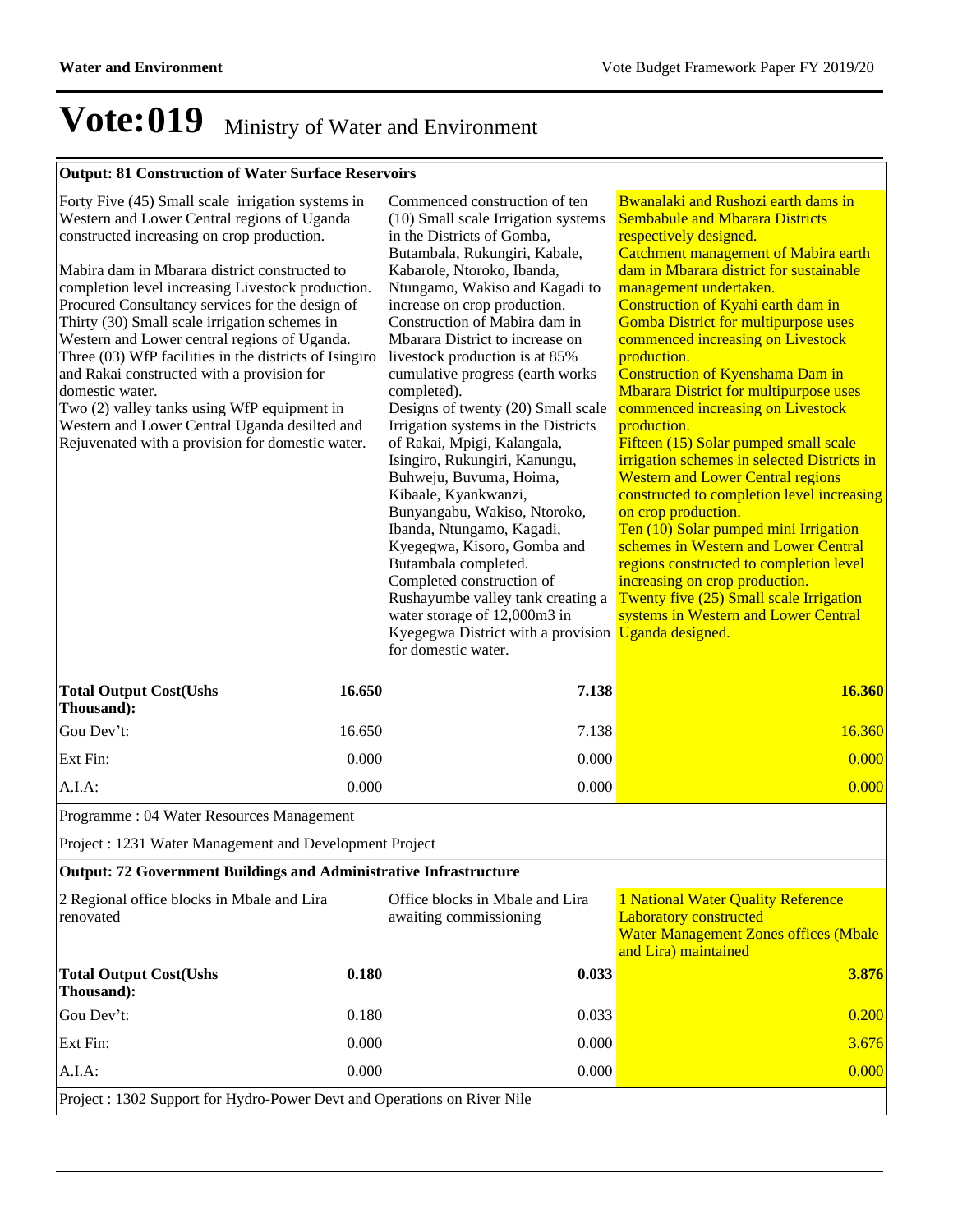| Output: 72 Government Buildings and Administrative Infrastructure                                                                                                                                                                                                                 |       |                                                                                                                                                                                                                                                                                                                                                      |                                                                                                               |
|-----------------------------------------------------------------------------------------------------------------------------------------------------------------------------------------------------------------------------------------------------------------------------------|-------|------------------------------------------------------------------------------------------------------------------------------------------------------------------------------------------------------------------------------------------------------------------------------------------------------------------------------------------------------|---------------------------------------------------------------------------------------------------------------|
| Studies in Water Release and Abstraction Policy<br>undertaken                                                                                                                                                                                                                     |       | Carried out comprehensive review<br>of the water release and<br>Abstraction Policy for Lake<br>Victoria Basin and provided<br>guidance                                                                                                                                                                                                               | <b>Water Quality Laboratory Block</b><br>constructed<br>Water Resources Institute renovated and<br>maintained |
| <b>Total Output Cost(Ushs</b><br>Thousand):                                                                                                                                                                                                                                       | 1.500 | 0.000                                                                                                                                                                                                                                                                                                                                                | 1.590                                                                                                         |
| Gou Dev't:                                                                                                                                                                                                                                                                        | 1.500 | 0.000                                                                                                                                                                                                                                                                                                                                                | 1.590                                                                                                         |
| Ext Fin:                                                                                                                                                                                                                                                                          | 0.000 | 0.000                                                                                                                                                                                                                                                                                                                                                | 0.000                                                                                                         |
| A.I.A:                                                                                                                                                                                                                                                                            | 0.000 | 0.000                                                                                                                                                                                                                                                                                                                                                | 0.000                                                                                                         |
| Project : 1348 Water Management Zones Project                                                                                                                                                                                                                                     |       |                                                                                                                                                                                                                                                                                                                                                      |                                                                                                               |
| <b>Output: 72 Government Buildings and Administrative Infrastructure</b>                                                                                                                                                                                                          |       |                                                                                                                                                                                                                                                                                                                                                      |                                                                                                               |
| other structures; Rehabilitate monitoring stations<br>A detailed assessment of potential impacts of oil<br>and gas on water resources in the Albertine region<br>undertaken and report produced<br>Victoria and Albert Water Management Zone<br>offices renovated and partitioned |       | 1 monitoring station rehabilitated<br>25% assessment of potential<br>impacts of oil and gas on water<br>resources in the Albertine region<br>was undertaken and the final<br>inception report was submitted by<br>the consultant<br>Contractor for renovation of the<br>Maziba Office under Victoria<br>Water Management Zone is already<br>on board | <b>Meeting rooms for the Water Resources</b><br>Institute constructed and furnished                           |
| <b>Total Output Cost(Ushs</b><br>Thousand):                                                                                                                                                                                                                                       | 1.707 | 0.775                                                                                                                                                                                                                                                                                                                                                | 0.483                                                                                                         |
| Gou Dev't:                                                                                                                                                                                                                                                                        | 1.679 | 0.775                                                                                                                                                                                                                                                                                                                                                | 0.275                                                                                                         |
| Ext Fin:                                                                                                                                                                                                                                                                          | 0.028 | 0.000                                                                                                                                                                                                                                                                                                                                                | 0.208                                                                                                         |
| A.I.A:                                                                                                                                                                                                                                                                            | 0.000 | 0.000                                                                                                                                                                                                                                                                                                                                                | 0.000                                                                                                         |
| Output: 75 Purchase of Motor Vehicles and Other Transport Equipment                                                                                                                                                                                                               |       |                                                                                                                                                                                                                                                                                                                                                      |                                                                                                               |
|                                                                                                                                                                                                                                                                                   |       |                                                                                                                                                                                                                                                                                                                                                      | 6 new vehicles purchased for use by                                                                           |

|                                             |       |       | <b>Water Management Zones</b> |
|---------------------------------------------|-------|-------|-------------------------------|
| <b>Total Output Cost(Ushs</b><br>Thousand): | 0.000 | 0.000 | $\boxed{0.700}$               |
| Gou Dev't:                                  | 0.000 | 0.000 | 0.700                         |
| Ext Fin:                                    | 0.000 | 0.000 | 0.000                         |
| $A.I.A$ :                                   | 0.000 | 0.000 | 0.000                         |

Project : 1424 Multi-Lateral Lakes Edward & Albert Integrated Fisheries and Water Resources Management (LEAFII)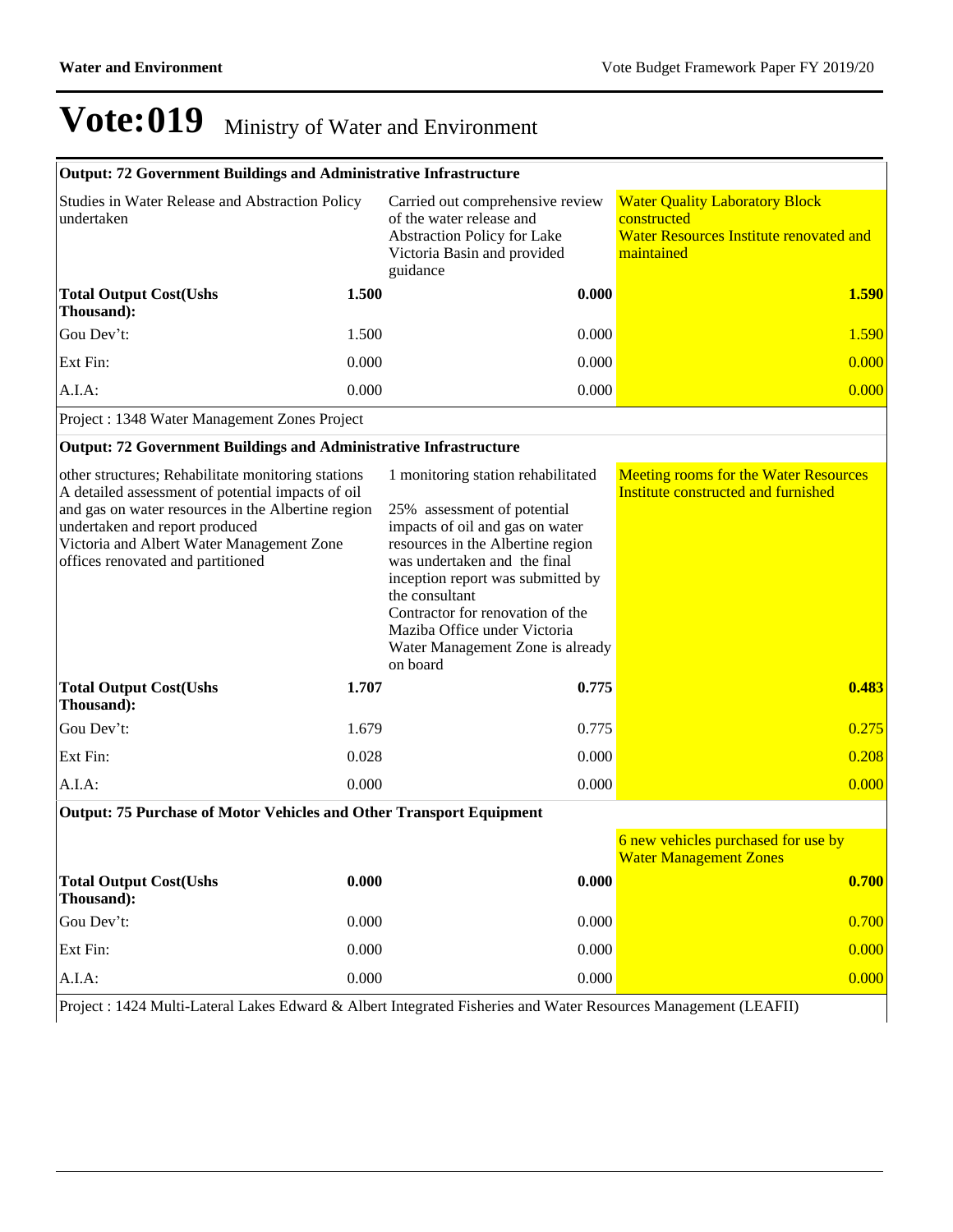### **Output: 72 Government Buildings and Administrative Infrastructure**

| One Surveillance station constructed, Office block<br>and water quality laboratory in Albert Water<br>Management Zone constructed, Three Landing<br>sites with fish processing facilities constructed,<br>feeder roads to landing sites rehabilitated/<br>maintained, |       | Construction of 5 Landing sites $\&$<br>feeder roads leading to landing<br>sites at 7%, Construction of the<br>Office block and water quality<br>laboratory in Fort Portal at 81%. | <b>Construct 1 Surveillance/Research station,</b><br><b>Construct 5 Landing sites</b><br>(Rwenshama/Rukungiri,<br>Mahyoro/Kamwenge, Kitebere/Kagadi,<br>Mbegu/Hoima & Dei/Packwach) &<br>Rehabilitate feeder roads to landing sites.<br>Design community WASH facilities at<br>Landing sites. |  |
|-----------------------------------------------------------------------------------------------------------------------------------------------------------------------------------------------------------------------------------------------------------------------|-------|------------------------------------------------------------------------------------------------------------------------------------------------------------------------------------|-----------------------------------------------------------------------------------------------------------------------------------------------------------------------------------------------------------------------------------------------------------------------------------------------|--|
| <b>Total Output Cost(Ushs</b><br>Thousand):                                                                                                                                                                                                                           | 5.430 | 1.710                                                                                                                                                                              | 6.353                                                                                                                                                                                                                                                                                         |  |
| Gou Dev't:                                                                                                                                                                                                                                                            | 1.074 | 1.074                                                                                                                                                                              | 1.019                                                                                                                                                                                                                                                                                         |  |
| Ext Fin:                                                                                                                                                                                                                                                              | 4.356 | 0.636                                                                                                                                                                              | 5.334                                                                                                                                                                                                                                                                                         |  |
| A.I.A:                                                                                                                                                                                                                                                                | 0.000 | 0.000                                                                                                                                                                              | 0.000                                                                                                                                                                                                                                                                                         |  |
| Output: 77 Purchase of Specialised Machinery & Equipment                                                                                                                                                                                                              |       |                                                                                                                                                                                    |                                                                                                                                                                                                                                                                                               |  |
| surveillance station and fisheries research<br>equipment procured, research vessel Procured                                                                                                                                                                           |       | Procurement of starter kits for<br>livelihood improvement activities<br>completed, Procurement of a<br>research vessel pending approval<br>from AfDB.                              | Procure surveillance & research station<br>equipment, Construct 1 research vessel,<br>General supplies and works.                                                                                                                                                                             |  |
| <b>Total Output Cost(Ushs</b><br>Thousand):                                                                                                                                                                                                                           | 1.691 | 0.327                                                                                                                                                                              | 3.096                                                                                                                                                                                                                                                                                         |  |
| Gou Dev't:                                                                                                                                                                                                                                                            | 0.327 | 0.327                                                                                                                                                                              | 0.150                                                                                                                                                                                                                                                                                         |  |
| Ext Fin:                                                                                                                                                                                                                                                              | 1.364 | 0.000                                                                                                                                                                              | 2.946                                                                                                                                                                                                                                                                                         |  |
| A.I.A:                                                                                                                                                                                                                                                                | 0.000 | 0.000                                                                                                                                                                              | 0.000                                                                                                                                                                                                                                                                                         |  |
| Project : 1487 Enhancing Resilience of Communities to Climate Change                                                                                                                                                                                                  |       |                                                                                                                                                                                    |                                                                                                                                                                                                                                                                                               |  |
| <b>Output: 72 Government Buildings and Administrative Infrastructure</b>                                                                                                                                                                                              |       |                                                                                                                                                                                    |                                                                                                                                                                                                                                                                                               |  |
| Project offices in Victoria Water Management<br>Zone renovated and partitioned                                                                                                                                                                                        |       | Procurement initiated and process<br>is at level of contract signing                                                                                                               | Project office in Kabale town in Maziba<br><b>Catchment constructed</b>                                                                                                                                                                                                                       |  |
| <b>Total Output Cost(Ushs</b><br>Thousand):                                                                                                                                                                                                                           | 1.025 | 0.280                                                                                                                                                                              | 0.200                                                                                                                                                                                                                                                                                         |  |
| Gou Dev't:                                                                                                                                                                                                                                                            | 0.380 | 0.280                                                                                                                                                                              | 0.050                                                                                                                                                                                                                                                                                         |  |
| Ext Fin:                                                                                                                                                                                                                                                              | 0.645 | 0.000                                                                                                                                                                              | 0.150                                                                                                                                                                                                                                                                                         |  |
| $A.I.A$ :                                                                                                                                                                                                                                                             | 0.000 | 0.000                                                                                                                                                                              | 0.000                                                                                                                                                                                                                                                                                         |  |
| Programme: 05 Natural Resources Management                                                                                                                                                                                                                            |       |                                                                                                                                                                                    |                                                                                                                                                                                                                                                                                               |  |
| Project : 1301 The National REDD-Plus Project                                                                                                                                                                                                                         |       |                                                                                                                                                                                    |                                                                                                                                                                                                                                                                                               |  |
| <b>Output: 79 Acquisition of Other Capital Assets</b>                                                                                                                                                                                                                 |       |                                                                                                                                                                                    |                                                                                                                                                                                                                                                                                               |  |
| 1,200,000 seedlings of various tree species<br>procured and distributed to farmers in target<br>landscape/ecosystem to off set REDD+ project<br>carbon foot prints.                                                                                                   |       | Procured and distributed a total of<br>257,980 seedlings to the farmers in<br>the districts of Mbale, Manafwa,<br>Sheema, Rukungiri                                                | 1,200,000 seedlings of various tree<br>species procured and distributed to<br>farmers in target landscape/ecosystem to<br>off set REDD+ project carbon foot prints.                                                                                                                           |  |
| <b>Total Output Cost(Ushs</b><br>Thousand):                                                                                                                                                                                                                           | 2.400 | 1.451                                                                                                                                                                              | 2.400                                                                                                                                                                                                                                                                                         |  |
| Gou Dev't:                                                                                                                                                                                                                                                            | 2.400 | 1.451                                                                                                                                                                              | 2.400                                                                                                                                                                                                                                                                                         |  |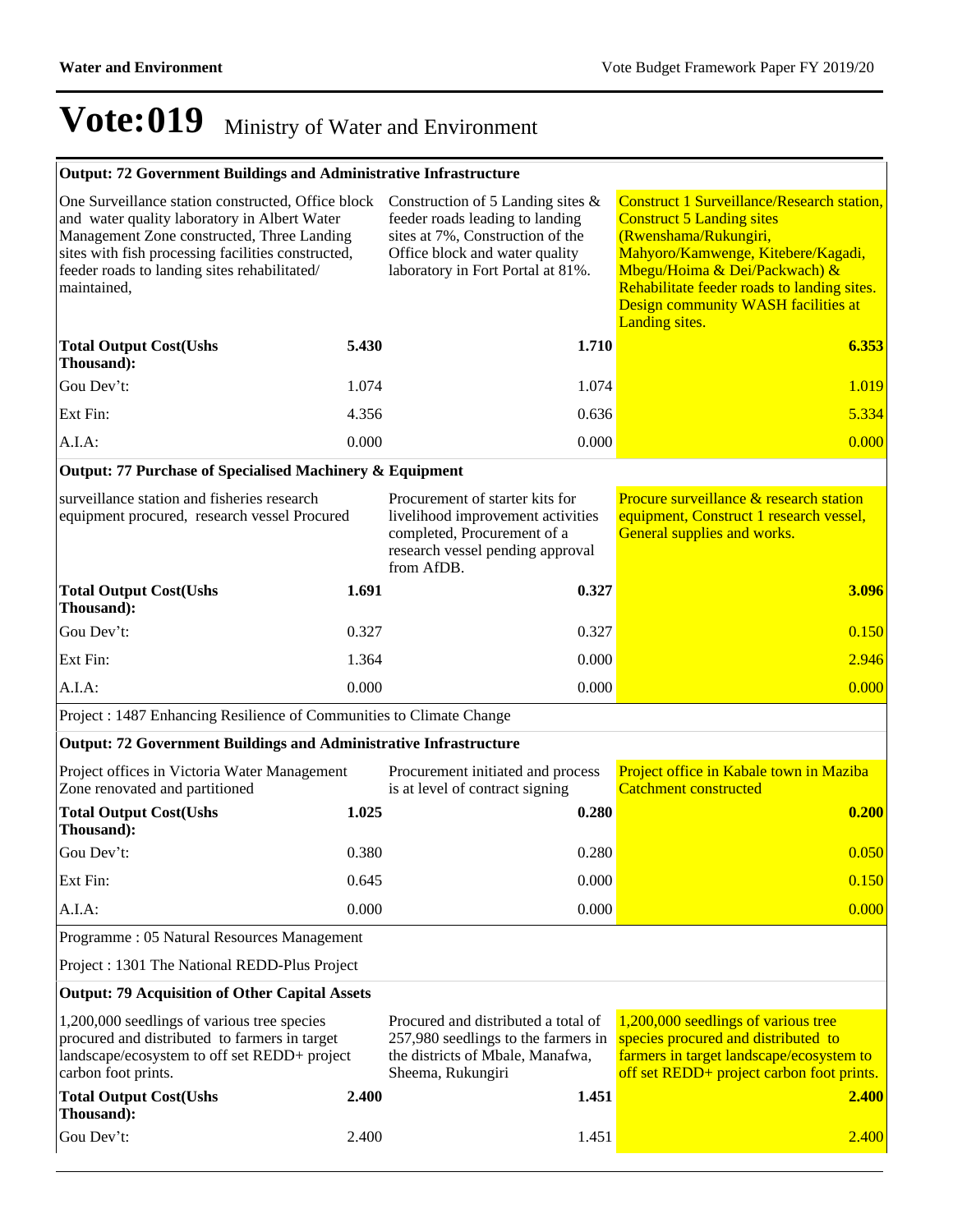| Ext Fin:                                                                                                                                                                                                                                                                                                                                                                                                                                                                                                                                                                                                                                                                                                                                                                                                                                                                                | 0.000          | 0.000                                                                                                                                                                                                                                                                                                                                                                                                                                                                                                                                                                                                                    | 0.000                                                                                                                                                                                                                                                                                                                                                                                                                                                                                                                                                                                                                                                                                                 |
|-----------------------------------------------------------------------------------------------------------------------------------------------------------------------------------------------------------------------------------------------------------------------------------------------------------------------------------------------------------------------------------------------------------------------------------------------------------------------------------------------------------------------------------------------------------------------------------------------------------------------------------------------------------------------------------------------------------------------------------------------------------------------------------------------------------------------------------------------------------------------------------------|----------------|--------------------------------------------------------------------------------------------------------------------------------------------------------------------------------------------------------------------------------------------------------------------------------------------------------------------------------------------------------------------------------------------------------------------------------------------------------------------------------------------------------------------------------------------------------------------------------------------------------------------------|-------------------------------------------------------------------------------------------------------------------------------------------------------------------------------------------------------------------------------------------------------------------------------------------------------------------------------------------------------------------------------------------------------------------------------------------------------------------------------------------------------------------------------------------------------------------------------------------------------------------------------------------------------------------------------------------------------|
| A.I.A:                                                                                                                                                                                                                                                                                                                                                                                                                                                                                                                                                                                                                                                                                                                                                                                                                                                                                  | 0.000          | 0.000                                                                                                                                                                                                                                                                                                                                                                                                                                                                                                                                                                                                                    | 0.000                                                                                                                                                                                                                                                                                                                                                                                                                                                                                                                                                                                                                                                                                                 |
| Project : 1417 Farm Income Enhancement and Forestry Conservation Project Phase II (FIEFOC II)                                                                                                                                                                                                                                                                                                                                                                                                                                                                                                                                                                                                                                                                                                                                                                                           |                |                                                                                                                                                                                                                                                                                                                                                                                                                                                                                                                                                                                                                          |                                                                                                                                                                                                                                                                                                                                                                                                                                                                                                                                                                                                                                                                                                       |
| <b>Output: 72 Government Buildings and Administrative Infrastructure</b>                                                                                                                                                                                                                                                                                                                                                                                                                                                                                                                                                                                                                                                                                                                                                                                                                |                |                                                                                                                                                                                                                                                                                                                                                                                                                                                                                                                                                                                                                          |                                                                                                                                                                                                                                                                                                                                                                                                                                                                                                                                                                                                                                                                                                       |
| Back up support to the remedial works irrigation<br>schemes previously constructed in FIEFOC Phase I schemes of Agoro, Olweny and<br>(Agoro, Olweny and Doho I) provided<br>Construction Works for the Access Roads to five<br>(5) irrigation schemes; Wadelai, Tochi, Ngenge,<br>Mubuku II and Doho II Schemes completed<br>Construction Works for the Access Roads to the<br>three (3) irrigation schemes of SIIPI, Unyama and<br>Namalu completed<br>Construction Works of five(5) irrigation schemes;<br>Wadelai, Tochi, Ngenge, Mubuku II and Doho II<br>Schemes completed<br>Construction works of the three (3) irrigation<br>schemes of SIIPI, Unyama and Namalu<br>commenced<br>Construction works on Micro Irrigation schemes<br>commenced<br>Irrigation scheme construction and road works for<br>the three (3) irrigation schemes of SIIPI, Unyama<br>and Namalu supervised |                | back up support for the irrigation<br>Doho I done<br>hjhjhjhh<br>Three (3) ESIA reports for Doho-II,<br>Tochi and Ngenge were approved<br>Physical progress of works<br>implementation for Tochi was<br>21%, Mubuku - II 13.07%, Doho-<br>II 10.9% and Ngenge 29.12%.<br>contract for the construction of<br>Wadelai Irrigation Scheme<br>Infrastructure and Facilities in<br>Nebbi/Pakwach Districts signed;<br>Tochi and Ngenge were approved<br>hjhjhjh<br>construction works for Micro<br>Irrigation schemes is still under<br>design and works will commence<br>in the third quarter of the FY 2018-<br>19<br>jhhjh | <b>Construction of Wadelai irrigation</b><br>scheme in Nebbi/Pakwach District to<br>75%; Tochi irrigation scheme in Oyam<br>District to 95%; Mubuku II Irrigation<br>Scheme in Kasese District to 95%;<br><b>Construction works for Doho II Irrigation</b><br>Scheme in Butaleja District to 95%;<br><b>Construction works for Ngenge Irrigation</b><br>Scheme in Kween District to 95%;<br><b>Completion of construction of Olwenty</b><br>irrigation scheme to 100%<br><b>Hydraulic Improvement works at Agoro</b><br><b>Irrigation Scheme to 100%;</b><br>Irrigation schemes of sipi, Namalu,<br>Three (3) ESIA reports for Doho-II, Namatala and Unyama constructed to<br>50% level of completion |
| <b>Total Output Cost(Ushs</b><br>Thousand):                                                                                                                                                                                                                                                                                                                                                                                                                                                                                                                                                                                                                                                                                                                                                                                                                                             | 93.530         | 12.623                                                                                                                                                                                                                                                                                                                                                                                                                                                                                                                                                                                                                   | 94.519                                                                                                                                                                                                                                                                                                                                                                                                                                                                                                                                                                                                                                                                                                |
| Gou Dev't:                                                                                                                                                                                                                                                                                                                                                                                                                                                                                                                                                                                                                                                                                                                                                                                                                                                                              | 24.397         | 9.623                                                                                                                                                                                                                                                                                                                                                                                                                                                                                                                                                                                                                    | 20.260                                                                                                                                                                                                                                                                                                                                                                                                                                                                                                                                                                                                                                                                                                |
| Ext Fin:                                                                                                                                                                                                                                                                                                                                                                                                                                                                                                                                                                                                                                                                                                                                                                                                                                                                                | 69.133         | 3.000                                                                                                                                                                                                                                                                                                                                                                                                                                                                                                                                                                                                                    | 74.259                                                                                                                                                                                                                                                                                                                                                                                                                                                                                                                                                                                                                                                                                                |
| A.I.A:                                                                                                                                                                                                                                                                                                                                                                                                                                                                                                                                                                                                                                                                                                                                                                                                                                                                                  | 0.000          | 0.000                                                                                                                                                                                                                                                                                                                                                                                                                                                                                                                                                                                                                    | 0.000                                                                                                                                                                                                                                                                                                                                                                                                                                                                                                                                                                                                                                                                                                 |
| <b>Output: 75 Purchase of Motor Vehicles and Other Transport Equipment</b>                                                                                                                                                                                                                                                                                                                                                                                                                                                                                                                                                                                                                                                                                                                                                                                                              |                |                                                                                                                                                                                                                                                                                                                                                                                                                                                                                                                                                                                                                          |                                                                                                                                                                                                                                                                                                                                                                                                                                                                                                                                                                                                                                                                                                       |
| Motor cycles (14) and Vehicles (3 pickups and 1<br>station wagon) procured<br><b>Total Output Cost(Ushs</b>                                                                                                                                                                                                                                                                                                                                                                                                                                                                                                                                                                                                                                                                                                                                                                             | 2.067          | Advert for supply of Motorcycles<br>and vehicles published<br>0.000                                                                                                                                                                                                                                                                                                                                                                                                                                                                                                                                                      | Motor vehicle for monitoring for the<br>planning Department procured<br>0.400                                                                                                                                                                                                                                                                                                                                                                                                                                                                                                                                                                                                                         |
| Thousand):                                                                                                                                                                                                                                                                                                                                                                                                                                                                                                                                                                                                                                                                                                                                                                                                                                                                              |                |                                                                                                                                                                                                                                                                                                                                                                                                                                                                                                                                                                                                                          |                                                                                                                                                                                                                                                                                                                                                                                                                                                                                                                                                                                                                                                                                                       |
| Gou Dev't:                                                                                                                                                                                                                                                                                                                                                                                                                                                                                                                                                                                                                                                                                                                                                                                                                                                                              | 0.112          | 0.000                                                                                                                                                                                                                                                                                                                                                                                                                                                                                                                                                                                                                    | 0.400                                                                                                                                                                                                                                                                                                                                                                                                                                                                                                                                                                                                                                                                                                 |
| Ext Fin:                                                                                                                                                                                                                                                                                                                                                                                                                                                                                                                                                                                                                                                                                                                                                                                                                                                                                | 1.955<br>0.000 | 0.000<br>0.000                                                                                                                                                                                                                                                                                                                                                                                                                                                                                                                                                                                                           | 0.000<br>0.000                                                                                                                                                                                                                                                                                                                                                                                                                                                                                                                                                                                                                                                                                        |
| A.I.A:<br>Output: 76 Purchase of Office and ICT Equipment, including Software                                                                                                                                                                                                                                                                                                                                                                                                                                                                                                                                                                                                                                                                                                                                                                                                           |                |                                                                                                                                                                                                                                                                                                                                                                                                                                                                                                                                                                                                                          |                                                                                                                                                                                                                                                                                                                                                                                                                                                                                                                                                                                                                                                                                                       |
| Office and ICT equipment (Desktops, Laptops<br>printers and photocopiers) procured                                                                                                                                                                                                                                                                                                                                                                                                                                                                                                                                                                                                                                                                                                                                                                                                      |                | Advert for supply of Office and<br>ICT equipment (Desktops, Laptops<br>printers and photocopiers) done                                                                                                                                                                                                                                                                                                                                                                                                                                                                                                                   |                                                                                                                                                                                                                                                                                                                                                                                                                                                                                                                                                                                                                                                                                                       |
| <b>Total Output Cost(Ushs</b><br>Thousand):                                                                                                                                                                                                                                                                                                                                                                                                                                                                                                                                                                                                                                                                                                                                                                                                                                             | 0.126          | 0.000                                                                                                                                                                                                                                                                                                                                                                                                                                                                                                                                                                                                                    | 0.607                                                                                                                                                                                                                                                                                                                                                                                                                                                                                                                                                                                                                                                                                                 |

Gou Dev't: 0.019 0.000 0.000 0.000 0.000 0.500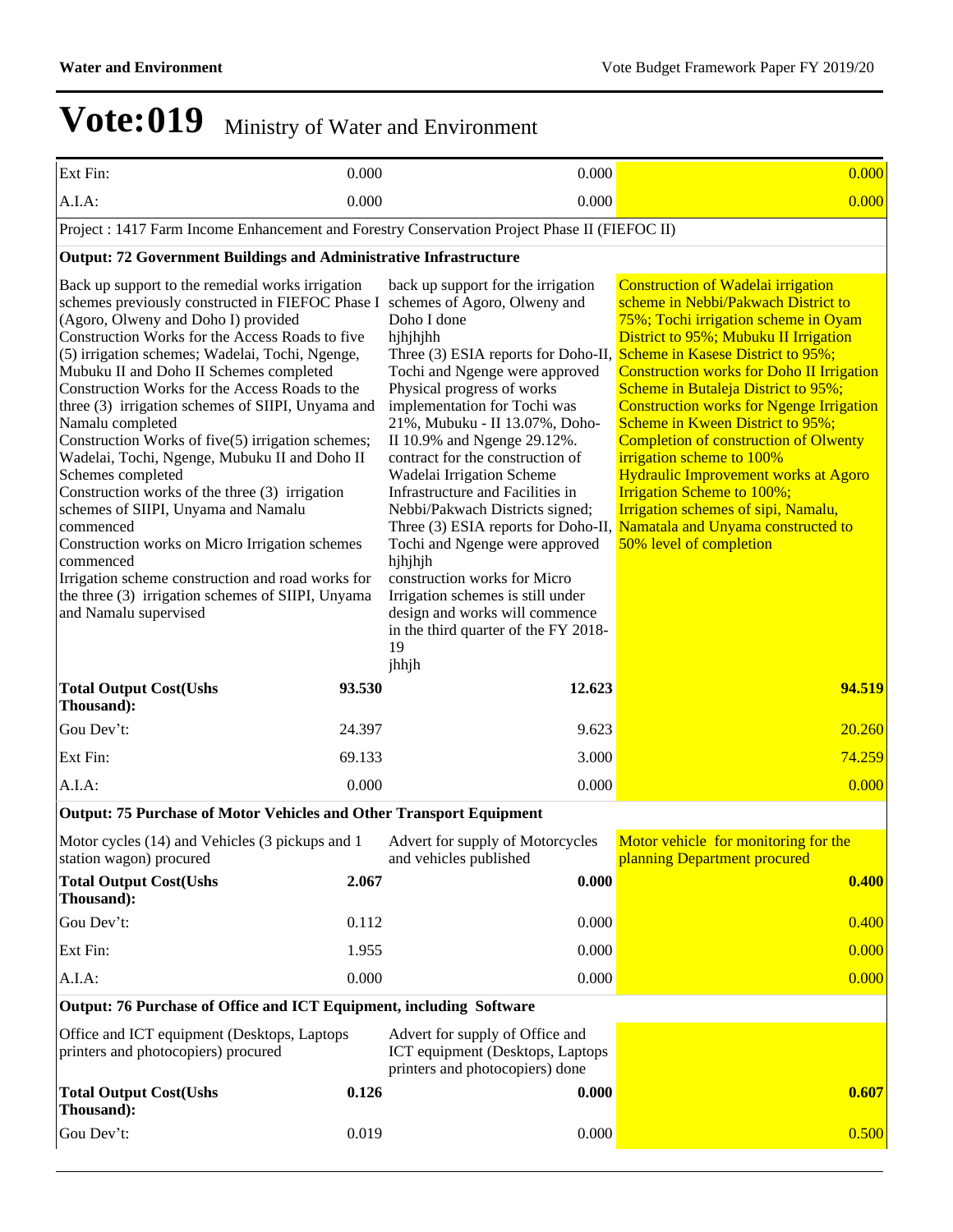| Ext Fin:                                                                                                                                                                                                                                                                                                                                  | 0.107 | 0.000                                                                                                                                                                                                                                                                                                                                                      |       | 0.107                                                                                                                                                                                                             |  |
|-------------------------------------------------------------------------------------------------------------------------------------------------------------------------------------------------------------------------------------------------------------------------------------------------------------------------------------------|-------|------------------------------------------------------------------------------------------------------------------------------------------------------------------------------------------------------------------------------------------------------------------------------------------------------------------------------------------------------------|-------|-------------------------------------------------------------------------------------------------------------------------------------------------------------------------------------------------------------------|--|
| A.I.A:                                                                                                                                                                                                                                                                                                                                    | 0.000 | 0.000                                                                                                                                                                                                                                                                                                                                                      |       | 0.000                                                                                                                                                                                                             |  |
| Output: 77 Purchase of Specialised Machinery & Equipment                                                                                                                                                                                                                                                                                  |       |                                                                                                                                                                                                                                                                                                                                                            |       |                                                                                                                                                                                                                   |  |
| Specialised Machinery & Equipment such as Fish<br>drying kits, Bee hives, extraction equipment, honey<br>testing kits procured                                                                                                                                                                                                            |       | not yet done                                                                                                                                                                                                                                                                                                                                               |       |                                                                                                                                                                                                                   |  |
| <b>Total Output Cost(Ushs</b><br>Thousand):                                                                                                                                                                                                                                                                                               | 3.181 | 0.000                                                                                                                                                                                                                                                                                                                                                      |       | 0.000                                                                                                                                                                                                             |  |
| Gou Dev't:                                                                                                                                                                                                                                                                                                                                | 0.005 | 0.000                                                                                                                                                                                                                                                                                                                                                      |       | 0.000                                                                                                                                                                                                             |  |
| Ext Fin:                                                                                                                                                                                                                                                                                                                                  | 3.176 | 0.000                                                                                                                                                                                                                                                                                                                                                      |       | 0.000                                                                                                                                                                                                             |  |
| A.I.A:                                                                                                                                                                                                                                                                                                                                    | 0.000 | 0.000                                                                                                                                                                                                                                                                                                                                                      |       | 0.000                                                                                                                                                                                                             |  |
| <b>Output: 79 Acquisition of Other Capital Assets</b>                                                                                                                                                                                                                                                                                     |       |                                                                                                                                                                                                                                                                                                                                                            |       |                                                                                                                                                                                                                   |  |
| 2,200,000 million Assorted tree seedlings for<br>planting in catchment areas of Wadelai, Tochii,<br>Ngenge, Mubuku II, Doho II, Unyama, Sipi and<br>Nakapiripit irrigation schemes and other Micro<br>Irrigation schemes procured<br>Communities in the catchment areas of the selected<br>irrigation schemes supported in tree planting. |       | Advert for the supply of assorted<br>Tree seedlings for planting in<br>catchment areas of Wadelai,<br>Tochii, Ngenge, Mubuku II, Doho<br>II, Unyama, Sipi and Nakapiripit<br>irrigation schemes and other Micro<br>Irrigation schemes published<br>Communities in the catchment<br>areas of the selected irrigation<br>schemes supported in tree planting. |       | Seedlings for catchment protection in the<br>five irrigation schemes procured                                                                                                                                     |  |
| <b>Total Output Cost(Ushs</b><br>Thousand):                                                                                                                                                                                                                                                                                               | 5.600 | 0.144                                                                                                                                                                                                                                                                                                                                                      |       | 5.600                                                                                                                                                                                                             |  |
| Gou Dev't:                                                                                                                                                                                                                                                                                                                                | 4.400 | 0.144                                                                                                                                                                                                                                                                                                                                                      |       | 4.400                                                                                                                                                                                                             |  |
| Ext Fin:                                                                                                                                                                                                                                                                                                                                  | 1.200 | 0.000                                                                                                                                                                                                                                                                                                                                                      |       | 1.200                                                                                                                                                                                                             |  |
| A.I.A:                                                                                                                                                                                                                                                                                                                                    | 0.000 | 0.000                                                                                                                                                                                                                                                                                                                                                      |       | 0.000                                                                                                                                                                                                             |  |
| Programme: 49 Policy, Planning and Support Services                                                                                                                                                                                                                                                                                       |       |                                                                                                                                                                                                                                                                                                                                                            |       |                                                                                                                                                                                                                   |  |
| Project: 0151 Policy and Management Support                                                                                                                                                                                                                                                                                               |       |                                                                                                                                                                                                                                                                                                                                                            |       |                                                                                                                                                                                                                   |  |
| <b>Output: 72 Government Buildings and Administrative Infrastructure</b>                                                                                                                                                                                                                                                                  |       |                                                                                                                                                                                                                                                                                                                                                            |       |                                                                                                                                                                                                                   |  |
| Completion of the Ministry of Water and<br>Environment Headquarters.                                                                                                                                                                                                                                                                      |       | The completion works on the<br>building have been ongoing.                                                                                                                                                                                                                                                                                                 |       | Completion of the construction for the<br>Ministry headquarters.<br><b>Construction of the Water Quality</b><br>laboratories in Wakiso and Lira.<br>Construction of the office extension for<br><b>WSDF-East.</b> |  |
| <b>Total Output Cost(Ushs</b><br>Thousand):                                                                                                                                                                                                                                                                                               | 3.559 | 3.559                                                                                                                                                                                                                                                                                                                                                      |       | 3.809                                                                                                                                                                                                             |  |
| Gou Dev't:                                                                                                                                                                                                                                                                                                                                | 3.559 |                                                                                                                                                                                                                                                                                                                                                            | 3.559 | 3.809                                                                                                                                                                                                             |  |
| Ext Fin:                                                                                                                                                                                                                                                                                                                                  | 0.000 | 0.000                                                                                                                                                                                                                                                                                                                                                      |       | 0.000                                                                                                                                                                                                             |  |
| A.I.A.                                                                                                                                                                                                                                                                                                                                    | 0.000 | 0.000                                                                                                                                                                                                                                                                                                                                                      |       | 0.000                                                                                                                                                                                                             |  |
| Output: 78 Purchase of Office and Residential Furniture and Fittings                                                                                                                                                                                                                                                                      |       |                                                                                                                                                                                                                                                                                                                                                            |       |                                                                                                                                                                                                                   |  |
| Computers, copier and printers procured.<br>MIS software procured.<br>Furniture and fittings procured.                                                                                                                                                                                                                                    |       | The procurement process for the<br>computer equipment and software<br>was commenced.                                                                                                                                                                                                                                                                       |       |                                                                                                                                                                                                                   |  |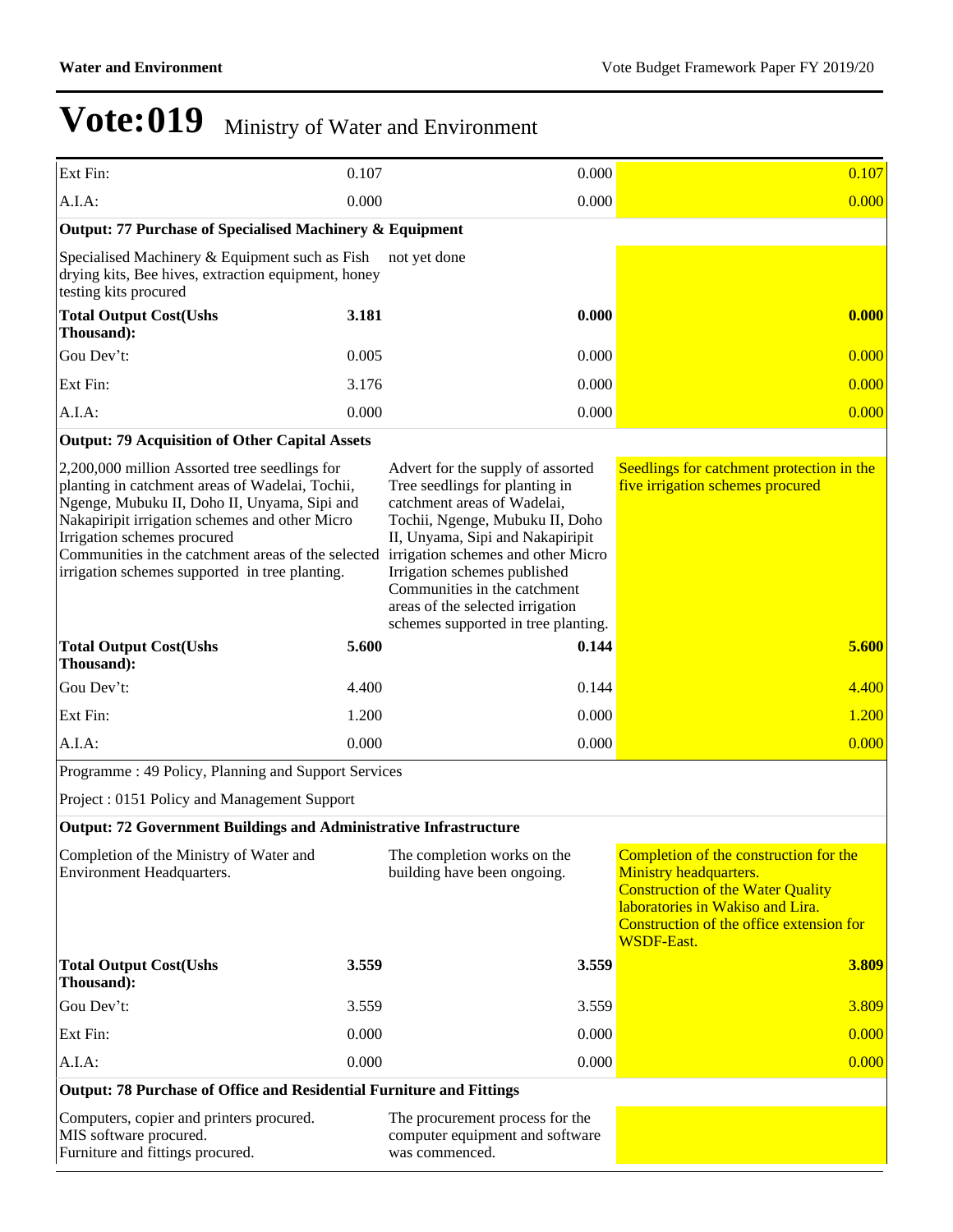| <b>Total Output Cost(Ushs</b><br>Thousand):                                                                                                    | 0.800 | 0.000                                                                                                                                             | 0.000                                                                                                                                                                                |
|------------------------------------------------------------------------------------------------------------------------------------------------|-------|---------------------------------------------------------------------------------------------------------------------------------------------------|--------------------------------------------------------------------------------------------------------------------------------------------------------------------------------------|
| Gou Dev't:                                                                                                                                     | 0.000 | 0.000                                                                                                                                             | 0.000                                                                                                                                                                                |
| Ext Fin:                                                                                                                                       | 0.800 | 0.000                                                                                                                                             | 0.000                                                                                                                                                                                |
| A.I.A.                                                                                                                                         | 0.000 | 0.000                                                                                                                                             | 0.000                                                                                                                                                                                |
| Project : 1190 Support to Nabyeya Forestry College Project                                                                                     |       |                                                                                                                                                   |                                                                                                                                                                                      |
| Output: 72 Government Buildings and Administrative Infrastructure                                                                              |       |                                                                                                                                                   |                                                                                                                                                                                      |
| Construction extension of<br>student dormitory to 100%<br>completion levels.<br>Staff houses renovated and college internal roads<br>resealed. |       | Construction extension of student<br>dormitory reached 15% completion<br>levels.<br>Renovated staff houses and<br>resealed college internal roads | Construction of a perimeter wall to 100%<br>completion levels done.<br><b>Revamping of water lines to 100%</b><br>completion levels done<br>Resealing of 1 km of internal roads done |
| <b>Total Output Cost(Ushs)</b><br>Thousand):                                                                                                   | 0.726 | 0.726                                                                                                                                             | 1.105                                                                                                                                                                                |
| Gou Dev't:                                                                                                                                     | 0.726 | 0.726                                                                                                                                             | 1.105                                                                                                                                                                                |
| Ext Fin:                                                                                                                                       | 0.000 | 0.000                                                                                                                                             | 0.000                                                                                                                                                                                |
| $A.I.A$ :                                                                                                                                      | 0.000 | 0.000                                                                                                                                             | 0.000                                                                                                                                                                                |

### *V5: VOTE CHALLENGES FOR 2019/20 AND ADDITIONAL FUNDING REQUESTS*

### **Vote Challenges for FY 2019/20**

Inadequate funding provision to undertake the Presidential Initiative of source per village and also to achieve the NDPII strategic objective of 79% safe water access by 2020

Land acquisition and the high costs - for location of sector infrastructure investments has become a major constraint which causes delays in project implementation. In some cases the problem of land has caused projects to be abandoned due high compensation demands that are way higher than those prescribed by the by the Chief Government Valuer as required by Law.

Encroachment on ecosystems - due to high population growth rates and the need for arable land, the sector continues to experience increased levels of environment degradation and uncontrolled encroachment on the already fragile environment and natural resources remaining beyond the restoration efforts. There is need for increased efforts to curb this trend and the need for protection of these Eco-systems. This has led to unsustainable exploitation of our forestry resources (for timber and wood fuel/charcoal), plus encroachment on our wetlands for agriculture, human settlement and industries.

Low prioritization and emphasis of physical Planning - in some areas especially in urban settings creates a very big challenge to provide water and sanitation facilities at lower unit costs especially in the zonal cities and Kampala Metropolitan.

Under funding to environment and Natural Resources sub sector. Despite the country's dependency on environment and natural resources for economic development, there's is still low financing of the sub-sector, yet these resources are facing high encroachment and depletion as a result poor protection, restoration and enforcement.

### **Table V5.1: Additional Funding Requests**

| Additional requirements for funding and outputs in 2019/20 | Justification of requirement for additional outputs and<br>funding |
|------------------------------------------------------------|--------------------------------------------------------------------|
| Vote: 019 Ministry of Water and Environment                |                                                                    |
| <b>Programme: 01 Rural Water Supply and Sanitation</b>     |                                                                    |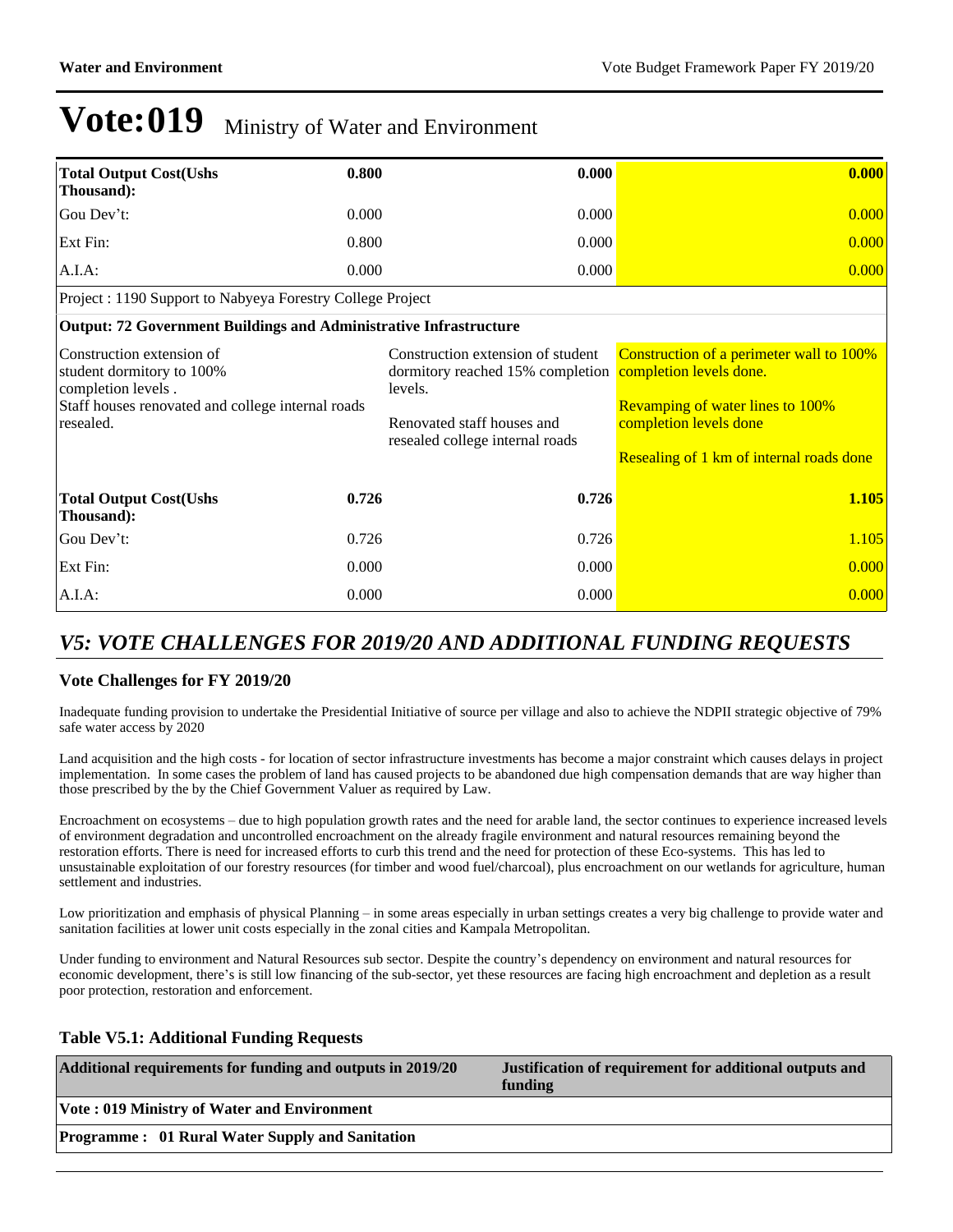| OutPut: 80 Construction of Piped Water Supply Systems (Rural)            |                                                                                                                                                                                                                                                                                                                                                                                                                                                   |
|--------------------------------------------------------------------------|---------------------------------------------------------------------------------------------------------------------------------------------------------------------------------------------------------------------------------------------------------------------------------------------------------------------------------------------------------------------------------------------------------------------------------------------------|
| Funding requirement UShs Bn: 20.000                                      | This relates to the NDPII target "to increase safe water access<br>in Rural areas by increasing safe water access from 65 % to<br>79 % by the year 2020                                                                                                                                                                                                                                                                                           |
| <b>OutPut: 81 Construction of Point Water Sources</b>                    |                                                                                                                                                                                                                                                                                                                                                                                                                                                   |
| Funding requirement UShs Bn: 12.000                                      | This links to Objective 3: Enhanced human capital<br>development by ensuring source per village where by at least<br>every one has a source of safe water to reduce the safe water<br>coverage disparity in the country reduce the prevalence of<br>water related diseases                                                                                                                                                                        |
| Programme: 02 Urban Water Supply and Sanitation                          |                                                                                                                                                                                                                                                                                                                                                                                                                                                   |
| OutPut: 04 Backup support for Operation and Maintainance                 |                                                                                                                                                                                                                                                                                                                                                                                                                                                   |
| Funding requirement UShs Bn: 24.000                                      | The output contributes to NDP II strategic objectives and<br>contributes to "increase in access to safe water from 65<br>percent to 79 percent in rural areas and from 77 percent to<br>100 percent in urban areas. This is aimed at effective<br>operation and management of 538 Small piped water and<br>sanitation systems (in both urban and Rural areas) that are not<br>under the management of National Water and Sewerage<br>Corporation. |
| OutPut: 80 Construction of Piped Water Supply Systems (Urban)            |                                                                                                                                                                                                                                                                                                                                                                                                                                                   |
| Funding requirement UShs Bn: 62.000                                      | Increased access to safe water and sanitation facilities for<br>rural, urban and water for production uses for men and<br>women(NDPII Target is to increase safe water access in<br>urban areas from $70%$ to 95%                                                                                                                                                                                                                                 |
| OutPut: 82 Construction of Sanitation Facilities (Urban)                 |                                                                                                                                                                                                                                                                                                                                                                                                                                                   |
| Funding requirement UShs Bn: 5.000                                       | This is in line with the NDP II objective No.2 to Increase the<br>Stock and Quality of Strategic Infrastructure to Accelerate<br>the Country's Competitiveness through industrialization<br>strategy of stimulating growth and employment in the country<br>by promoting value addition through ago-processing and<br>mineral beatification as well as light manufacturing which<br>have a higher multiplier effect on wealth creation.           |
| <b>Programme: 03 Water for Production</b>                                |                                                                                                                                                                                                                                                                                                                                                                                                                                                   |
| OutPut: 77 Purchase of Specialised Machinery & Equipment                 |                                                                                                                                                                                                                                                                                                                                                                                                                                                   |
| Funding requirement UShs Bn: 15.000                                      | NDP II target for Water for production is to increase access<br>in the cattle corridor from 50 % to 70 % and those outside the<br>cattle corridor from 20 percent to 30 percent by 2020)<br>through provision of subsidized equipment to increase the<br>capacity of the private sector to construct, valley their own<br>valley tanks at reduced costs                                                                                           |
| OutPut: 81 Construction of Water Surface Reservoirs                      |                                                                                                                                                                                                                                                                                                                                                                                                                                                   |
| Funding requirement UShs Bn: 20.000                                      | This is aimed at Increased water storage capacity (cubic<br>meters) for irrigation, livestock, aquaculture and Rural<br>Industries as one of the objectives of NDPII                                                                                                                                                                                                                                                                              |
| <b>Programme: 04 Water Resources Management</b>                          |                                                                                                                                                                                                                                                                                                                                                                                                                                                   |
| OutPut: 03 Water resources availability regularly monitored and assessed |                                                                                                                                                                                                                                                                                                                                                                                                                                                   |